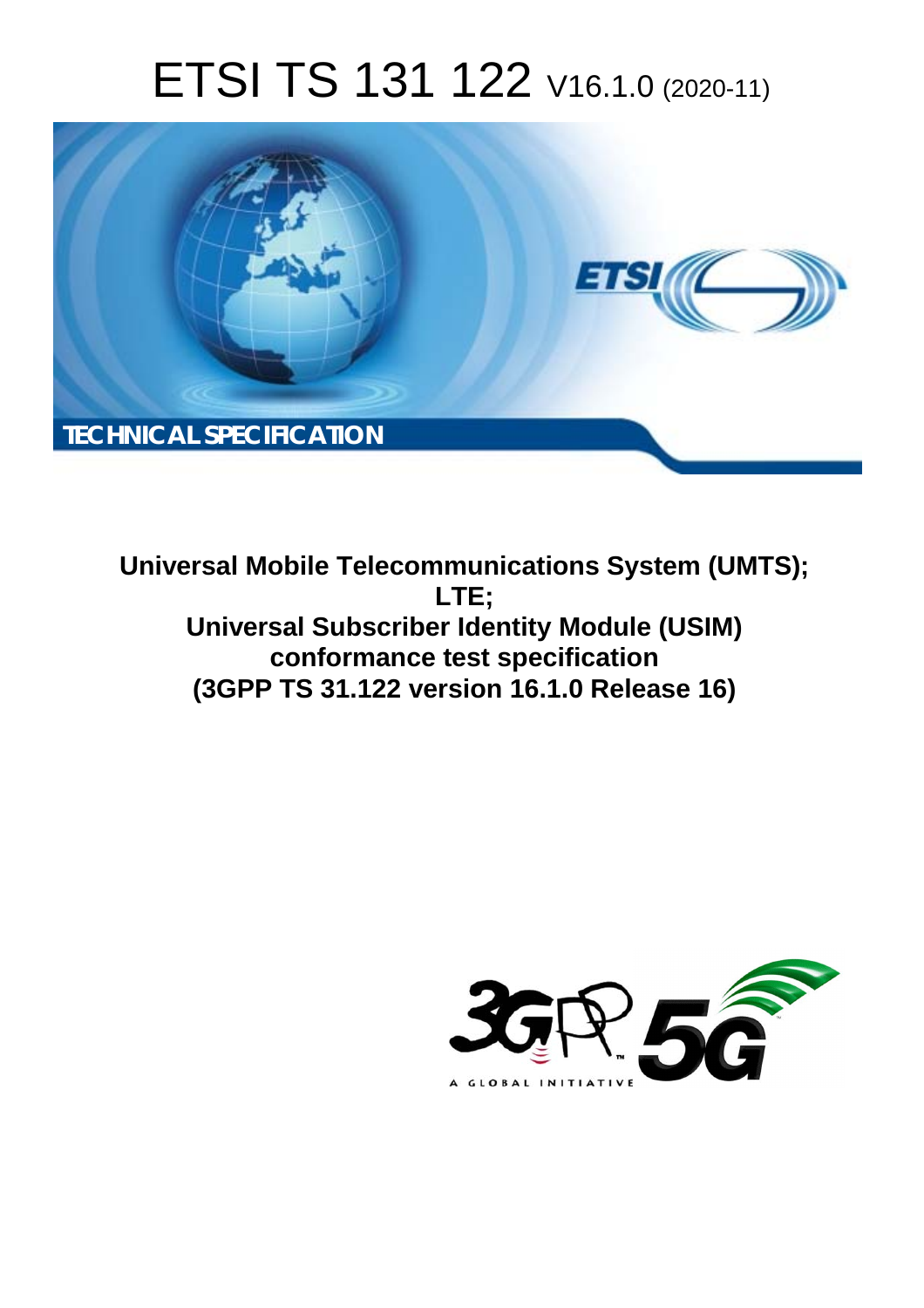Reference RTS/TSGC-0631122vg10

> Keywords LTE,UMTS

#### *ETSI*

#### 650 Route des Lucioles F-06921 Sophia Antipolis Cedex - FRANCE

Tel.: +33 4 92 94 42 00 Fax: +33 4 93 65 47 16

Siret N° 348 623 562 00017 - NAF 742 C Association à but non lucratif enregistrée à la Sous-Préfecture de Grasse (06) N° 7803/88

#### *Important notice*

The present document can be downloaded from: <http://www.etsi.org/standards-search>

The present document may be made available in electronic versions and/or in print. The content of any electronic and/or print versions of the present document shall not be modified without the prior written authorization of ETSI. In case of any existing or perceived difference in contents between such versions and/or in print, the prevailing version of an ETSI deliverable is the one made publicly available in PDF format at [www.etsi.org/deliver](http://www.etsi.org/deliver).

Users of the present document should be aware that the document may be subject to revision or change of status. Information on the current status of this and other ETSI documents is available at <https://portal.etsi.org/TB/ETSIDeliverableStatus.aspx>

If you find errors in the present document, please send your comment to one of the following services: <https://portal.etsi.org/People/CommiteeSupportStaff.aspx>

#### *Copyright Notification*

No part may be reproduced or utilized in any form or by any means, electronic or mechanical, including photocopying and microfilm except as authorized by written permission of ETSI. The content of the PDF version shall not be modified without the written authorization of ETSI. The copyright and the foregoing restriction extend to reproduction in all media.

> © ETSI 2020. All rights reserved.

**DECT™**, **PLUGTESTS™**, **UMTS™** and the ETSI logo are trademarks of ETSI registered for the benefit of its Members. **3GPP™** and **LTE™** are trademarks of ETSI registered for the benefit of its Members and of the 3GPP Organizational Partners. **oneM2M™** logo is a trademark of ETSI registered for the benefit of its Members and of the oneM2M Partners. **GSM®** and the GSM logo are trademarks registered and owned by the GSM Association.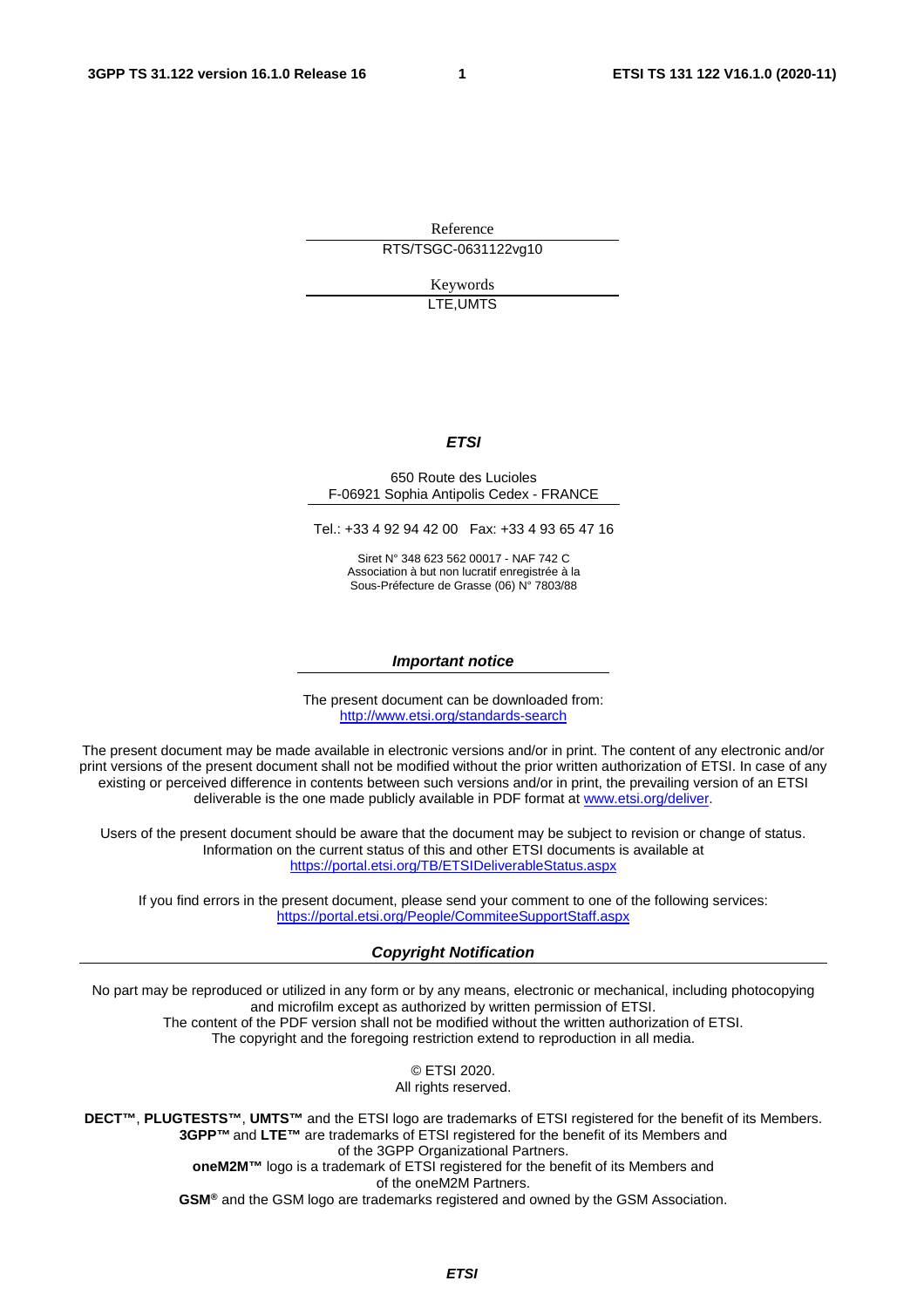## Intellectual Property Rights

#### Essential patents

IPRs essential or potentially essential to normative deliverables may have been declared to ETSI. The information pertaining to these essential IPRs, if any, is publicly available for **ETSI members and non-members**, and can be found in ETSI SR 000 314: *"Intellectual Property Rights (IPRs); Essential, or potentially Essential, IPRs notified to ETSI in respect of ETSI standards"*, which is available from the ETSI Secretariat. Latest updates are available on the ETSI Web server [\(https://ipr.etsi.org/](https://ipr.etsi.org/)).

Pursuant to the ETSI IPR Policy, no investigation, including IPR searches, has been carried out by ETSI. No guarantee can be given as to the existence of other IPRs not referenced in ETSI SR 000 314 (or the updates on the ETSI Web server) which are, or may be, or may become, essential to the present document.

#### **Trademarks**

The present document may include trademarks and/or tradenames which are asserted and/or registered by their owners. ETSI claims no ownership of these except for any which are indicated as being the property of ETSI, and conveys no right to use or reproduce any trademark and/or tradename. Mention of those trademarks in the present document does not constitute an endorsement by ETSI of products, services or organizations associated with those trademarks.

## Legal Notice

This Technical Specification (TS) has been produced by ETSI 3rd Generation Partnership Project (3GPP).

The present document may refer to technical specifications or reports using their 3GPP identities. These shall be interpreted as being references to the corresponding ETSI deliverables.

The cross reference between 3GPP and ETSI identities can be found under<http://webapp.etsi.org/key/queryform.asp>.

## Modal verbs terminology

In the present document "**shall**", "**shall not**", "**should**", "**should not**", "**may**", "**need not**", "**will**", "**will not**", "**can**" and "**cannot**" are to be interpreted as described in clause 3.2 of the [ETSI Drafting Rules](https://portal.etsi.org/Services/editHelp!/Howtostart/ETSIDraftingRules.aspx) (Verbal forms for the expression of provisions).

"**must**" and "**must not**" are **NOT** allowed in ETSI deliverables except when used in direct citation.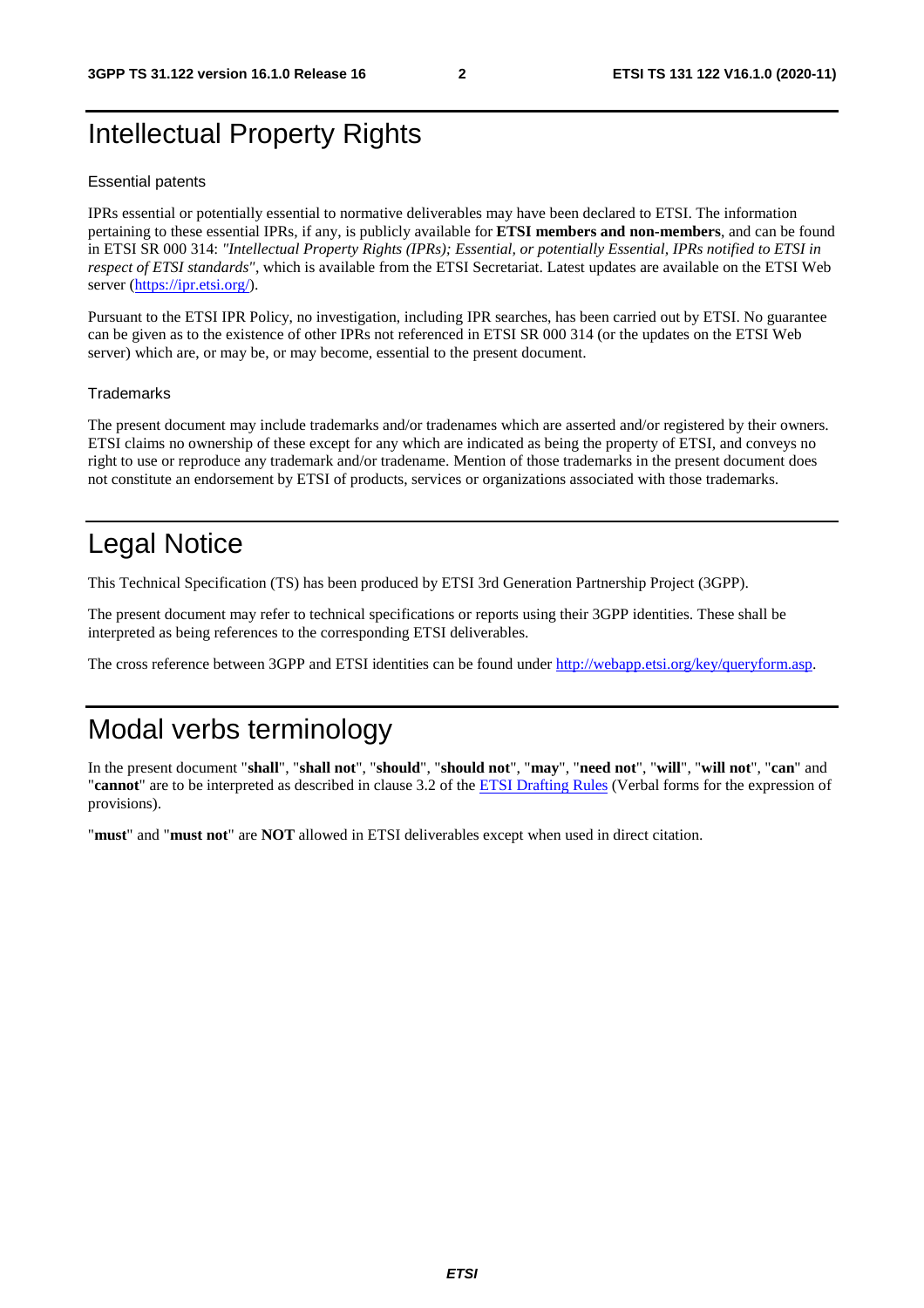$\mathbf{3}$ 

## Contents

| 1                  |  |  |  |
|--------------------|--|--|--|
| 2                  |  |  |  |
| 3                  |  |  |  |
| 3.1                |  |  |  |
| 3.2                |  |  |  |
| 3.3                |  |  |  |
| 3.4                |  |  |  |
| 3.5                |  |  |  |
| 3.5.1<br>3.5.2     |  |  |  |
| 3.5.3              |  |  |  |
| 3.5.4              |  |  |  |
| 3.6                |  |  |  |
| 3.7                |  |  |  |
|                    |  |  |  |
| 4                  |  |  |  |
| 4.1                |  |  |  |
| 4.1.1              |  |  |  |
| 4.1.2              |  |  |  |
| 4.1.2.1            |  |  |  |
| 4.1.2.2<br>4.1.2.3 |  |  |  |
| 4.1.2.4            |  |  |  |
| 4.1.3              |  |  |  |
| 4.1.4              |  |  |  |
| 4.1.5              |  |  |  |
| 4.1.6              |  |  |  |
| 4.1.7              |  |  |  |
| 4.1.8              |  |  |  |
| 4.1.9              |  |  |  |
| 4.2                |  |  |  |
| 4.3                |  |  |  |
| 4.4                |  |  |  |
| 4.5                |  |  |  |
| 4.6                |  |  |  |
| 4.7                |  |  |  |
| 5                  |  |  |  |
| 6                  |  |  |  |
| 6.1                |  |  |  |
| 6.2                |  |  |  |
| 6.3                |  |  |  |
| 6.4                |  |  |  |
| 6.5                |  |  |  |
| 6.6                |  |  |  |
| 6.7                |  |  |  |
| 6.8                |  |  |  |
| 6.9                |  |  |  |
| 6.10               |  |  |  |
| 7                  |  |  |  |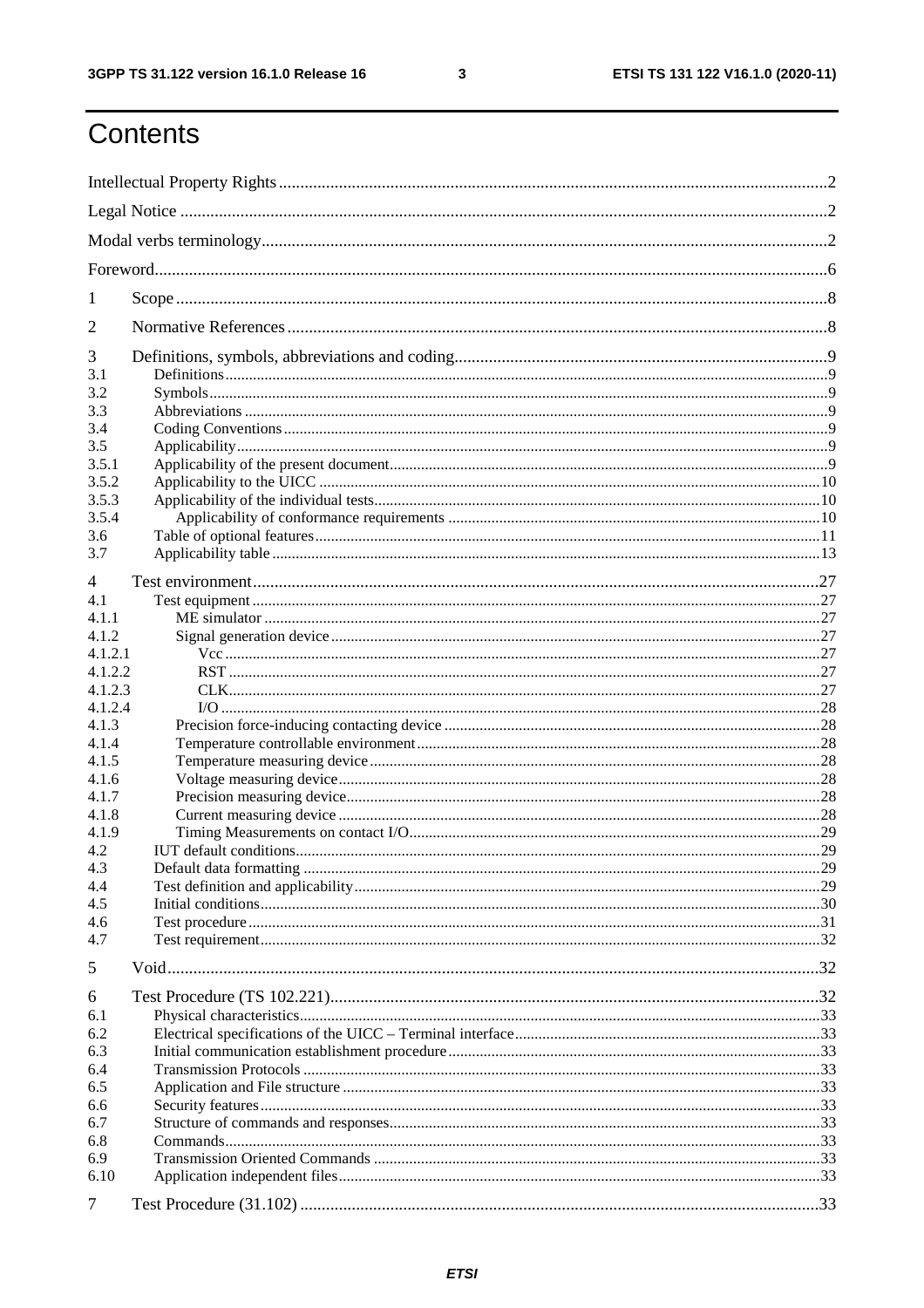#### $\overline{\mathbf{4}}$

| 7.1       |  |
|-----------|--|
| 7.1.1     |  |
| 7.1.2     |  |
| 7.1.3     |  |
| 7.1.4     |  |
| 7.2       |  |
| 7.2.1     |  |
| 7.2.2     |  |
| 7.2.3     |  |
|           |  |
| 7.2.4     |  |
| 7.3       |  |
| 7.3.1     |  |
| 7.3.1.1   |  |
| 7.3.1.2   |  |
| 7.3.1.3   |  |
| 7.3.1.4   |  |
| 7.3.2     |  |
| 7.3.2.1   |  |
| 7.3.2.1.1 |  |
| 7.3.2.1.2 |  |
| 7.3.2.1.3 |  |
| 7.3.2.1.4 |  |
| 7.3.2.2   |  |
| 7.3.2.2.1 |  |
|           |  |
| 7.3.2.2.2 |  |
| 7.3.2.2.3 |  |
| 7.3.2.2.4 |  |
| 7.3.3     |  |
| 7.3.3.1   |  |
| 7.3.3.2   |  |
| 7.3.3.3   |  |
| 7.3.3.4   |  |
| 7.4       |  |
|           |  |
| 8         |  |
| 8.1       |  |
| 8.1.1     |  |
| 8.1.1.1   |  |
| 8.1.1.2   |  |
| 8.1.1.3   |  |
| 8.1.1.4   |  |
| 8.2       |  |
| 8.2.1     |  |
| 8.2.1.1   |  |
| 8.2.1.2   |  |
| 8.2.1.3   |  |
| 8.2.1.4   |  |
| 8.2.2     |  |
|           |  |
| 8.2.2.1   |  |
| 8.2.2.2   |  |
| 8.2.2.3   |  |
| 8.2.2.4   |  |
| 8.2.3     |  |
| 8.2.3.1   |  |
| 8.2.3.2   |  |
| 8.2.3.3   |  |
| 8.2.3.4   |  |
| 8.3       |  |
| 8.3.1     |  |
| 8.3.2     |  |
| 8.3.3     |  |
| 8.3.4     |  |
|           |  |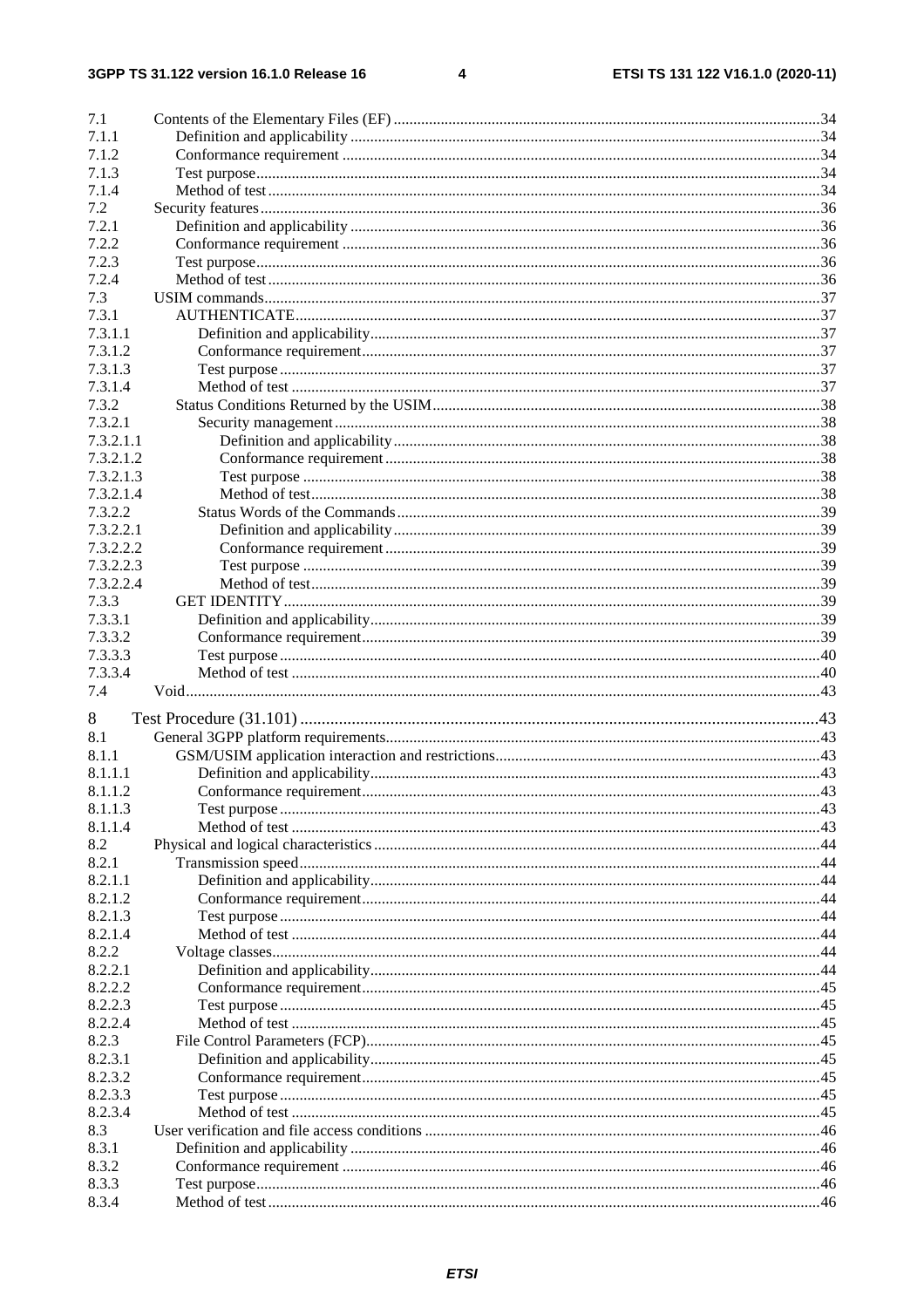| 8.4.1.4 |  |  |
|---------|--|--|
| 8.4.1.3 |  |  |
| 8.4.1.2 |  |  |
| 8.4.1.1 |  |  |
| 8.4.1   |  |  |
| 8.4     |  |  |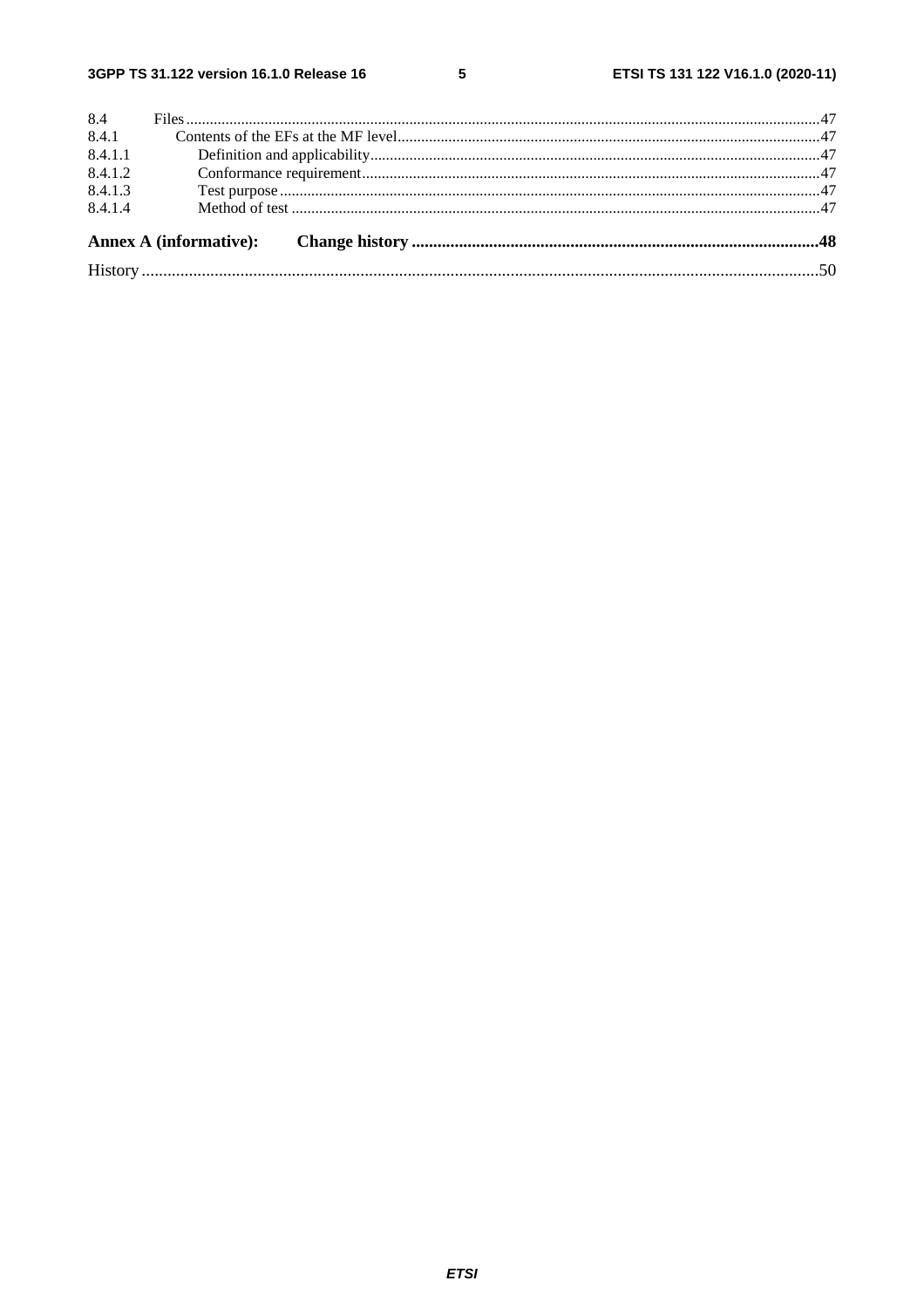## Foreword

This Technical Specification has been produced by the 3rd Generation Partnership Project (3GPP).

The contents of the present document are subject to continuing work within the TSG and may change following formal TSG approval. Should the TSG modify the contents of the present document, it will be re-released by the TSG with an identifying change of release date and an increase in version number as follows:

Version x.y.z

where:

- x the first digit:
	- 1 presented to TSG for information;
	- 2 presented to TSG for approval;
	- 3 or greater indicates TSG approved document under change control.
- y the second digit is incremented for all changes of substance, i.e. technical enhancements, corrections, updates, etc.
- z the third digit is incremented when editorial only changes have been incorporated in the document.

In the present document, modal verbs have the following meanings:

**shall** indicates a mandatory requirement to do something

**shall not** indicates an interdiction (prohibition) to do something

The constructions "shall" and "shall not" are confined to the context of normative provisions, and do not appear in Technical Reports.

The constructions "must" and "must not" are not used as substitutes for "shall" and "shall not". Their use is avoided insofar as possible, and they are not used in a normative context except in a direct citation from an external, referenced, non-3GPP document, or so as to maintain continuity of style when extending or modifying the provisions of such a referenced document.

| should     | indicates a recommendation to do something     |  |
|------------|------------------------------------------------|--|
| should not | indicates a recommendation not to do something |  |
| may        | indicates permission to do something           |  |
| need not   | indicates permission not to do something       |  |

The construction "may not" is ambiguous and is not used in normative elements. The unambiguous constructions "might not" or "shall not" are used instead, depending upon the meaning intended.

| can    | indicates that something is possible   |
|--------|----------------------------------------|
| cannot | indicates that something is impossible |

The constructions "can" and "cannot" are not substitutes for "may" and "need not".

| will     | indicates that something is certain or expected to happen as a result of action taken by an agency<br>the behaviour of which is outside the scope of the present document     |
|----------|-------------------------------------------------------------------------------------------------------------------------------------------------------------------------------|
| will not | indicates that something is certain or expected not to happen as a result of action taken by an<br>agency the behaviour of which is outside the scope of the present document |
| might    | indicates a likelihood that something will happen as a result of action taken by some agency the<br>behaviour of which is outside the scope of the present document           |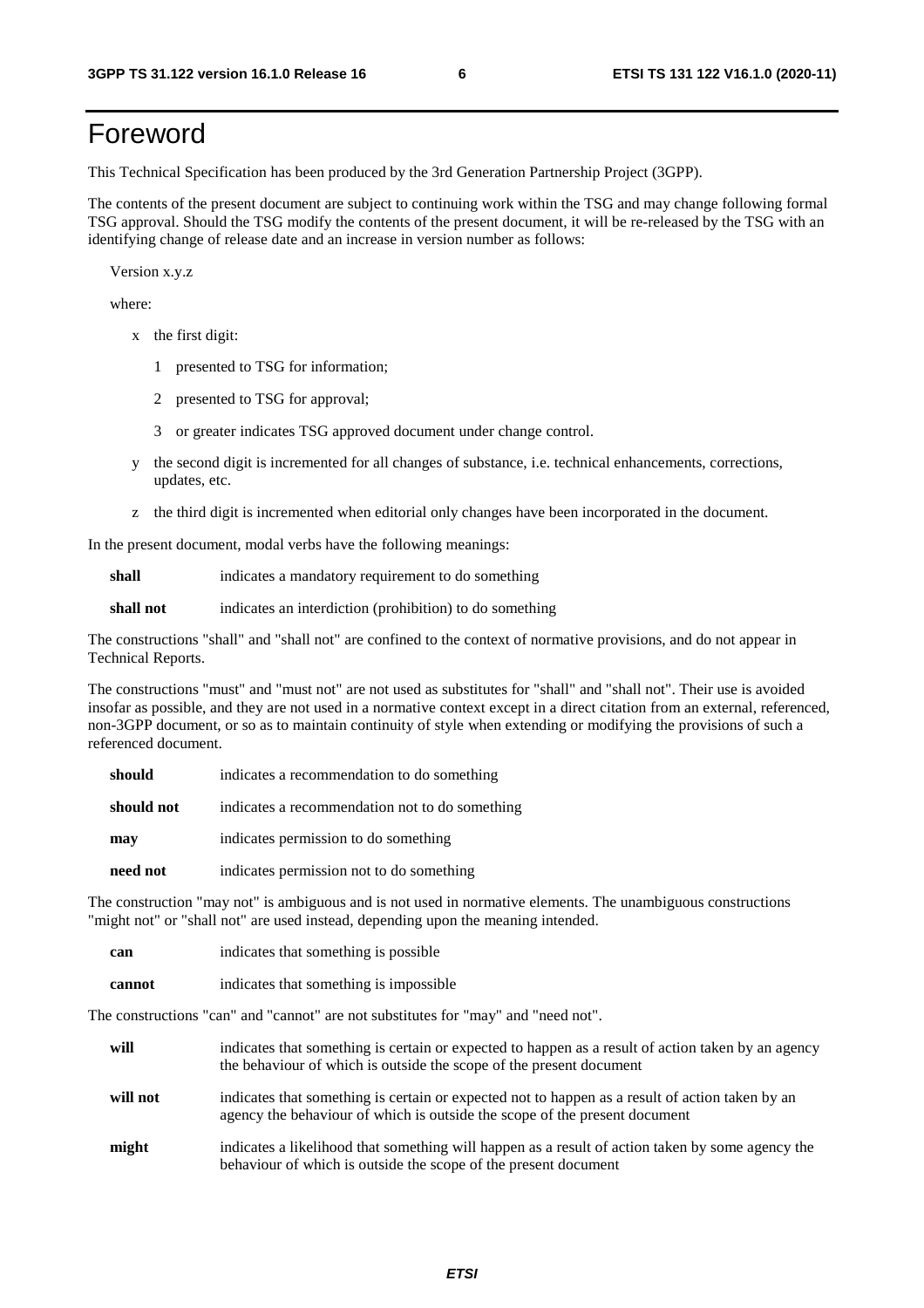| 3GPP TS 31.122 version 16.1.0 Release 16 |  |
|------------------------------------------|--|
|------------------------------------------|--|

**might not** indicates a likelihood that something will not happen as a result of action taken by some agency the behaviour of which is outside the scope of the present document

In addition:

- is (or any other verb in the indicative mood) indicates a statement of fact
- **is not** (or any other negative verb in the indicative mood) indicates a statement of fact

The constructions "is" and "is not" do not indicate requirements.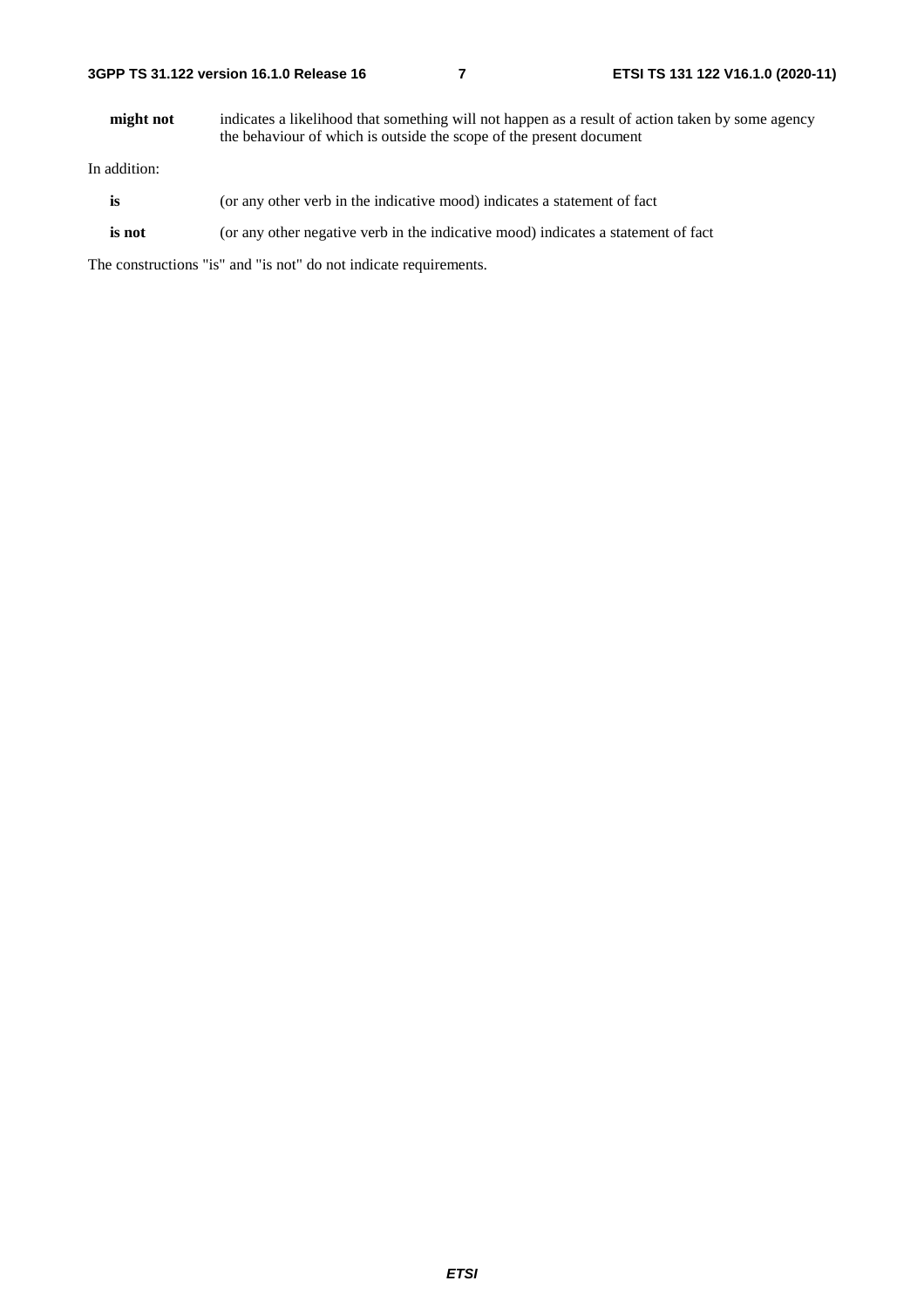### 1 Scope

The present document provides the Conformance Test Specification for a Universal IC Card (UICC) defined in TS 31.101 [2] with Universal Subscriber Identity Module (USIM) defined in TS 31.102 [3].

## 2 Normative References

The following documents contain provisions, which through reference in this text, constitute provisions of the present document.

- References are either specific (identified by date of publication, edition number, version number, etc.) or non-specific.
- For a specific reference, subsequent revisions do not apply.
- For a non-specific reference to a non-3GPP document, the latest version applies.
- For a non-specific reference to a 3GPP document, the latest version in the same release as the implementation release of the UICC under test applies.
- [1] ETSI TS 102 221: "UICC-Terminal Interface; Physical and Logical Characteristics".
- [2] 3GPP TS 31.101: "UICC-Terminal Interface; Physical and Logical Characteristics".
- [3] 3GPP TS 31.102: "Characteristics of the USIM application".
- [4] ISO/IEC 7816-1: "Identification cards Integrated circuit(s) cards with contacts, Part 1: Physical characteristics".
- [5] ISO/IEC 7816-2: "Identification cards Integrated circuit cards Part 2: Card with contacts Dimensions and locations of the contacts".
- [6] ISO/IEC 7816-3: "Identification cards Integrated circuit(s) cards with contacts, Part 3: Electronic signals and transmission protocols".
- [7] ISO/IEC 7816-4: "Identification cards Integrated circuit cards Part 4: Organization, security and commands for interchange".
- [8] Void
- [9] Void
- [10] Void
- [11] Void
- [12] ISO/IEC 7811-1: "Identification cards Recording technique Part 1: Embossing"
- [13] Void
- [14] 3GPP TS 11.11: "Digital cellular telecommunications system (Phase 2+); Specification of the Subscriber Identity Module - Mobile Equipment (SIM - ME) interface".
- [15] ETSI TS 101 220: "Smart cards; ETSI numbering system for telecommunication application providers".
- [16] ETSI TS 102 221 Release 99: "UICC-Terminal Interface; Physical and Logical Characteristics".
- [17] ETSI TS 102 221 Release 4: "UICC-Terminal Interface; Physical and Logical Characteristics".
- [18] ETSI TS 102 221 Release 5: "UICC-Terminal Interface; Physical and Logical Characteristics".
- [19] ISO/IEC 9646-7 (1995): "Information technology Open Systems Interconnection Conformance testing methodology and framework - Part 7: Implementation Conformance Statements".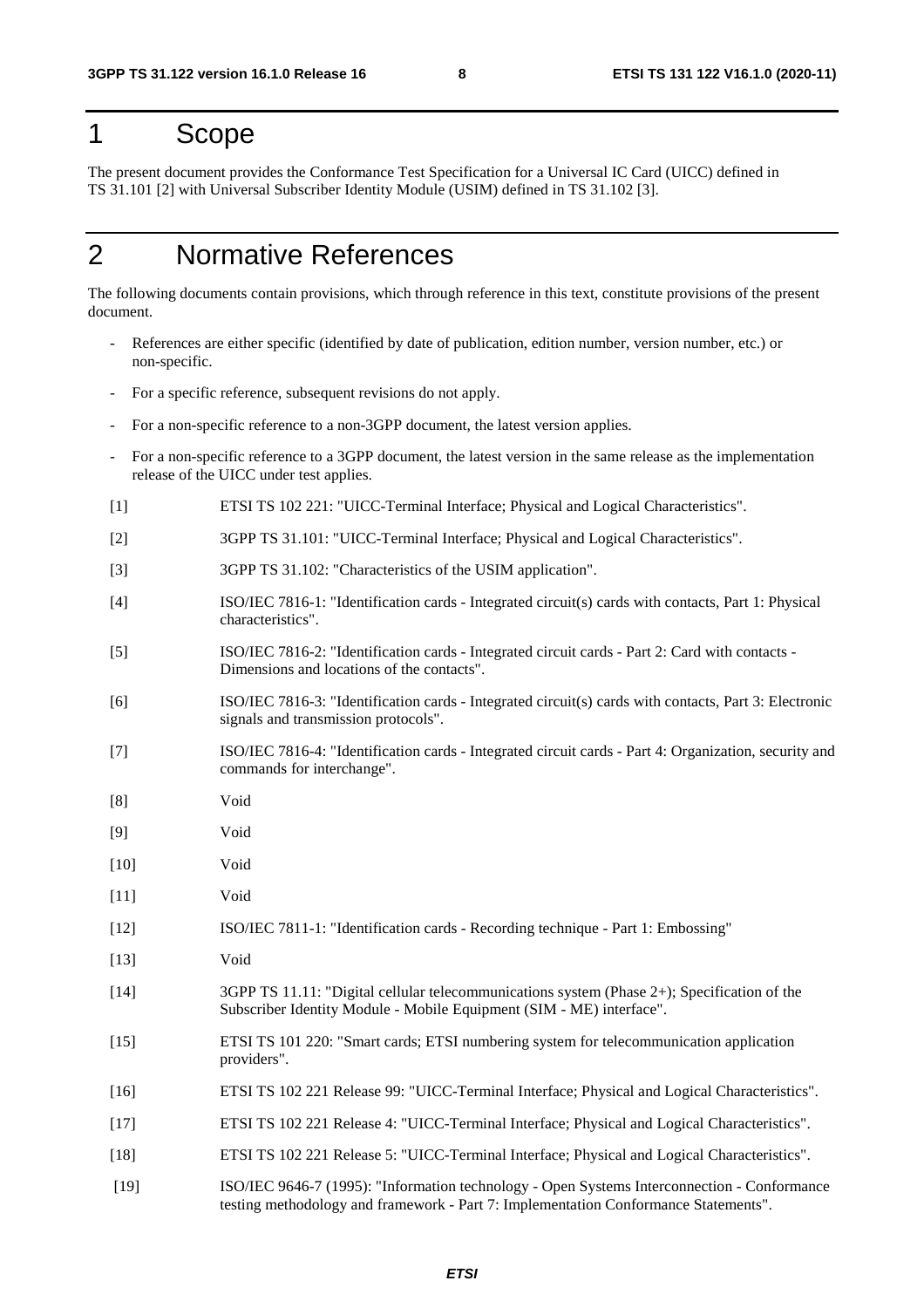[20] ETSI TS 102 230 - 2 v9.1.0: "UICC-Terminal interface; Physical, electrical and logical test specification; Part 2: UICC features".

## 3 Definitions, symbols, abbreviations and coding

### 3.1 Definitions

For the purposes of the present document, the following definitions apply in addition to the terms defined in TS 102.221 [1] and TS 31.102 [3].

**Implementation Conformance Statement (ICS):** A statement made by the supplier of an implementation or system claimed to conform to a given specification, stating which capabilities have been implemented. The ICS can take several forms: protocol ICS, profile ICS, profile specific ICS, information object ICS, etc.

**ICS proforma:** A document, in the form of a questionnaire, which when completed for an implementation or system becomes an ICS.

### 3.2 Symbols

For the purposes of the present document, the following symbols apply:

| te              | fall time             |
|-----------------|-----------------------|
| tr              | rise time             |
| V <sub>IH</sub> | Input Voltage (high)  |
| $V_{\rm IL}$    | Input Voltage (low)   |
| $V_{OH}$        | Output Voltage (high) |
| $V_{OL}$        | Output Voltage (low)  |

### 3.3 Abbreviations

For the purposes of the present document, the following abbreviations apply:

| <b>CRn</b>  | Conformance Requirement 'n'          |
|-------------|--------------------------------------|
| <b>IUT</b>  | <b>Implementation Under Test</b>     |
| ME          | Mobile Equipment                     |
| TS          | <b>Test Specification</b>            |
| <b>UICC</b> | Universal Integrated Circuit Card    |
| <b>USIM</b> | Universal Subscriber Identity Module |

### 3.4 Coding Conventions

The following coding conventions apply to the present document:

All lengths are presented in bytes, unless otherwise stated. Each byte is represented by bit b8 to b1, where b8 is the most significant bit (MSB) and b1 is the least significant bit (LSB). In each representation, the leftmost bit is the MSB.

### 3.5 Applicability

### 3.5.1 Applicability of the present document

The present document applies to a UICC which supports one or more USIMs.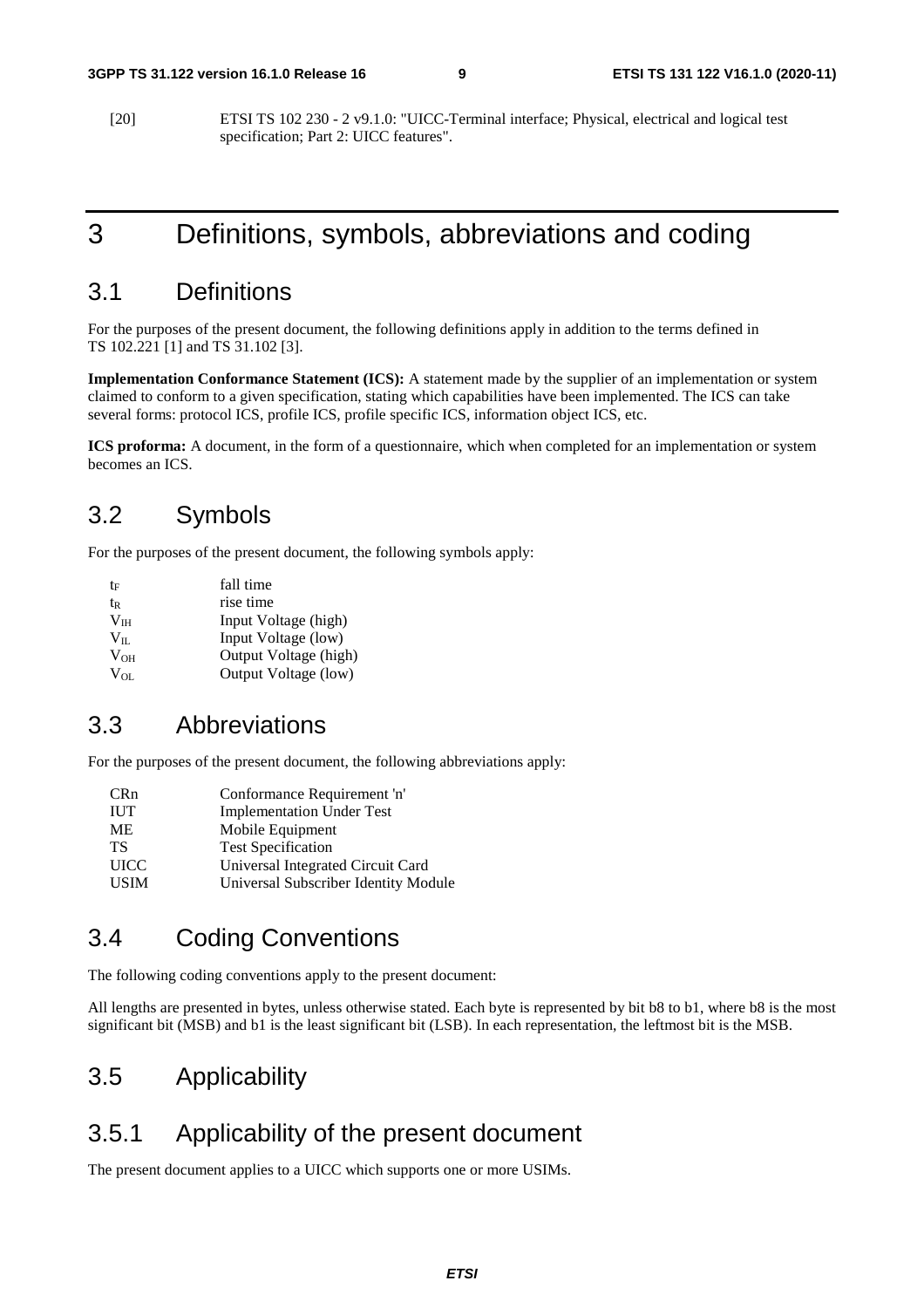### 3.5.2 Applicability to the UICC

The applicability to a UICC supporting one or more USIMs is specified in table B.1, unless otherwise specified in the specific clause.

### 3.5.3 Applicability of the individual tests

Table B.1 lists the optional, conditional or mandatory features for which the supplier of the implementation states the support. As pre-condition the supplier of the implementation shall state the support of possible options in table A.1.

The "Release XY UICC" columns shows the status of the entries as follows:

The following notations, defined in ISO/IEC 9646-7 [19], are used for the status column:

| M              | mandatory - the capability is required to be supported.                                                                                                                                                                                                                                                                                                                                       |
|----------------|-----------------------------------------------------------------------------------------------------------------------------------------------------------------------------------------------------------------------------------------------------------------------------------------------------------------------------------------------------------------------------------------------|
| $\Omega$       | optional - the capability may be supported or not.                                                                                                                                                                                                                                                                                                                                            |
| N/A            | not applicable - in the given context, it is impossible to use the capability.                                                                                                                                                                                                                                                                                                                |
| X              | prohibited (excluded) - there is a requirement not to use this capability in the given context.                                                                                                                                                                                                                                                                                               |
| O <sub>1</sub> | qualified optional - for mutually exclusive or selectable options from a set. "i" is an integer which<br>identifies an unique group of related optional items and the logic of their selection which is<br>defined immediately following the table.                                                                                                                                           |
| Ci             | conditional - the requirement on the capability ("M", "O", "X" or "N/A") depends on the support<br>of other optional or conditional items. "i" is an integer identifying an unique conditional status<br>expression which is defined immediately following the table. For nested conditional expressions,<br>the syntax "IF  THEN (IF  THEN  ELSE) ELSE " shall be used to avoid ambiguities. |

#### References to items

For each possible item answer (answer in the support column) there exists a unique reference, used, for example, in the conditional expressions. It is defined as the table identifier, followed by a solidus character "/", followed by the item number in the table. If there is more than one support column in a table, the columns shall be discriminated by letters (a, b, etc.), respectively.

EXAMPLE: A.1/4 is the reference to the answer of item 4 in table A.1.

### 3.5.4 Applicability of conformance requirements

All conformance requirements are annotated with their applicability. This clause defines the notation used.

The basic notation is as follows:

(DefinedRelease) ReleaseRange: Options

The components of the notation are as follows: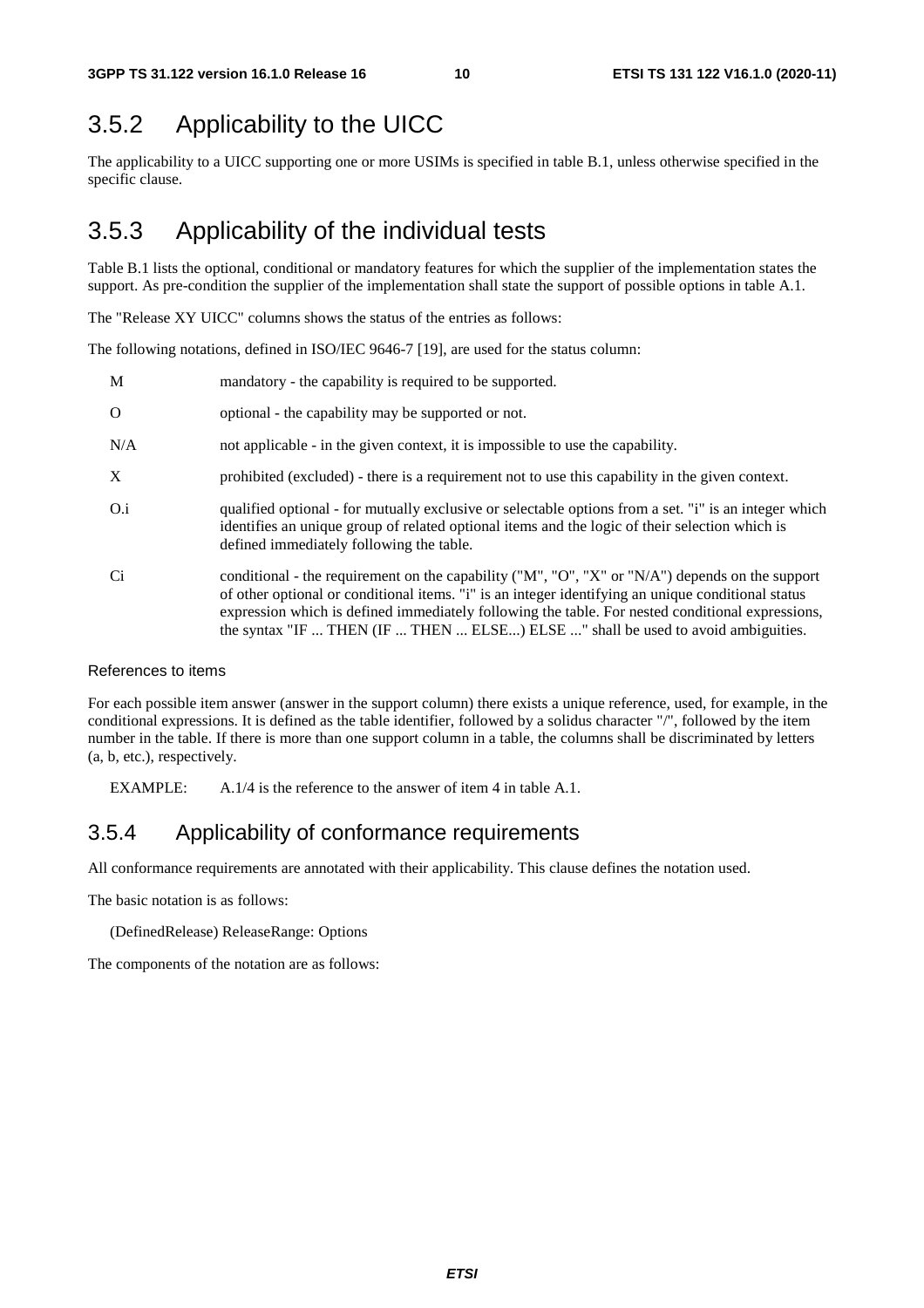| <b>Component</b> | <b>Content</b>                                                             | <b>Example content</b> |
|------------------|----------------------------------------------------------------------------|------------------------|
| DefinedRelease   | Contains a single release.                                                 | R99                    |
|                  | Optional (along with the surrounding parentheses).                         | Rel-6                  |
|                  | If present, it indicates the release of the core                           |                        |
|                  | specification in which the conformance requirement was                     |                        |
|                  | first defined. This is intended for conformance                            |                        |
|                  | requirements which were defined in a certain release of                    |                        |
|                  | the core specification but for which tests were not                        |                        |
|                  | introduced into this document until a later release.                       |                        |
|                  | If absent, this indicates that the conformance                             |                        |
|                  | requirement was introduced in the first release                            |                        |
|                  | contained in ReleaseRange.                                                 |                        |
| ReleaseRange     | Contains a single release or a range of releases. An                       | R99                    |
|                  | ellipsis () in the right-hand part indicates the current                   | R99 - Rel-5            |
|                  | release of this document.                                                  | $Rel-6 - $             |
|                  | Optional; but at least one of ReleaseRange and Options<br>must be present. |                        |
|                  | If present, it indicates the range of releases for which                   |                        |
|                  | the conformance requirement is tested.                                     |                        |
|                  | If absent, it is equivalent to "R99 - ".                                   |                        |
| Options          | A comma-separated list containing at least one of the                      | O_LOG_CHANS            |
|                  | options in table A.1.                                                      |                        |
|                  | Optional (along with the preceding colon); but at least                    | O_LOG_CHANS,           |
|                  | one of ReleaseRange and Options must be present.                           | O_SHAREABLE            |
|                  | If present, this indicates that the conformance                            |                        |
|                  | requirement is only applicable to UICCs supporting all of                  |                        |
|                  | the specified options.                                                     |                        |
|                  | If absent, this indicates that the conformance                             |                        |
|                  | requirement applies to all UICCs.                                          |                        |

An additional shortcut notation for "R99 - …" is specified: "M". This indicates that the conformance requirement is mandatory for all UICCs of all releases.

Examples of the notation are as follows:

| <b>Example</b>     | <b>Meaning</b>                                                    |
|--------------------|-------------------------------------------------------------------|
| $(Rel-4) Rel-6 - $ | Conformance requirement introduced in Rel-4, but not tested until |
| O_LOG_CHANS        | Rel-6, where it is only applicable if O_LOG_CHANS is supported.   |
| $(Rel-4) Rel-6 - $ | Conformance requirement introduced in Rel-4, but not tested until |
| O_LOG_CHANS,       | Rel-6, where it is only applicable if O_LOG_CHANS and             |
| O_SHAREABLE        | O_SHAREABLE are supported.                                        |
| $Rel-6 - $         | Conformance requirement introduced in Rel-6, where it is only     |
| O LOG CHANS        | applicable if O_LOG_CHANS is supported.                           |
| $Rel-6 - $         | Conformance requirement introduced in Rel-6, where it is only     |
| O LOG CHANS,       | applicable if O_LOG_CHANS and O_SHAREABLE are supported.          |
| O_SHAREABLE        |                                                                   |
| R99 - Rel-5        | Mandatory for all UICCs from R99 to Rel-5.                        |
| $ReI-6 - $         | Mandatory for all UICCs from all releases up to and including the |
|                    | current release of this document.                                 |
| O_MONO_APP         | Applies to all releases, but only applicable if O MONO APP is     |
|                    | supported by the UICC.                                            |
| M                  | Mandatory for all releases; equivalent to "R99 - ".               |

## 3.6 Table of optional features

Support of several features is optional, release dependent or configuration dependent for the UICC. However, if a UICC states conformance with a specific 3GPP release, it is mandatory for the UICC to support all mandatory functions of that release, as stated in table A.1.

The "Option defined in Releases" column indicates the releases of the relevant core specification(s) in which the option is defined.

The supplier of the implementation shall state the support of possible options in table A.1.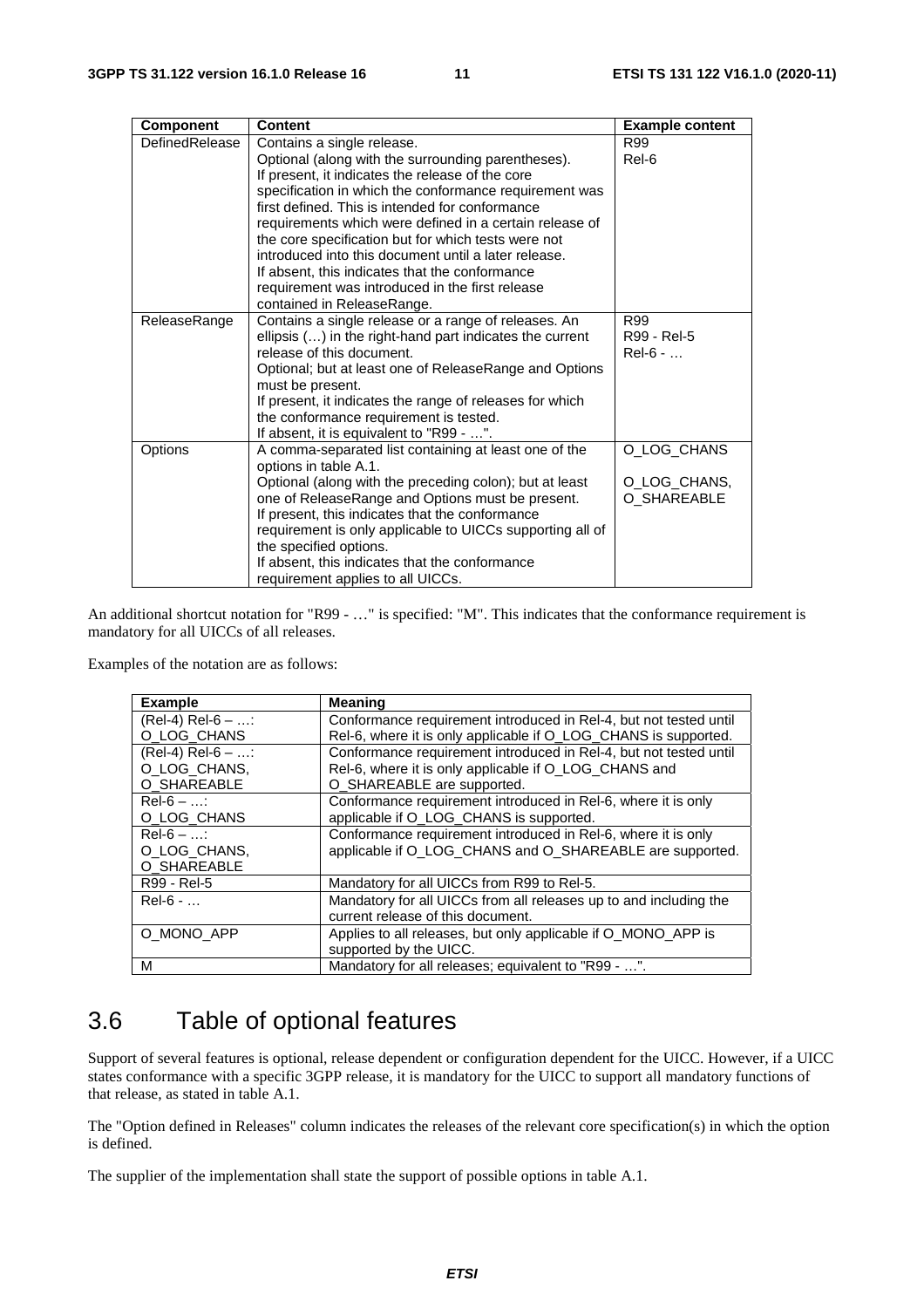A supplier may choose to use a single UICC and reconfigure it as required for each test; or may choose to use a number of UICCs which are based on the same platform but are configured differently. The supplier shall state the chosen solution and in the latter case shall confirm usage of identical platforms.

| <b>Option</b>                                          | <b>Status</b> | Option defined in | <b>Support</b> | <b>Mnemonic</b>      |
|--------------------------------------------------------|---------------|-------------------|----------------|----------------------|
|                                                        |               | <b>Releases</b>   |                |                      |
| <b>ID-1 UICC</b>                                       | O.1           | R99               |                | O_ID1_UICC           |
| Plug-in UICC                                           | O.1           | R99               |                | O_PLUG_IN_UICC       |
| Type 1 (i.e. UICC which always enters the negotiable   | O.2           | R99               |                | O_TYPE_1             |
| mode after a warm reset)                               |               |                   |                |                      |
| Type 2 (UICC which always enters the specific mode     | O.2           | R99               |                | O_TYPE_2             |
| after a warm reset)                                    |               |                   |                |                      |
| $T=0$                                                  | O.3           | R99               |                | $O$ _T <sub>0</sub>  |
| $T=1$                                                  | O.3           | R99               |                | O T1                 |
| Mono application UICC                                  | O.4           | R99               |                | O_MONO_APP           |
| Multi-application UICC                                 | O.4           | R99               |                | O_MULTI_APP          |
| Single verification capable UICC                       | O.5           | R99               |                | O SINGLE VER         |
| Multi-verification capable UICC                        | O.5           | R99               |                | O MULTI VER          |
| More than one logical channel supported                | O             | Rel-4             |                | O_LOG_CHANS          |
| More than two logical channels supported               | O             | Rel-4             |                | O_LOG_CHANS_34       |
| Shareable files                                        | $\circ$       | Rel-4             |                | O_SHAREABLE          |
| Non-shareable files                                    | O             | Rel-4             |                | O NON SHAREABLE      |
| IGET CHALLENGE                                         | $\circ$       | Rel-4             |                | O_GET_CHALLENGE      |
| Mini-UICC                                              | O.1           | Rel-6             |                | O MINI UICC          |
| $(F, D) = (512, 64)$                                   | O             | Rel-6             |                | O F D 512 64         |
| Low impedance drivers                                  | $\circ$       | Rel-6             |                | O LOW IMPEDANCE      |
| <b>IBER-TLV structure EFs</b>                          | O             | Rel-6             |                | O BER TLV FILES      |
| <b>GET IDENTITY when SUCI calculation performed by</b> | $\circ$       | <b>Rel-15</b>     |                | O_GET                |
| the USIM                                               |               |                   |                | <b>IDENTITY SUCI</b> |

#### **Table A.1: Options**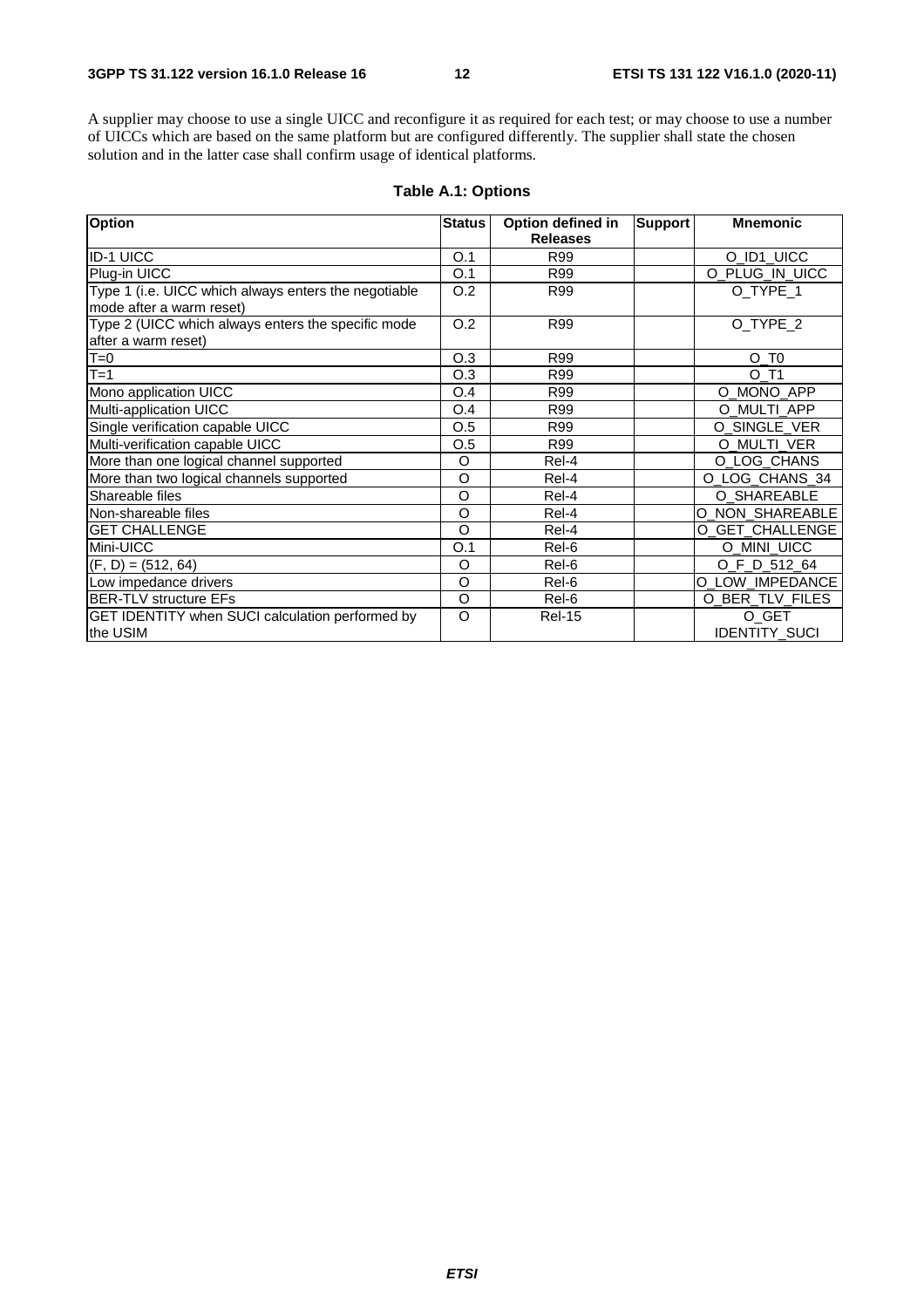## 3.7 Applicability table

**Table B.1: Applicability of tests**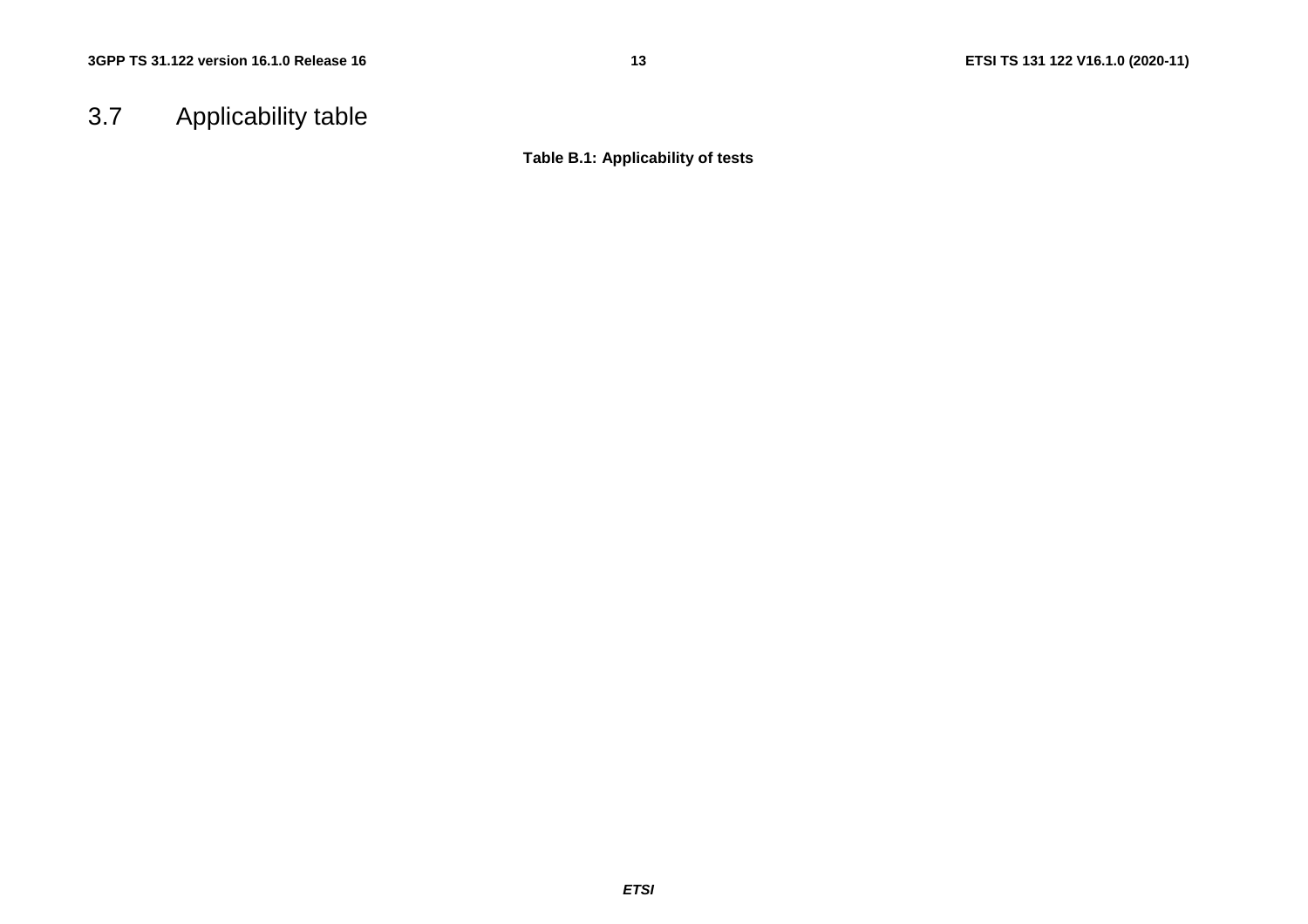| <b>Clause</b> | <b>Descriptio</b>                                                   | <b>Test</b>    | <b>Tested</b> | R99                     | Rel-                               | Rel-                              | Rel-                              | Rel-                                         | Rel-                              | Rel-                            | <b>Rel-10</b>    |                  | Rel-11   Rel-12   Rel-13 |                   | <b>Rel-14</b>  | <b>Rel-15</b>    | <b>Support</b> |
|---------------|---------------------------------------------------------------------|----------------|---------------|-------------------------|------------------------------------|-----------------------------------|-----------------------------------|----------------------------------------------|-----------------------------------|---------------------------------|------------------|------------------|--------------------------|-------------------|----------------|------------------|----------------|
|               | n                                                                   | procedur       | features      | <b>UICC</b>             | $\overline{4}$                     | $5\phantom{1}$                    | 6                                 | $\overline{7}$                               | 8                                 | $\mathbf{9}$                    | <b>UICC</b>      | <b>UICC</b>      | <b>UICC</b>              | <b>UICC</b>       | <b>UICC</b>    | <b>UICC</b>      |                |
|               |                                                                     | е              | defined in    |                         | <b>UIC</b>                         | UIC                               | <b>UIC</b>                        | <b>UIC</b>                                   | <b>UIC</b>                        | <b>UIC</b>                      |                  |                  |                          |                   |                |                  |                |
|               |                                                                     |                | Release       |                         | C                                  | C                                 | C                                 | C                                            | C                                 | C                               |                  |                  |                          |                   |                |                  |                |
| 6.1.1         | <b>ID-1 UICC</b>                                                    | $\mathbf{1}$   | R99           | C001                    | COO                                | C <sub>00</sub>                   | C <sub>00</sub><br>$\overline{1}$ | C <sub>00</sub>                              | COO                               | C <sub>00</sub>                 | C001             | C001             | C001                     | C001              | C001           | C001             |                |
| 6.1.2         | Plug-in<br><b>UICC</b>                                              | $\mathbf{1}$   | R99           | C002                    | $\overline{COO}$<br>$\overline{2}$ | C <sub>00</sub><br>$\overline{2}$ | COO<br>2                          | COO<br>2                                     | C <sub>00</sub><br>$\overline{2}$ | C <sub>00</sub><br>2            | C002             | C002             | C002                     | C002              | C002           | C <sub>002</sub> |                |
| 6.1.3         | Temperatur<br>e range for<br>card<br>operation                      | $\mathbf{1}$   | R99           | M                       | $\overline{M}$                     | $\overline{\mathsf{M}}$           |                                   |                                              |                                   |                                 |                  |                  |                          |                   |                |                  |                |
|               |                                                                     | $\overline{2}$ | Rel-6         |                         |                                    |                                   | M                                 | $\overline{M}$                               | M                                 | M                               | $\overline{M}$   | M                | M                        | M                 | $\overline{M}$ | M                |                |
| 6.1.4         | Contacts                                                            | N/A            |               |                         |                                    |                                   |                                   |                                              |                                   |                                 |                  |                  |                          |                   |                |                  |                |
| 6.1.5         | Mini-UICC                                                           | $\mathbf{1}$   | Rel-6         |                         |                                    |                                   | $\overline{COO}$<br>$\sqrt{3}$    | C <sub>00</sub><br>$\ensuremath{\mathsf{3}}$ | COO<br>3                          | C <sub>00</sub><br>$\mathbf{3}$ | C <sub>003</sub> | C <sub>003</sub> | C <sub>003</sub>         | C003              | C003           | C <sub>003</sub> |                |
| 6.2.1.1       | $Vcc -$<br>Voltage<br>limits                                        | $\mathbf{1}$   | R99           | $\overline{M}$          | M                                  | M                                 | $\overline{M}$                    | $\overline{M}$                               | $\overline{M}$                    | $\overline{M}$                  | $\overline{M}$   | $\overline{M}$   | $\overline{M}$           | $\overline{M}$    | $\overline{M}$ | $\overline{M}$   |                |
| 6.2.1.2       | Vcc - Idle<br>current<br>limits                                     | $\mathbf{1}$   | R99           | $\overline{M}$          | м                                  | M                                 | M                                 | M                                            | M                                 | M                               | $\overline{M}$   | M                | M                        | M                 | M              | M                |                |
| 6.2.1.3       | $\overline{\text{Vcc}}$ -<br>Current<br>limits in clk-<br>stop-mode | $\mathbf{1}$   | R99           | $\overline{M}$          | M                                  | $\overline{M}$                    | $\overline{M}$                    | $\overline{M}$                               | M                                 | M                               | $\overline{M}$   | $\overline{M}$   | $\overline{M}$           | $\overline{M}$    | $\overline{M}$ | $\overline{M}$   |                |
| 6.2.2.1       | $RST -$<br><b>Static</b><br>operation                               | $\mathbf{1}$   | R99           | $\overline{\mathsf{M}}$ | M                                  | $\overline{M}$                    | M                                 | M                                            | M                                 | M                               | $\overline{M}$   | M                | M                        | M                 | $\overline{M}$ | M                |                |
| 6.2.3.1       | Vpp - Static<br>operation                                           | $\mathbf{1}$   | <b>R99</b>    | M                       | м                                  | M                                 | M                                 | M                                            | M                                 | M                               | $\overline{M}$   | M                | $\overline{M}$           | M                 | M              | M                |                |
| 6.2.4.1       | CLK -<br>Frequency<br>and duty<br>cycle                             | $\mathbf{1}$   | <b>R99</b>    | M                       | M                                  | M                                 | M                                 | M                                            | M                                 | M                               | M                | M                | M                        | M                 | M              | $\overline{M}$   |                |
| 6.2.4.2       | Voltage<br>and current                                              | $\mathbf{1}$   | R99           | $\overline{M}$          | M                                  | $\overline{M}$                    | $\overline{M}$                    | $\overline{M}$                               | $\overline{M}$                    | $\overline{M}$                  | $\overline{M}$   | $\overline{M}$   | $\overline{M}$           | $\overline{M}$    | $\overline{M}$ | $\overline{M}$   |                |
| 6.2.5.1       | $\overline{1/O}$ -<br>Voltage<br>and current                        | $\overline{1}$ | R99           | $\overline{M}$          | M                                  | M                                 | CO <sub>1</sub><br>8              | CO <sub>1</sub><br>8                         | $\overline{CO1}$<br>8             | CO <sub>1</sub><br>8            | C018             | C018             | C018                     | $\overline{CO18}$ | C018           | C <sub>018</sub> |                |
|               |                                                                     | $\overline{2}$ | Rel-6         |                         |                                    |                                   | CO1<br>9                          | CO1<br>$\boldsymbol{9}$                      | CO <sub>1</sub><br>$9$            | C <sub>01</sub><br>9            | C019             | C019             | C019                     | C019              | C019           | C019             |                |
|               |                                                                     | 3              | Rel-6         |                         |                                    |                                   | CO <sub>2</sub><br>$\Omega$       | CO <sub>2</sub><br>$\Omega$                  | CO <sub>2</sub><br>$\Omega$       | C <sub>02</sub><br>$\Omega$     | C020             | C020             | C020                     | C020              | C020           | C020             |                |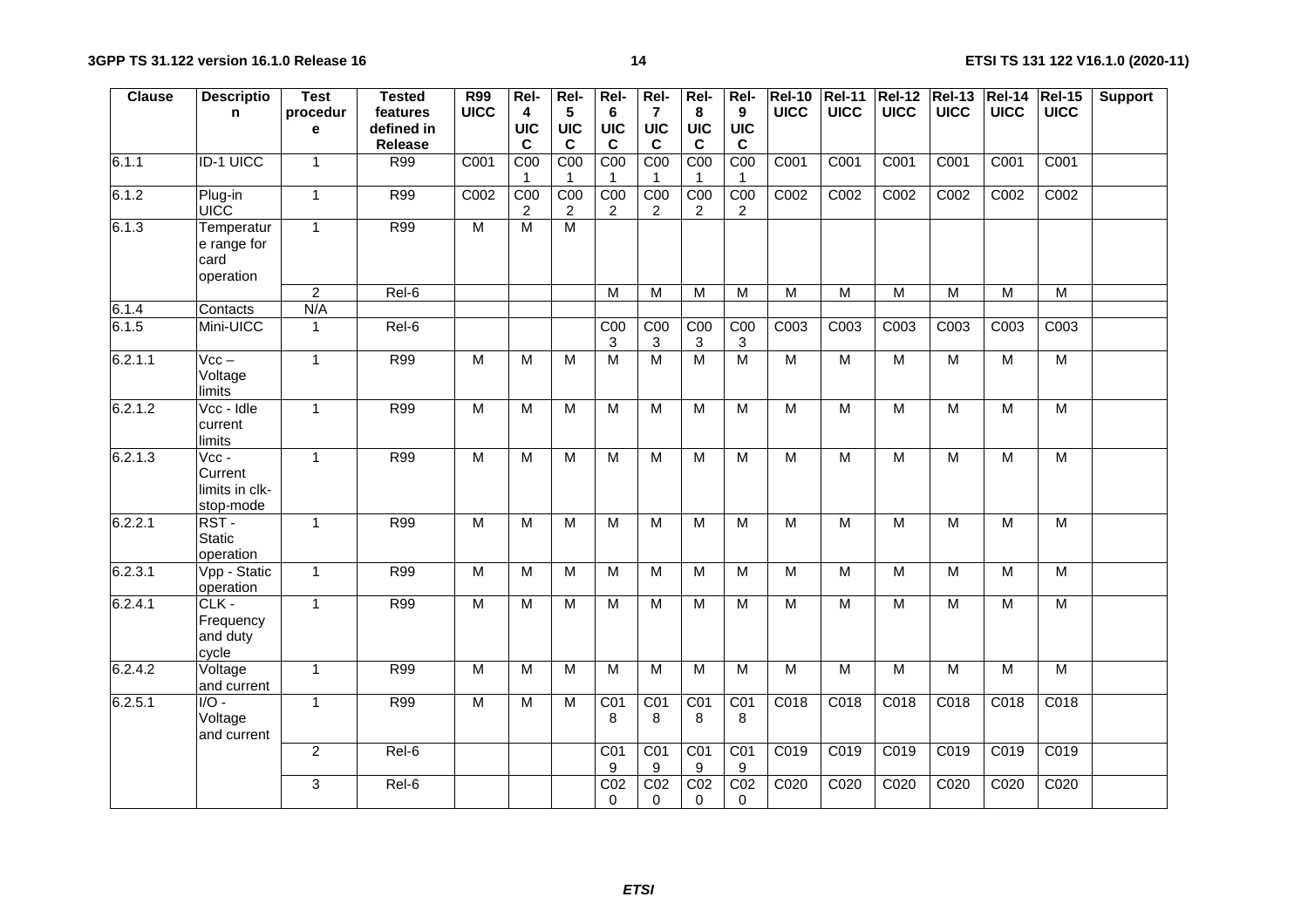| <b>Clause</b> | <b>Descriptio</b>                                                                                       | <b>Test</b>    | <b>Tested</b> | <b>R99</b>     | Rel-           | Rel-                    | Rel-                               | Rel-                  | Rel-                  | Rel-                 | <b>Rel-10</b>    | <b>Rel-11</b>  |                  | <b>Rel-12 Rel-13</b> | $ReI-14$                | $ReI-15$                | <b>Support</b> |
|---------------|---------------------------------------------------------------------------------------------------------|----------------|---------------|----------------|----------------|-------------------------|------------------------------------|-----------------------|-----------------------|----------------------|------------------|----------------|------------------|----------------------|-------------------------|-------------------------|----------------|
|               | n.                                                                                                      | procedur       | features      | <b>UICC</b>    | 4              | $\sqrt{5}$              | 6                                  | $\overline{7}$        | 8                     | 9                    | <b>UICC</b>      | <b>UICC</b>    | <b>UICC</b>      | <b>UICC</b>          | <b>UICC</b>             | <b>UICC</b>             |                |
|               |                                                                                                         | e              | defined in    |                | UIC            | <b>UIC</b>              | <b>UIC</b>                         | <b>UIC</b>            | <b>UIC</b>            | <b>UIC</b>           |                  |                |                  |                      |                         |                         |                |
|               |                                                                                                         |                | Release       |                | C              | $\mathbf c$             | $\mathbf c$                        | C                     | C                     | $\mathbf c$          |                  |                |                  |                      |                         |                         |                |
| 6.3.1.1       | Supply<br>voltage<br>switching -<br>Supply<br>voltage<br>classes                                        | N/A            |               |                |                |                         |                                    |                       |                       |                      |                  |                |                  |                      |                         |                         |                |
| 6.3.1.2       | <b>Supply</b><br>voltage<br>switching -<br>Power<br>consumptio<br>n of the<br><b>UICC</b><br>during ATR | $\overline{1}$ | <b>R99</b>    | $\overline{M}$ | $\overline{M}$ | M                       | M                                  | $\overline{M}$        | $\overline{M}$        | $\overline{M}$       | $\overline{M}$   | $\overline{M}$ | $\overline{M}$   | $\overline{M}$       | $\overline{M}$          | M                       |                |
| 6.3.1.3       | Supply<br>voltage<br>switching -<br>Application<br>related<br>electrical<br>parameters                  | $\mathbf{1}$   | R99           | $\overline{M}$ | M              | $\overline{M}$          | $\overline{M}$                     | $\overline{M}$        | M                     | M                    | $\overline{M}$   | $\overline{M}$ | M                | $\overline{M}$       | $\overline{M}$          | $\overline{M}$          |                |
| 6.3.2.1       | ATR-<br>Major<br>capabilities                                                                           | $\mathbf{1}$   | R99           | M              | $\overline{M}$ | $\overline{\mathsf{M}}$ | $\overline{M}$                     | $\overline{M}$        | $\overline{M}$        | $\overline{M}$       | $\overline{M}$   | $\overline{M}$ | $\overline{M}$   | $\overline{M}$       | $\overline{M}$          | M                       |                |
| 6.3.2.2       | ATR-<br>Speed<br>enhanceme<br>nt                                                                        | $\mathbf{1}$   | <b>R99</b>    | $\overline{M}$ | $\overline{M}$ | $\overline{M}$          | $\overline{M}$                     | $\overline{M}$        | $\overline{M}$        | $\overline{M}$       | $\overline{M}$   | $\overline{M}$ | $\overline{M}$   | $\overline{M}$       | $\overline{M}$          | $\overline{M}$          |                |
| 6.3.2.3       | Global<br>Interface<br>bytes                                                                            | $\overline{1}$ | $Rel-6$       |                |                |                         | $\overline{M}$                     | $\overline{M}$        | $\overline{M}$        | $\overline{M}$       | $\overline{M}$   | $\overline{M}$ | $\overline{M}$   | $\overline{M}$       | $\overline{\mathsf{M}}$ | $\overline{\mathsf{M}}$ |                |
| 6.3.3         | <b>PPS</b><br>procedure                                                                                 | $\mathbf{1}$   | <b>R99</b>    |                |                |                         | $\overline{M}$                     | $\overline{M}$        | $\overline{M}$        | $\overline{M}$       | $\overline{M}$   | M              | $\overline{M}$   | $\overline{M}$       | $\overline{M}$          | M                       |                |
| 6.3.4         | Reset<br>procedures                                                                                     | $\overline{1}$ | R99           | $\overline{M}$ | $\overline{M}$ | $\overline{\mathsf{M}}$ | M                                  | $\overline{M}$        | $\overline{M}$        | $\overline{M}$       | $\overline{M}$   | $\overline{M}$ | M                | M                    | M                       | M                       |                |
|               |                                                                                                         | $\overline{c}$ | <b>R99</b>    |                |                |                         | M                                  | M                     | M                     | ${\sf M}$            | M                | ${\sf M}$      | M                | M                    | M                       | $\overline{M}$          |                |
|               |                                                                                                         | $\overline{3}$ | R99           |                |                |                         | $\overline{COO}$<br>$\overline{4}$ | COO<br>$\overline{4}$ | COO<br>$\overline{4}$ | C <sub>00</sub><br>4 | C <sub>004</sub> | C004           | C <sub>004</sub> | C <sub>004</sub>     | C <sub>004</sub>        | C <sub>004</sub>        |                |
|               |                                                                                                         | $\overline{4}$ | R99           |                |                |                         | C <sub>00</sub><br>5               | C <sub>00</sub><br>5  | COO<br>$\sqrt{5}$     | C <sub>00</sub><br>5 | C005             | C005           | C005             | C005                 | C005                    | C005                    |                |
| 6.3.5         | Clock stop<br>mode                                                                                      | $\mathbf{1}$   | <b>R99</b>    | M              | M              | M                       | M                                  | $\overline{M}$        | $\overline{M}$        | M                    | $\overline{M}$   | $\overline{M}$ | M                | M                    | M                       | $\overline{M}$          |                |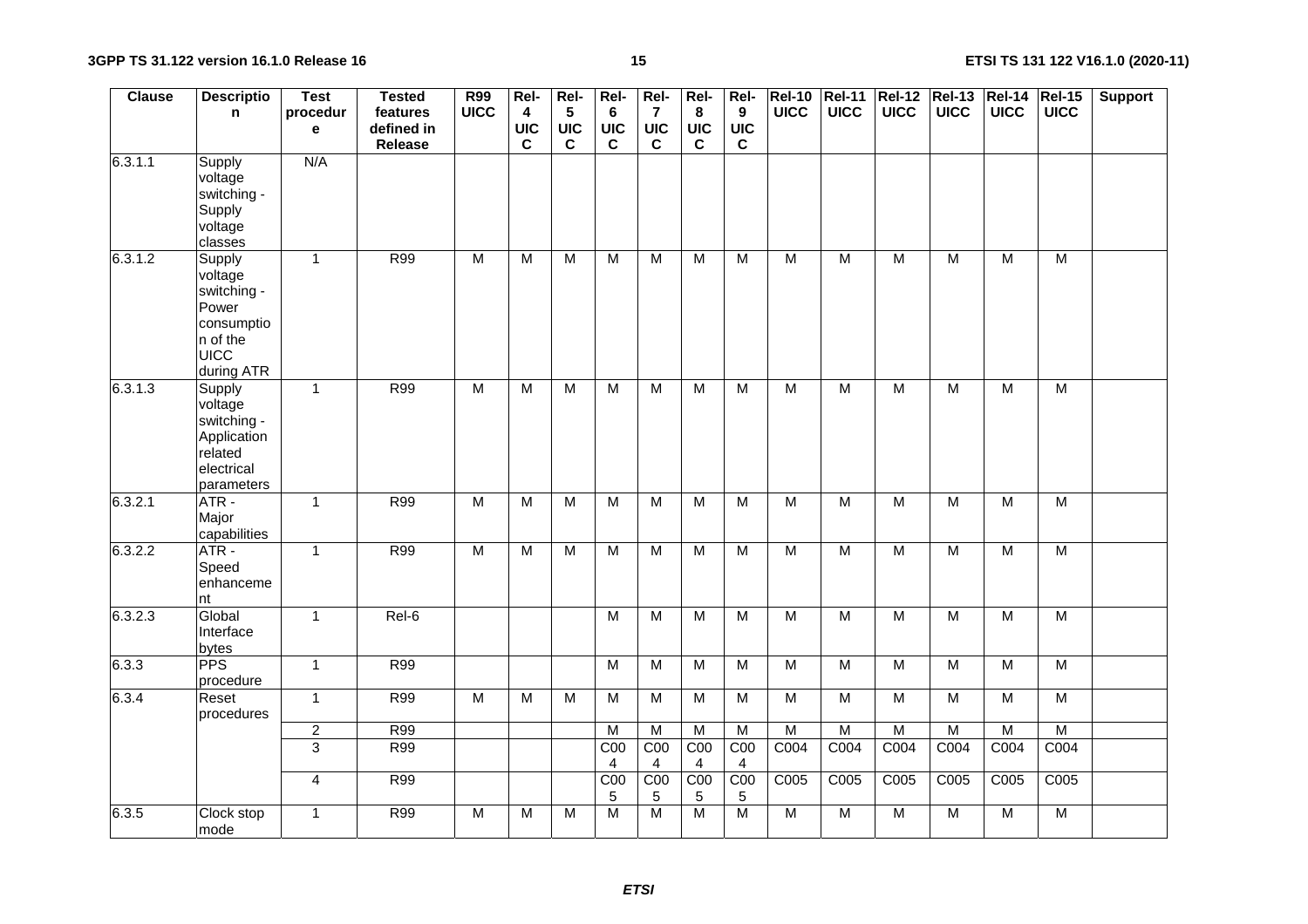| <b>Clause</b>      | <b>Descriptio</b><br>n.                                  | <b>Test</b><br>procedur | <b>Tested</b><br>features | R99<br><b>UICC</b>      | Rel-<br>4                         | Rel-<br>5                         | Rel-<br>6                         | Rel-<br>$\overline{7}$            | Rel-<br>8                         | Rel-<br>9                         | <b>Rel-10</b><br><b>UICC</b> | <b>Rel-11</b><br><b>UICC</b> | <b>UICC</b> | <b>Rel-12 Rel-13</b><br><b>UICC</b> | $ReI-14$<br><b>UICC</b> | $ReI-15$<br><b>UICC</b> | <b>Support</b> |
|--------------------|----------------------------------------------------------|-------------------------|---------------------------|-------------------------|-----------------------------------|-----------------------------------|-----------------------------------|-----------------------------------|-----------------------------------|-----------------------------------|------------------------------|------------------------------|-------------|-------------------------------------|-------------------------|-------------------------|----------------|
|                    |                                                          | e                       | defined in<br>Release     |                         | <b>UIC</b><br>C                   | <b>UIC</b><br>$\mathbf c$         | <b>UIC</b><br>$\mathbf c$         | <b>UIC</b><br>$\mathbf c$         | <b>UIC</b><br>$\mathbf c$         | <b>UIC</b><br>C                   |                              |                              |             |                                     |                         |                         |                |
| 6.3.6              | Bit/charact<br>er duration<br>and<br>sampling<br>time    | N/A                     |                           |                         |                                   |                                   |                                   |                                   |                                   |                                   |                              |                              |             |                                     |                         |                         |                |
| 6.3.7              | Error<br>handling                                        | $\mathbf{1}$            | R99                       | $\overline{\mathsf{M}}$ | M                                 | M                                 | M                                 | M                                 | м                                 | M                                 | $\overline{M}$               | $\overline{M}$               | M           | M                                   | M                       | M                       |                |
| 6.3.8              | Compatibilit                                             | N/A                     |                           |                         |                                   |                                   |                                   |                                   |                                   |                                   |                              |                              |             |                                     |                         |                         |                |
| 6.4.1              | Physical<br>Layer                                        | N/A                     |                           |                         |                                   |                                   |                                   |                                   |                                   |                                   |                              |                              |             |                                     |                         |                         |                |
| 6.4.2.1            | Character<br>Frame                                       | $\mathbf{1}$            | <b>R99</b>                | M                       | M                                 | M                                 | M                                 | M                                 | M                                 | M                                 | M                            | M                            | M           | M                                   | M                       | M                       |                |
| 6.4.2.2            | Transmissi<br>on Protocol<br>$T=0$                       | $\mathbf{1}$            | R99                       | C006                    | C <sub>00</sub><br>6              | COO<br>6                          | C <sub>00</sub><br>6              | C <sub>00</sub><br>6              | C <sub>00</sub><br>6              | C <sub>00</sub><br>6              | C006                         | C006                         | C006        | C006                                | C006                    | C006                    |                |
| 6.4.2.3.1.1        | $T = 1 -$<br>Information<br>field size                   | $\mathbf{1}$            | <b>R99</b>                | C007                    | C <sub>00</sub><br>$\overline{7}$ | COO<br>$\overline{7}$             | C <sub>00</sub><br>$\overline{7}$ | COO<br>$\overline{7}$             | C <sub>00</sub><br>$\overline{7}$ | C <sub>00</sub><br>$\overline{7}$ | C007                         | C007                         | C007        | C007                                | C007                    | C007                    |                |
| 6.4.2.3.1.2        | $T=1$ -<br>Character<br>waiting<br>integer               | $\mathbf{1}$            | R99                       | C007                    | C <sub>00</sub><br>$\overline{7}$ | C <sub>00</sub><br>$\overline{7}$ | C <sub>00</sub><br>$\overline{7}$ | C <sub>00</sub><br>$\overline{7}$ | C <sub>00</sub><br>$\overline{7}$ | C <sub>00</sub><br>7              | C007                         | C007                         | C007        | C007                                | C007                    | C007                    |                |
| 6.4.2.3.1.3        | $T = 1 -$<br>Character<br>waiting<br>time                | $\mathbf{1}$            | <b>R99</b>                | C007                    | C <sub>00</sub><br>$\overline{7}$ | COO<br>$\overline{7}$             | C <sub>00</sub><br>7              | COO<br>$\overline{7}$             | C <sub>00</sub><br>$\overline{7}$ | C <sub>00</sub><br>$\overline{7}$ | C007                         | C007                         | C007        | C007                                | C007                    | C007                    |                |
| 6.4.2.3.1.4        | $T=1 - Block$<br>guard time                              | $\overline{1}$          | R99                       | C007                    | C <sub>00</sub><br>7              | COO<br>7                          | C <sub>00</sub><br>7              | COO<br>7                          | C <sub>00</sub><br>7              | C <sub>00</sub><br>7              | C007                         | C007                         | C007        | C007                                | C007                    | C007                    |                |
| 6.4.2.3.1.5        | $T=1 -$<br>Waiting<br>time<br>extension                  | N/A                     |                           |                         |                                   |                                   |                                   |                                   |                                   |                                   |                              |                              |             |                                     |                         |                         |                |
| 6.4.2.3.1.6        | $T=1 - Error$<br>detection<br>code                       | $\mathbf{1}$            | <b>R99</b>                | C007                    | C <sub>00</sub><br>$\overline{7}$ | C <sub>00</sub><br>$\overline{7}$ | C <sub>00</sub><br>$\overline{7}$ | C <sub>00</sub><br>$\overline{7}$ | C <sub>00</sub><br>7              | C <sub>00</sub><br>$\overline{7}$ | C007                         | C007                         | C007        | C007                                | C007                    | C007                    |                |
| 6.4.2.3.2.1.<br>11 | $T = 1 -$<br>Prologue<br>field - Node<br>address<br>byte | $\mathbf{1}$            | <b>R99</b>                | C007                    | C <sub>00</sub><br>$\overline{7}$ | C <sub>00</sub><br>$\overline{7}$ | C <sub>00</sub><br>7              | C <sub>00</sub><br>$\overline{7}$ | C <sub>00</sub><br>7              | C <sub>00</sub><br>7              | C007                         | C007                         | C007        | C007                                | C007                    | C007                    |                |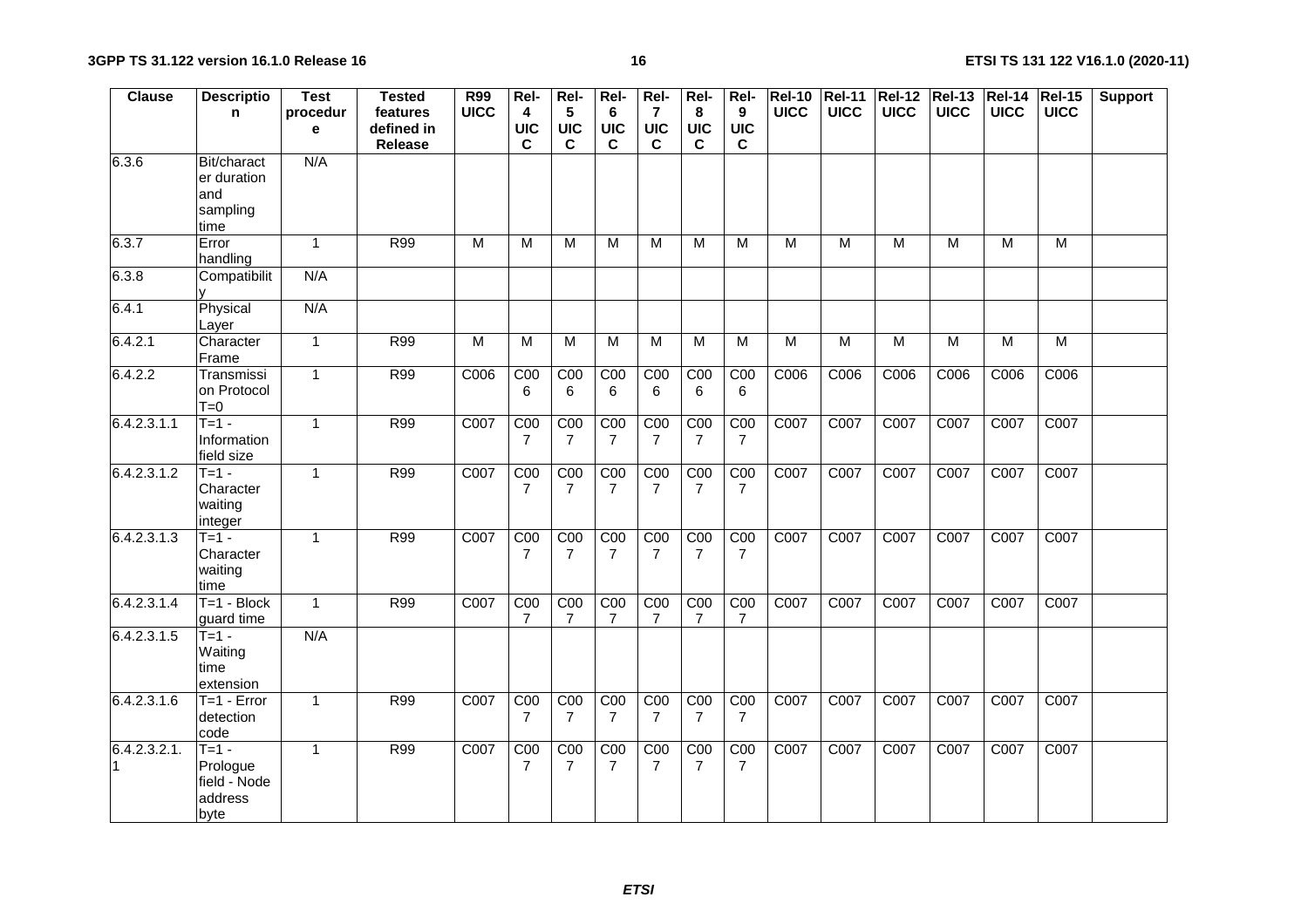| Clause                         | <b>Descriptio</b>                                                          | <b>Test</b>   | <b>Tested</b>                     | R99         | Rel-                               | Rel-                              | Rel-                              | Rel-                              | Rel-                              | Rel-                              | <b>Rel-10</b> | <b>Rel-11</b> | <b>Rel-12 Rel-13</b> |             | $REI-14$    | <b>Rel-15</b>    | <b>Support</b> |
|--------------------------------|----------------------------------------------------------------------------|---------------|-----------------------------------|-------------|------------------------------------|-----------------------------------|-----------------------------------|-----------------------------------|-----------------------------------|-----------------------------------|---------------|---------------|----------------------|-------------|-------------|------------------|----------------|
|                                | n                                                                          | procedur<br>e | features<br>defined in<br>Release | <b>UICC</b> | 4<br><b>UIC</b><br>C               | $\sqrt{5}$<br><b>UIC</b><br>C     | 6<br><b>UIC</b><br>C              | $\overline{7}$<br><b>UIC</b><br>C | 8<br><b>UIC</b><br>C              | 9<br><b>UIC</b><br>C              | <b>UICC</b>   | <b>UICC</b>   | <b>UICC</b>          | <b>UICC</b> | <b>UICC</b> | <b>UICC</b>      |                |
| 6.4.2.3.2.1.<br>$\overline{c}$ | $T=1 -$<br>Prologue<br>field -<br>Protocol<br>Control<br><b>Byte</b>       | N/A           |                                   |             |                                    |                                   |                                   |                                   |                                   |                                   |               |               |                      |             |             |                  |                |
| 6.4.2.3.2.1.<br>3              | $T=1$ -<br>Prologue<br>field -<br>Length                                   | $\mathbf{1}$  | R99                               | C007        | COO<br>7                           | C <sub>00</sub><br>7              | C <sub>00</sub><br>7              | C <sub>00</sub><br>$\overline{7}$ | C <sub>00</sub><br>7              | COO<br>7                          | C007          | C007          | C007                 | C007        | C007        | C007             |                |
| 6.4.2.3.2.1.<br>14             | $T=1 -$<br>Information<br>field                                            | $\mathbf{1}$  | R99                               | C007        | C <sub>00</sub><br>$\overline{7}$  | COO<br>$\overline{7}$             | C <sub>00</sub><br>$\overline{7}$ | C <sub>00</sub><br>$\overline{7}$ | C <sub>00</sub><br>$\overline{7}$ | C <sub>00</sub><br>$\overline{7}$ | C007          | C007          | C007                 | C007        | C007        | C007             |                |
| 6.4.2.3.2.3                    | $T=1 -$<br>Epilogue<br>field                                               | $\mathbf{1}$  | R99                               | C007        | $\overline{COO}$<br>$\overline{7}$ | C <sub>00</sub><br>$\overline{7}$ | C <sub>00</sub><br>$\overline{7}$ | C <sub>00</sub><br>$\overline{7}$ | C <sub>00</sub><br>$\overline{7}$ | C <sub>00</sub><br>$\overline{7}$ | C007          | C007          | C007                 | C007        | C007        | C <sub>007</sub> |                |
| 6.4.2.3.3                      | $T=1 - Error$<br>free<br>operation                                         | $\mathbf{1}$  | <b>R99</b>                        | C007        | C <sub>00</sub><br>$\overline{7}$  | C <sub>00</sub><br>$\overline{7}$ | C <sub>00</sub><br>$\overline{7}$ | C <sub>00</sub><br>$\overline{7}$ | C <sub>00</sub><br>$\overline{7}$ | C <sub>00</sub><br>$\overline{7}$ | C007          | C007          | C007                 | C007        | C007        | C007             |                |
| 6.4.2.3.4.1                    | $T=1 - Error$<br>Handling -<br>Protocol<br>initialisation                  | $\mathbf{1}$  | R99                               | C007        | COO<br>7                           | C <sub>00</sub><br>7              | C <sub>00</sub><br>7              | C <sub>00</sub><br>$\overline{7}$ | COO<br>$\overline{7}$             | COO<br>$\overline{7}$             | C007          | C007          | C007                 | C007        | C007        | C007             |                |
| 6.4.2.3.4.2.<br>11             | $T=1 - Error$<br>Handling -<br>Sending<br>invalid<br>blocks to<br>the UICC | $\mathbf{1}$  | R99                               | C007        | COO<br>$\overline{7}$              | C <sub>00</sub><br>7              | C <sub>00</sub><br>7              | C <sub>00</sub><br>$\overline{7}$ | COO<br>$\overline{7}$             | COO<br>$\overline{7}$             | C007          | C007          | $\overline{C}007$    | C007        | C007        | C007             |                |
| 6.4.2.3.5                      | $T = 1 -$<br>Chaining                                                      | $\mathbf{1}$  | R99                               | C007        | COO<br>7                           | COO<br>$\overline{7}$             | COO<br>7                          | C <sub>00</sub><br>7              | C <sub>00</sub><br>7              | COO<br>7                          | C007          | C007          | C007                 | C007        | C007        | C007             |                |
| 6.4.3.1.1                      | Transportat<br>ion of an<br>APDU<br>using $T=0$ -<br>Case 1                | $\mathbf{1}$  | R99                               | C006        | $\overline{COO}$<br>6              | C <sub>00</sub><br>6              | $\overline{COO}$<br>6             | C <sub>00</sub><br>6              | COO<br>6                          | C <sub>00</sub><br>6              | C006          | C006          | C006                 | C006        | C006        | C006             |                |
| 6.4.3.1.2                      | Transportat<br>ion of an<br>APDU<br>using T=0 -<br>Case 2                  | $\mathbf{1}$  | R99                               | C006        | C <sub>00</sub><br>6               | C <sub>00</sub><br>6              | C <sub>00</sub><br>6              | C <sub>00</sub><br>6              | COO<br>6                          | COO<br>6                          | C006          | C006          | C006                 | C006        | C006        | C006             |                |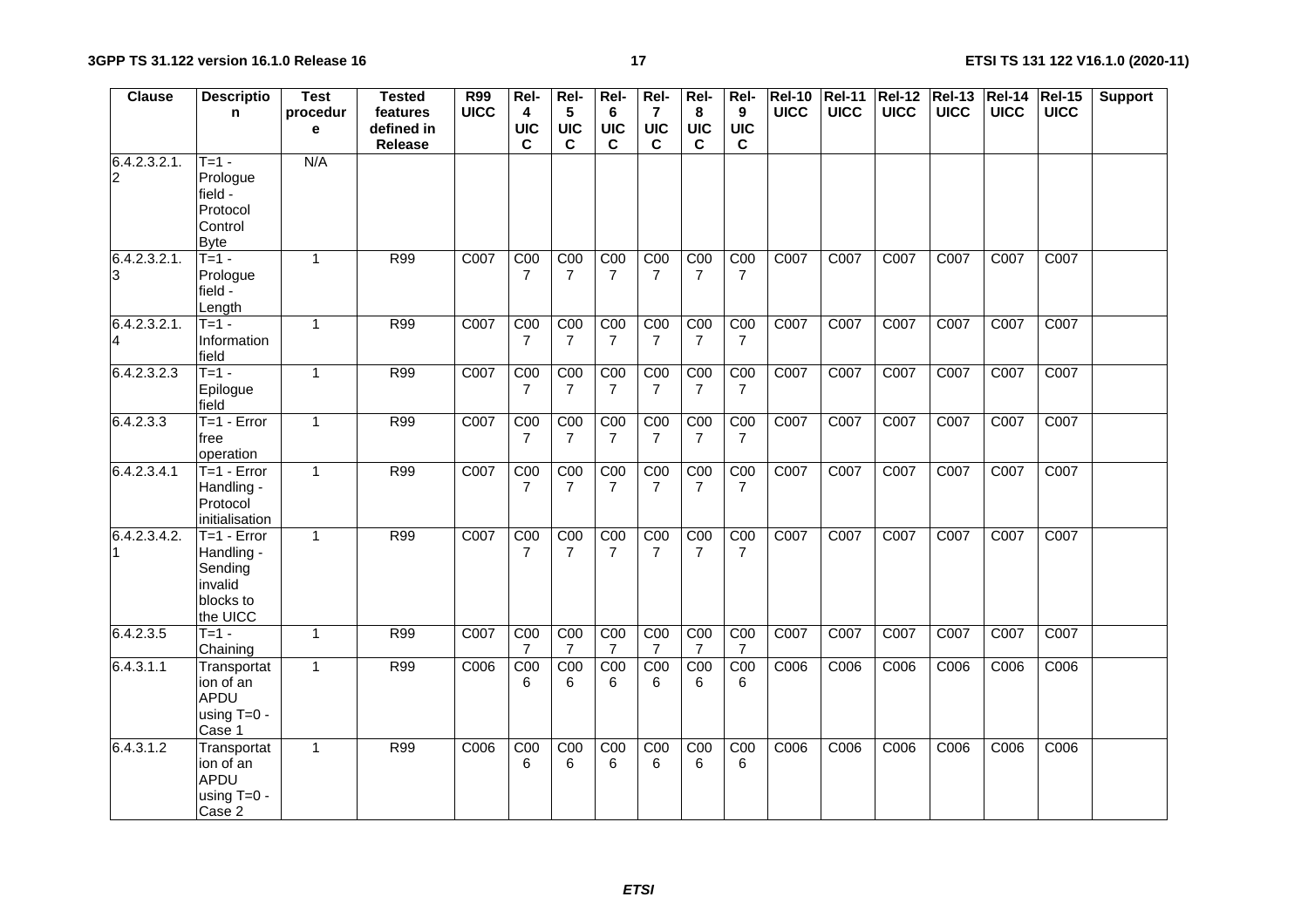| <b>Clause</b> | <b>Descriptio</b><br>n                                                              | <b>Test</b><br>procedur | <b>Tested</b><br>features | <b>R99</b><br><b>UICC</b> | Rel-<br>4                         | Rel-<br>$5\phantom{.0}$            | Rel-<br>6            | Rel-<br>$\overline{7}$ | Rel-<br>8                          | Rel-<br>9                         | <b>Rel-10</b><br><b>UICC</b> | $\overline{ReI-11}$<br><b>UICC</b> | <b>Rel-12</b><br><b>UICC</b> | <b>Rel-13 Rel-14</b><br><b>UICC</b> | <b>UICC</b> | $ReI-15$<br><b>UICC</b> | <b>Support</b> |
|---------------|-------------------------------------------------------------------------------------|-------------------------|---------------------------|---------------------------|-----------------------------------|------------------------------------|----------------------|------------------------|------------------------------------|-----------------------------------|------------------------------|------------------------------------|------------------------------|-------------------------------------|-------------|-------------------------|----------------|
|               |                                                                                     | e                       | defined in                |                           | <b>UIC</b>                        | <b>UIC</b>                         | <b>UIC</b>           | <b>UIC</b>             | <b>UIC</b>                         | <b>UIC</b>                        |                              |                                    |                              |                                     |             |                         |                |
|               |                                                                                     |                         | Release                   |                           | C                                 | $\mathbf c$                        | $\mathbf c$          | $\mathbf c$            | $\mathbf c$                        | C                                 |                              |                                    |                              |                                     |             |                         |                |
| 6.4.3.1.3     | Transportat<br>ion of an<br><b>APDU</b><br>using $T=0$ -<br>Case 3                  | $\mathbf{1}$            | R99                       | C006                      | COO<br>6                          | C <sub>00</sub><br>6               | COO<br>6             | COO<br>6               | COO<br>6                           | C <sub>00</sub><br>6              | C006                         | C006                               | C006                         | C006                                | C006        | C006                    |                |
| 6.4.3.1.4     | Transportat<br>ion of an<br>APDU<br>using $T=0 -$<br>Case 4                         | $\mathbf{1}$            | R99                       | C006                      | C <sub>00</sub><br>6              | C <sub>00</sub><br>6               | C <sub>00</sub><br>6 | COO<br>6               | C <sub>00</sub><br>6               | COO<br>6                          | C006                         | C006                               | C006                         | C006                                | C006        | C006                    |                |
| 6.4.3.1.5.1   | Use of<br>Procedure<br><b>Bytes</b><br>'61xx' and<br>'6Cxx' -<br>Case 2<br>Commands | $\mathbf{1}$            | R99                       | C006                      | C <sub>00</sub><br>6              | C <sub>00</sub><br>6               | C <sub>00</sub><br>6 | C <sub>00</sub><br>6   | C <sub>00</sub><br>6               | C <sub>00</sub><br>6              | C006                         | C006                               | C006                         | C006                                | C006        | C006                    |                |
| 6.4.3.1.5.2   | Use of<br>Procedure<br><b>Bytes</b><br>'61xx' and<br>'6Cxx' -<br>Case 4<br>Commands | N/A                     |                           |                           |                                   |                                    |                      |                        |                                    |                                   |                              |                                    |                              |                                     |             |                         |                |
| 6.4.3.2.1     | Transportat<br>ion of an<br>APDU<br>using $T=1 -$<br>Case 1                         | $\mathbf{1}$            | R99                       | C007                      | C <sub>00</sub><br>$\overline{7}$ | $\overline{COO}$<br>$\overline{7}$ | C <sub>00</sub><br>7 | $\overline{COO}$<br>7  | $\overline{COO}$<br>$\overline{7}$ | COO<br>$\overline{7}$             | C007                         | C007                               | C007                         | C007                                | C007        | C007                    |                |
| 6.4.3.2.2     | Transportat<br>ion of an<br>APDU<br>using $T=1$ -<br>Case 2                         | $\mathbf{1}$            | R99                       | C007                      | COO<br>7                          | C <sub>00</sub><br>7               | C <sub>00</sub><br>7 | C <sub>00</sub><br>7   | COO<br>7                           | C <sub>00</sub><br>7              | C007                         | C007                               | C007                         | C007                                | C007        | C007                    |                |
| 6.4.3.2.3     | Transportat<br>ion of an<br>APDU<br>using $T=1$ -<br>Case 3                         | $\mathbf{1}$            | R99                       | C007                      | C <sub>00</sub><br>$\overline{7}$ | C <sub>00</sub><br>$\overline{7}$  | C <sub>00</sub><br>7 | COO<br>$\overline{7}$  | C <sub>00</sub><br>$\overline{7}$  | C <sub>00</sub><br>$\overline{7}$ | C007                         | C007                               | C007                         | C007                                | C007        | C007                    |                |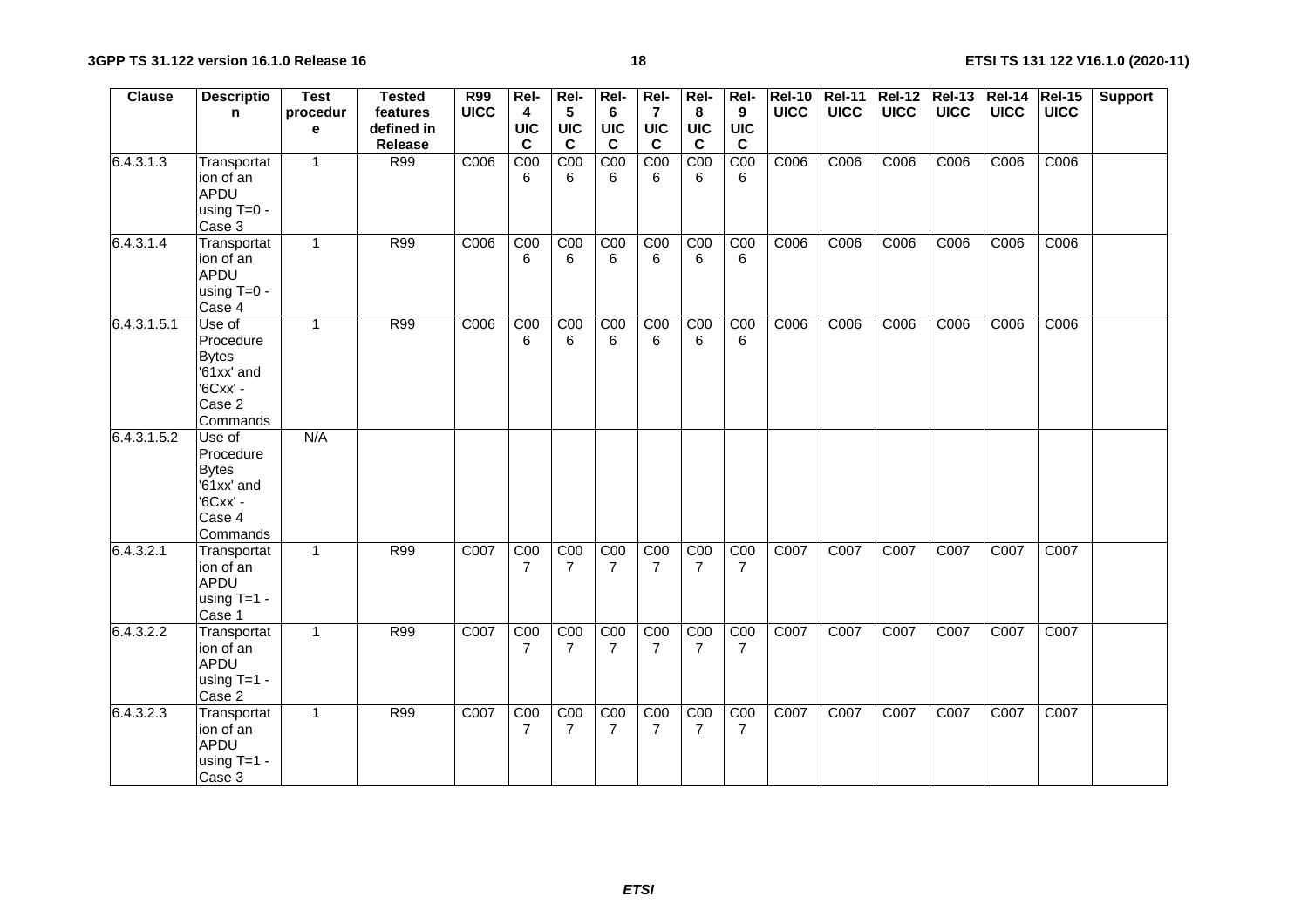| <b>Clause</b> | <b>Descriptio</b>                                    | <b>Test</b>    | <b>Tested</b> | <b>R99</b>     | Rel-                    | Rel-                              | Rel-                  | Rel-                  | Rel-                  | Rel-                              | <b>Rel-10</b>    | <b>Rel-11</b>  | Rel-12 Rel-13           |                | $ReI-14$       | $ReI-15$                | <b>Support</b> |
|---------------|------------------------------------------------------|----------------|---------------|----------------|-------------------------|-----------------------------------|-----------------------|-----------------------|-----------------------|-----------------------------------|------------------|----------------|-------------------------|----------------|----------------|-------------------------|----------------|
|               | n                                                    | procedur       | features      | <b>UICC</b>    | $\overline{\mathbf{4}}$ | $5\phantom{.0}$                   | 6                     | $\overline{7}$        | 8                     | 9                                 | <b>UICC</b>      | <b>UICC</b>    | <b>UICC</b>             | <b>UICC</b>    | <b>UICC</b>    | <b>UICC</b>             |                |
|               |                                                      | e              | defined in    |                | <b>UIC</b>              | <b>UIC</b>                        | <b>UIC</b>            | <b>UIC</b>            | <b>UIC</b>            | <b>UIC</b>                        |                  |                |                         |                |                |                         |                |
|               |                                                      |                | Release       |                | $\mathbf c$             | $\mathbf C$                       | $\mathbf{c}$          | $\mathbf c$           | $\mathbf c$           | $\mathbf c$                       |                  |                |                         |                |                |                         |                |
| 6.4.3.2.4     | Transportat<br>ion of an<br>APDU                     | $\overline{1}$ | R99           | C007           | COO<br>$\overline{7}$   | C <sub>00</sub><br>$\overline{7}$ | C <sub>00</sub><br>7  | COO<br>$\overline{7}$ | COO<br>$\overline{7}$ | C <sub>00</sub><br>$\overline{7}$ | C007             | C007           | C007                    | C007           | C007           | COO7                    |                |
|               | using $T=1 -$<br>Case 4                              |                |               |                |                         |                                   |                       |                       |                       |                                   |                  |                |                         |                |                |                         |                |
| 6.4.4         | Application<br>Layer                                 | N/A            |               |                |                         |                                   |                       |                       |                       |                                   |                  |                |                         |                |                |                         |                |
| 6.5.1         | <b>UICC</b><br>Application<br>structure              | $\overline{1}$ | <b>R99</b>    | $\overline{M}$ | $\overline{M}$          | $\overline{M}$                    | $\overline{M}$        | $\overline{M}$        | M                     | M                                 | $\overline{M}$   | $\overline{M}$ | $\overline{M}$          | $\overline{M}$ | $\overline{M}$ | $\overline{M}$          |                |
| 6.5.2.1       | Dedicated<br>files                                   | N/A            |               |                |                         |                                   |                       |                       |                       |                                   |                  |                |                         |                |                |                         |                |
| 6.5.2.2.1     | Transparen<br>t EF                                   | $\overline{1}$ | <b>R99</b>    | $\overline{M}$ | M                       | $\overline{\mathsf{M}}$           | $\overline{M}$        | $\overline{M}$        | $\overline{M}$        | $\overline{M}$                    | $\overline{M}$   | $\overline{M}$ | $\overline{M}$          | $\overline{M}$ | M              | $\overline{\mathsf{M}}$ |                |
| 6.5.2.2.2     | Linear fixed<br><b>EF</b>                            | $\mathbf{1}$   | <b>R99</b>    | M              | M                       | M                                 | M                     | M                     | M                     | M                                 | $\overline{M}$   | M              | M                       | M              | M              | $\overline{M}$          |                |
| 6.5.2.2.3     | Cyclic EF                                            | $\mathbf{1}$   | R99           | $\overline{M}$ | M                       | $\overline{M}$                    | $\overline{M}$        | $\overline{M}$        | $\overline{M}$        | M                                 | M                | $\overline{M}$ | M                       | $\overline{M}$ | M              | $\overline{M}$          |                |
| 6.5.2.2.4     | <b>BER-TLV</b><br>structure<br>EF                    | N/A            |               |                |                         |                                   |                       |                       |                       |                                   |                  |                |                         |                |                |                         |                |
| 6.5.3         | File<br>referencing                                  | N/A            |               |                |                         |                                   |                       |                       |                       |                                   |                  |                |                         |                |                |                         |                |
| 6.5.4.1       | <b>SELECT by</b><br>File<br>Identifier<br>Referencin | $\mathbf{1}$   | R99           | $\overline{M}$ | M                       | M                                 | M                     | M                     | M                     | M                                 | $\overline{M}$   | $\overline{M}$ | M                       | M              | M              | $\overline{M}$          |                |
| 6.5.4.2       | <b>SELECT by</b><br>Path<br>Referencin               | $\mathbf{1}$   | R99           | $\overline{M}$ | ${\sf M}$               | $\overline{M}$                    | $\overline{M}$        | M                     | M                     | M                                 | $\overline{M}$   | $\overline{M}$ | $\overline{M}$          | $\overline{M}$ | $\overline{M}$ | $\overline{M}$          |                |
| 6.5.4.3       | <b>Short File</b><br>Identifier                      | $\mathbf{1}$   | <b>R99</b>    | $\overline{M}$ | $\overline{M}$          | $\overline{\mathsf{M}}$           | $\overline{M}$        | $\overline{M}$        | $\overline{M}$        | $\overline{M}$                    | $\overline{M}$   | $\overline{M}$ | $\overline{\mathsf{M}}$ | $\overline{M}$ | $\overline{M}$ | M                       |                |
| 6.5.5.1.1     | <b>SELECT by</b><br>DF Name                          | $\mathbf{1}$   | R99           | $\overline{M}$ | M                       | $\overline{M}$                    | $\overline{M}$        | M                     | M                     | M                                 | $\overline{M}$   | $\overline{M}$ | M                       | $\overline{M}$ | M              | $\overline{M}$          |                |
| 6.5.5.1.2     | <b>SELECT by</b><br>partial DF<br>Name               | $\mathbf{1}$   | R99           |                |                         |                                   | $\overline{COO}$<br>9 | COO<br>9              | C <sub>00</sub><br>9  | C <sub>00</sub><br>9              | C009             | C009           | C009                    | C009           | C009           | C009                    |                |
|               |                                                      | $\overline{c}$ | R99           | C008           | COO<br>8                | COO<br>8                          |                       |                       |                       |                                   |                  |                |                         |                |                |                         |                |
|               |                                                      | 3              | R99           |                |                         |                                   | C <sub>00</sub><br>8  | COO<br>8              | COO<br>8              | COO<br>8                          | C <sub>008</sub> | C008           | C008                    | C008           | C008           | C008                    |                |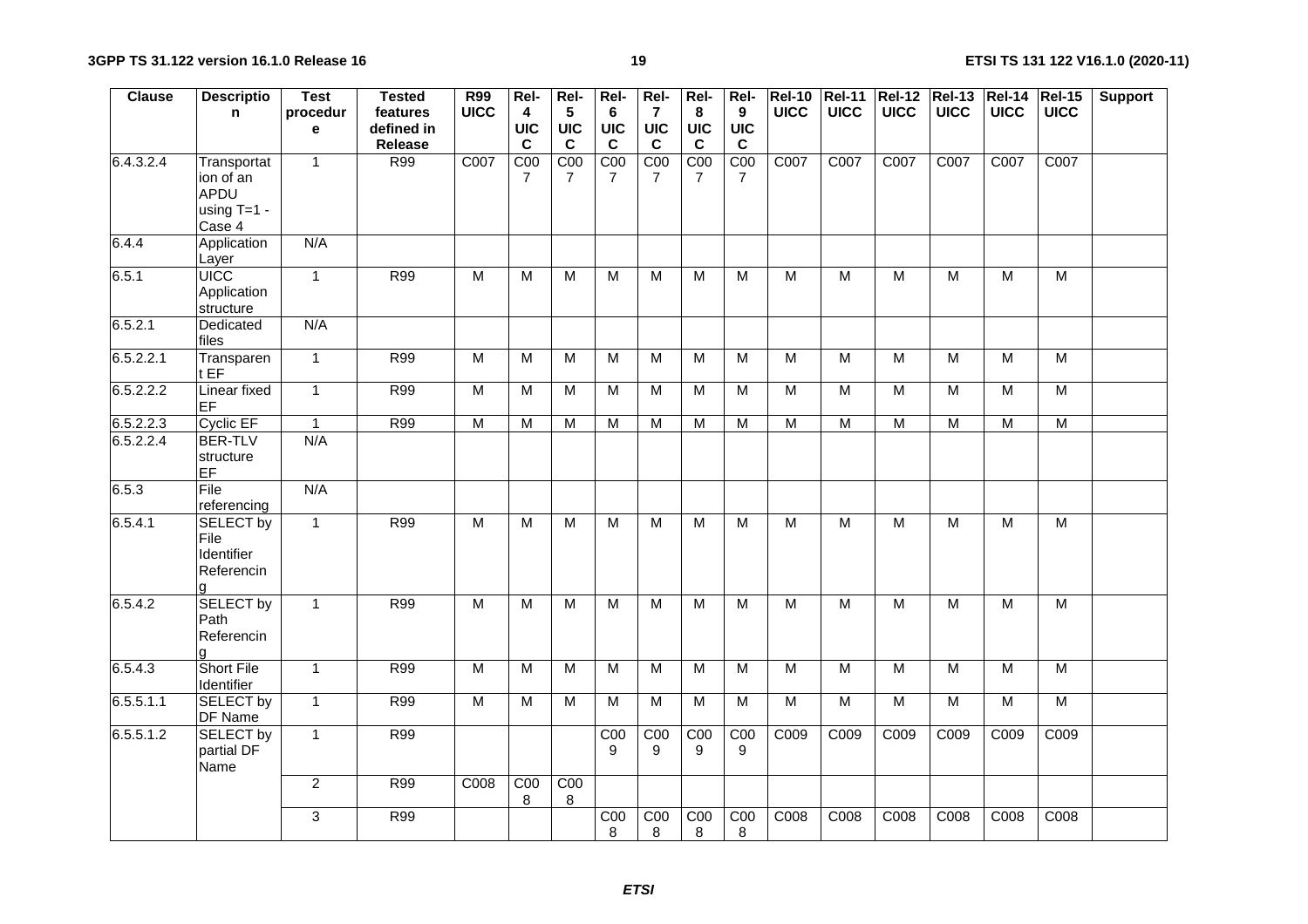| <b>Clause</b> | <b>Descriptio</b>                                                    | <b>Test</b>             | <b>Tested</b>  | R99            | Rel-                    | Rel-                 | Rel-                               | Rel-                             | Rel-                              | Rel-                              | <b>Rel-10</b>           |                  |                   | Rel-11   Rel-12   Rel-13   Rel-14 |                  | $ReI-15$          | <b>Support</b> |
|---------------|----------------------------------------------------------------------|-------------------------|----------------|----------------|-------------------------|----------------------|------------------------------------|----------------------------------|-----------------------------------|-----------------------------------|-------------------------|------------------|-------------------|-----------------------------------|------------------|-------------------|----------------|
|               | n                                                                    | procedur                | features       | <b>UICC</b>    | $\overline{\mathbf{4}}$ | 5                    | 6                                  | $\overline{7}$                   | 8                                 | 9                                 | <b>UICC</b>             | <b>UICC</b>      | <b>UICC</b>       | <b>UICC</b>                       | <b>UICC</b>      | <b>UICC</b>       |                |
|               |                                                                      | е                       | defined in     |                | UIC                     | <b>UIC</b>           | UIC                                | <b>UIC</b>                       | <b>UIC</b>                        | <b>UIC</b>                        |                         |                  |                   |                                   |                  |                   |                |
|               |                                                                      |                         | <b>Release</b> |                | C                       | $\mathbf c$          | C                                  | C                                | C                                 | C                                 |                         |                  |                   |                                   |                  |                   |                |
| 6.5.5.2       | Application<br>session<br>activation                                 | $\mathbf{1}$            | R99            | $\overline{M}$ | $\overline{M}$          | $\overline{M}$       | $\overline{M}$                     | $\overline{M}$                   | $\overline{M}$                    | M                                 | $\overline{M}$          | M                | M                 | M                                 | M                | $\overline{M}$    |                |
| 6.5.5.3       | Application<br>session<br>termination                                | $\mathbf{1}$            | R99            | C008           | COO<br>8                | C <sub>00</sub><br>8 | COO<br>8                           | COO<br>8                         | C <sub>00</sub><br>8              | C <sub>00</sub><br>8              | C <sub>008</sub>        | C <sub>008</sub> | C008              | C <sub>008</sub>                  | C008             | C <sub>008</sub>  |                |
|               |                                                                      | $\overline{c}$          | R99            | $\overline{M}$ | M                       | $\overline{M}$       |                                    |                                  |                                   |                                   |                         |                  |                   |                                   |                  |                   |                |
|               |                                                                      | $\overline{3}$          | Rel-6          |                |                         |                      | $\overline{M}$                     | $\overline{M}$                   | M                                 | M                                 | $\overline{M}$          | $\overline{M}$   | $\overline{M}$    | $\overline{M}$                    | $\overline{M}$   | $\overline{M}$    |                |
|               |                                                                      | $\overline{\mathbf{4}}$ | <b>R99</b>     | M              | M                       | M                    | M                                  | M                                | $\overline{M}$                    | M                                 | $\overline{M}$          | $\overline{M}$   | $\overline{M}$    | $\overline{M}$                    | M                | $\overline{M}$    |                |
|               |                                                                      | $\overline{5}$          | Rel-4          |                |                         |                      | CO <sub>1</sub>                    | CO <sub>1</sub>                  | CO <sub>1</sub>                   | CO <sub>1</sub>                   | C010                    | C010             | C010              | C010                              | C010             | C010              |                |
|               |                                                                      |                         |                |                |                         |                      | $\mathbf 0$                        | 0                                | $\mathbf 0$                       | 0                                 |                         |                  |                   |                                   |                  |                   |                |
| 6.5.5.4       | Application<br>session<br>reset                                      | $\mathbf{1}$            | R99            | M              | M                       | M                    | M                                  | M                                | $\overline{M}$                    | M                                 | M                       | M                | $\overline{M}$    | M                                 | M                | M                 |                |
| 6.5.5.5       | <b>GSM/USIM</b><br>application<br>interaction<br>and<br>restrictions | $\mathbf{1}$            | R99            | $\overline{M}$ | $\overline{M}$          | $\overline{M}$       |                                    |                                  |                                   |                                   |                         |                  |                   |                                   |                  |                   |                |
| 6.5.6         | Reservatio<br>n of file IDs                                          | $\mathbf{1}$            | R99            | $\overline{M}$ | M                       | $\overline{M}$       | $\overline{M}$                     | $\overline{M}$                   | $\overline{M}$                    | M                                 | $\overline{M}$          | $\overline{M}$   | $\overline{M}$    | $\overline{M}$                    | $\overline{M}$   | $\overline{M}$    |                |
|               |                                                                      | $\overline{2}$          | <b>R99</b>     | $\overline{M}$ | $\overline{M}$          | $\overline{M}$       |                                    |                                  |                                   |                                   |                         |                  |                   |                                   |                  |                   |                |
|               |                                                                      | $\overline{3}$          | R99            |                |                         |                      | $\overline{M}$                     | $\overline{M}$                   | $\overline{M}$                    | $\overline{M}$                    | $\overline{\mathsf{M}}$ | $\overline{M}$   | $\overline{M}$    | $\overline{M}$                    | $\overline{M}$   | $\overline{M}$    |                |
| 6.5.7.1       | No Logical<br>Channel<br>Support                                     | $\mathbf{1}$            | Rel-4          |                |                         |                      | $\overline{CO1}$<br>$\mathbf 1$    | CO <sub>1</sub><br>$\mathbf 1$   | CO <sub>1</sub><br>$\mathbf{1}$   | CO <sub>1</sub><br>$\overline{1}$ | C <sub>011</sub>        | C011             | C <sub>011</sub>  | C <sub>011</sub>                  | C <sub>011</sub> | C011              |                |
| 6.5.7.2       | Logical<br>Channels -<br>Basic<br>Behaviour                          | $\mathbf{1}$            | Rel-4          |                |                         |                      | $\overline{CO1}$<br>$\Omega$       | CO <sub>1</sub><br>$\mathbf{0}$  | CO <sub>1</sub><br>$\mathbf{0}$   | CO <sub>1</sub><br>$\Omega$       | C010                    | C010             | C010              | C010                              | C <sub>010</sub> | C <sub>010</sub>  |                |
|               |                                                                      | $\overline{2}$          | $Rel-4$        |                |                         |                      | $\overline{CO1}$<br>$\overline{c}$ | CO1<br>$\overline{2}$            | CO <sub>1</sub><br>$\overline{2}$ | CO <sub>1</sub><br>$\overline{2}$ | C <sub>012</sub>        | C <sub>012</sub> | $\overline{C012}$ | $\overline{C012}$                 | C <sub>012</sub> | C <sub>012</sub>  |                |
| 6.5.7.3       | Opening a<br>Logical<br>Channel<br>from the<br>Basic<br>Channel      | $\mathbf{1}$            | Rel-4          |                |                         |                      | CO <sub>1</sub><br>$\Omega$        | $\overline{CO1}$<br>$\mathbf{0}$ | $\overline{CO1}$<br>$\Omega$      | $\overline{CO1}$<br>$\Omega$      | C010                    | C010             | C010              | C010                              | C010             | $\overline{C010}$ |                |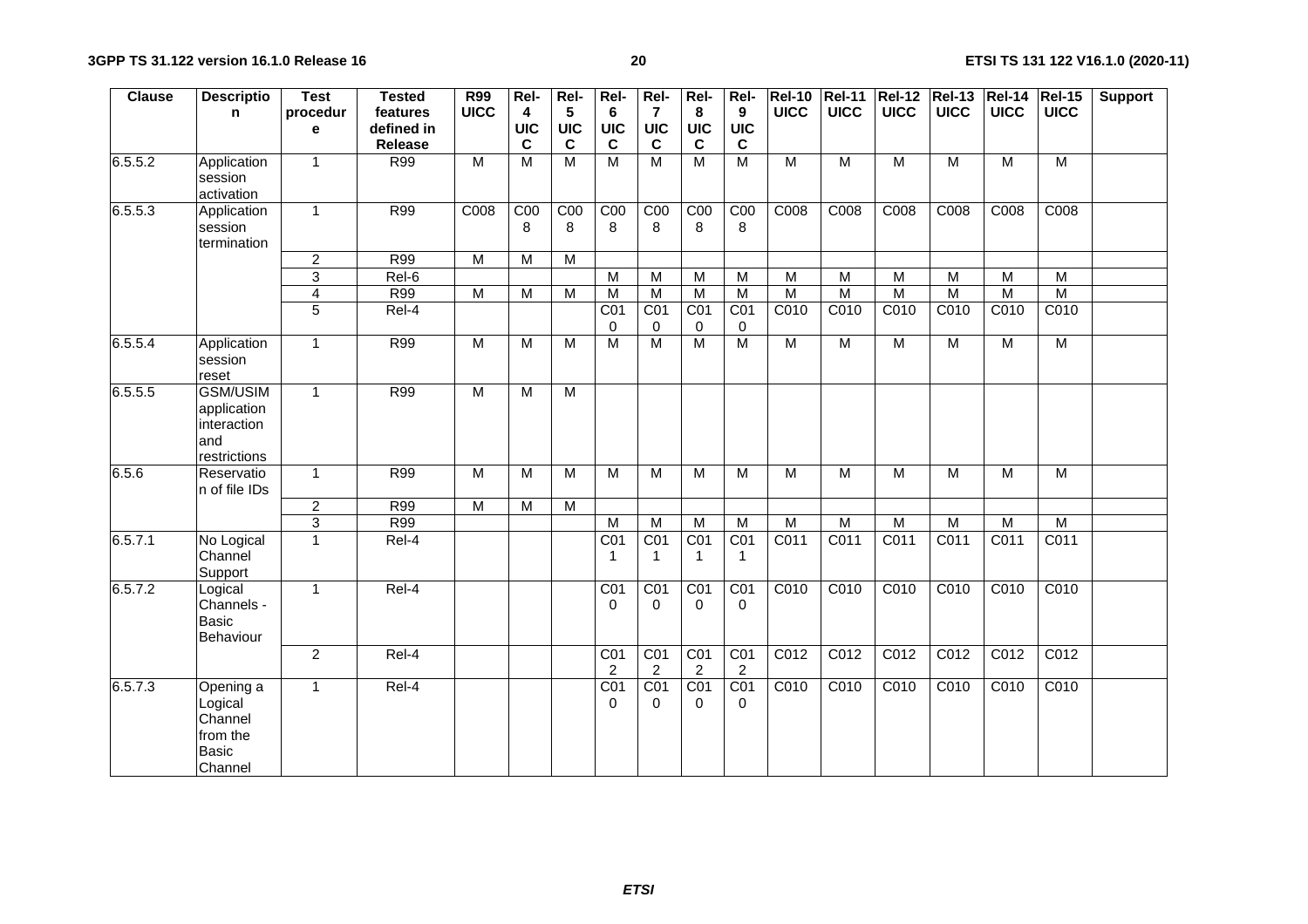| <b>Clause</b> | <b>Descriptio</b>                                                  | <b>Test</b>    | <b>Tested</b>  | <b>R99</b>     | Rel-                  | Rel-                  | Rel-                              | Rel-                              | Rel-                              | Rel-                             | <b>Rel-10</b>    | <b>Rel-11</b>    | $ReI-12$         | $REI-13$         | $ReI-14$         | <b>Rel-15</b>    | <b>Support</b> |
|---------------|--------------------------------------------------------------------|----------------|----------------|----------------|-----------------------|-----------------------|-----------------------------------|-----------------------------------|-----------------------------------|----------------------------------|------------------|------------------|------------------|------------------|------------------|------------------|----------------|
|               | n                                                                  | procedur       | features       | <b>UICC</b>    | 4                     | 5                     | 6                                 | $\overline{7}$                    | 8                                 | 9                                | <b>UICC</b>      | <b>UICC</b>      | <b>UICC</b>      | <b>UICC</b>      | <b>UICC</b>      | <b>UICC</b>      |                |
|               |                                                                    | e              | defined in     |                | <b>UIC</b>            | <b>UIC</b>            | <b>UIC</b>                        | <b>UIC</b>                        | <b>UIC</b>                        | <b>UIC</b>                       |                  |                  |                  |                  |                  |                  |                |
|               |                                                                    |                | <b>Release</b> |                | C                     | $\mathbf c$           | $\mathbf c$                       | $\mathbf c$                       | $\mathbf c$                       | $\mathbf c$                      |                  |                  |                  |                  |                  |                  |                |
| 6.5.7.4       | Opening a<br>Logical<br>Channel<br>from a<br>Non-Basic<br>Channel  | $\mathbf{1}$   | Rel-4          |                |                       |                       | $\overline{C}01$<br>3             | $\overline{C}$ <sup>1</sup><br>3  | C <sub>01</sub><br>3              | CO <sub>1</sub><br>3             | C <sub>013</sub> | C <sub>013</sub> | C013             | C <sub>013</sub> | C <sub>013</sub> | C <sub>013</sub> |                |
| 6.5.7.5       | Opening a<br>Logical<br>Channel on<br>Non-<br>Shareable<br>Files   | $\mathbf{1}$   | $Rel-4$        |                |                       |                       | CO <sub>1</sub><br>$\overline{4}$ | CO <sub>1</sub><br>$\overline{4}$ | CO <sub>1</sub><br>4              | CO <sub>1</sub><br>4             | C <sub>014</sub> | C <sub>014</sub> | C <sub>014</sub> | C <sub>014</sub> | C <sub>014</sub> | C <sub>014</sub> |                |
| 6.5.7.6       | Logical<br>Channels<br>and<br>Shareable<br>Files                   | $\mathbf{1}$   | Rel-6          |                |                       |                       | CO <sub>1</sub><br>$\overline{4}$ | CO1<br>$\overline{4}$             | CO <sub>1</sub><br>$\overline{4}$ | $\overline{C}$ <sup>1</sup><br>4 | C014             | C014             | C014             | C014             | C014             | C <sub>014</sub> |                |
|               |                                                                    | $\overline{2}$ | Rel-4          |                |                       |                       | $\overline{C01}$<br>5             | CO <sub>1</sub><br>$\sqrt{5}$     | CO <sub>1</sub><br>$\sqrt{5}$     | CO <sub>1</sub><br>$\sqrt{5}$    | C <sub>015</sub> | C <sub>015</sub> | C015             | C015             | C015             | C015             |                |
| 6.5.7.7       | Logical<br>channels -<br>Command<br>Interdepen<br>dencies          | $\mathbf{1}$   | Rel-4          |                |                       |                       | $\overline{C}01$<br>5             | CO <sub>1</sub><br>5              | C <sub>01</sub><br>5              | C <sub>01</sub><br>5             | C <sub>015</sub> | C015             | C015             | C015             | C015             | C015             |                |
| 6.5.7.8       | Logical<br>channels -<br>Consistenc<br>y of File<br><b>Updates</b> | $\mathbf{1}$   | Rel-4          |                |                       |                       | CO <sub>1</sub><br>5              | CO <sub>1</sub><br>5              | CO1<br>5                          | CO <sub>1</sub><br>5             | C015             | C015             | C015             | C015             | C015             | C <sub>015</sub> |                |
| 6.6.1         | Supported<br>security<br>features                                  | $\overline{1}$ | <b>R99</b>     | C016           | CO1<br>6              | $\overline{CO1}$<br>6 | $\overline{C}$ <sup>1</sup><br>6  | CO <sub>1</sub><br>6              | $\overline{CO1}$<br>6             | $\overline{CO1}$<br>6            | C016             | C016             | C016             | C016             | C016             | C016             |                |
|               |                                                                    | $\overline{2}$ | R99            | C017           | CO <sub>1</sub><br>7  | $\overline{CO1}$<br>7 | CO <sub>1</sub><br>7              | CO1<br>$\overline{7}$             | CO1<br>$\overline{7}$             | CO1<br>$\overline{7}$            | C017             | C017             | C017             | C017             | C017             | C017             |                |
| 6.6.2         | Security<br>architecture                                           | $\mathbf{1}$   | <b>R99</b>     | $\overline{M}$ | $\overline{M}$        | $\overline{M}$        | $\overline{M}$                    | $\overline{M}$                    | $\overline{M}$                    | $\overline{M}$                   | $\overline{M}$   | $\overline{M}$   | $\overline{M}$   | M                | $\overline{M}$   | $\overline{M}$   |                |
|               |                                                                    | $\overline{c}$ | R99            |                |                       |                       | $\overline{M}$                    | M                                 | M                                 | M                                | $\overline{M}$   | M                | $\overline{M}$   | $\overline{M}$   | $\overline{M}$   | $\overline{M}$   |                |
| 6.6.3         | Security<br>environmen                                             | $\mathbf{1}$   | R99            | C016           | $\overline{CO1}$<br>6 | $\overline{CO1}$<br>6 | $\overline{CO1}$<br>6             | $\overline{CO1}$<br>6             | $\overline{CO1}$<br>6             | $\overline{CO1}$<br>6            | C016             | C016             | C016             | C016             | C016             | C016             |                |
| 6.6.4         | <b>PIN</b><br>definitions                                          | $\mathbf{1}$   | <b>R99</b>     | C016           | CO1<br>6              | CO <sub>1</sub><br>6  |                                   |                                   |                                   |                                  |                  |                  |                  |                  |                  |                  |                |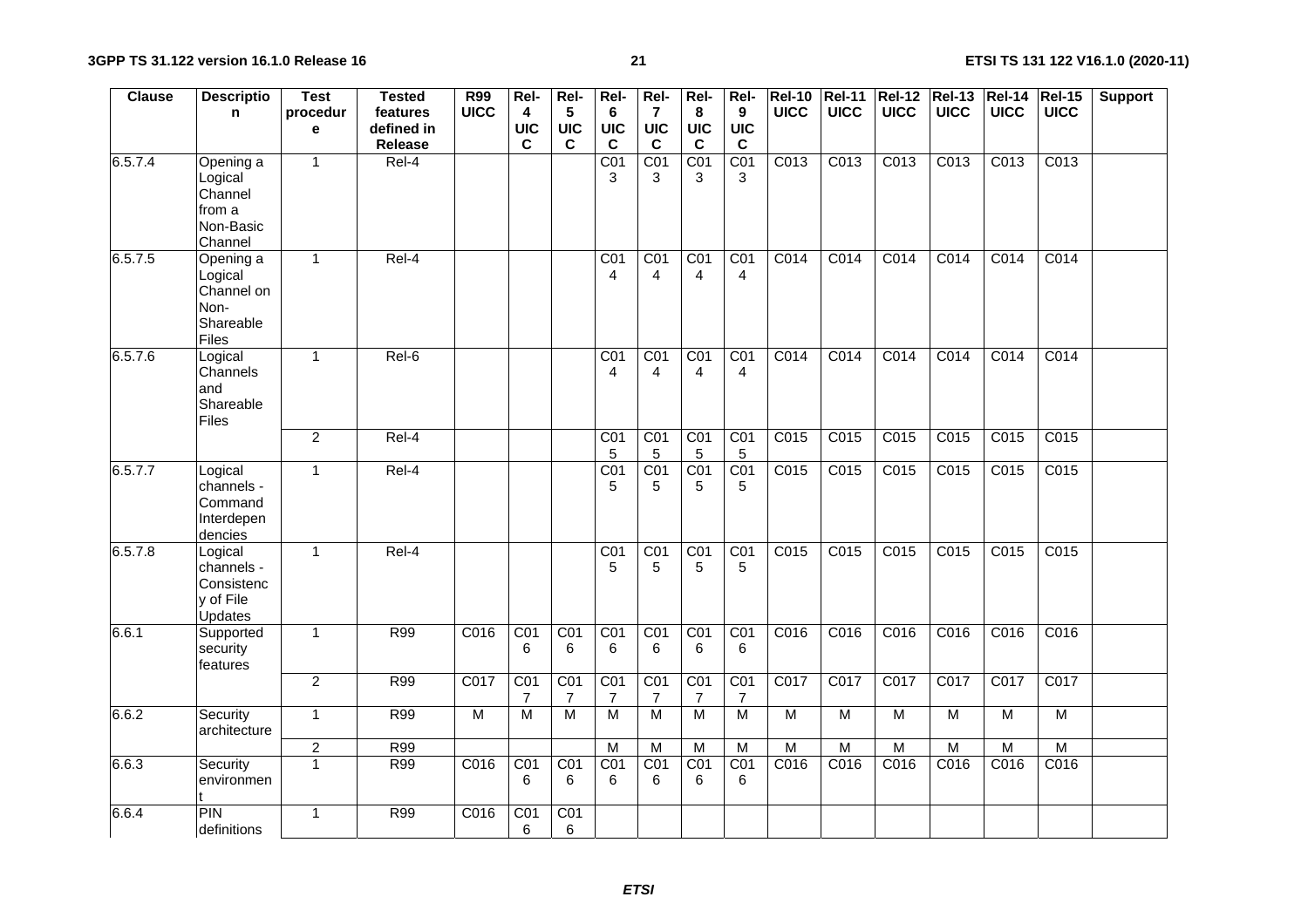| <b>Clause</b> | <b>Descriptio</b>                                         | <b>Test</b>               | <b>Tested</b> | R99                     | Rel-                  | Rel-                  | Rel-                 | Rel-                  | Rel-                 | Rel-                 | <b>Rel-10</b>           |                | Rel-11 Rel-12 Rel-13    |                         | $ReI-14$       | $ReI-15$         | <b>Support</b> |
|---------------|-----------------------------------------------------------|---------------------------|---------------|-------------------------|-----------------------|-----------------------|----------------------|-----------------------|----------------------|----------------------|-------------------------|----------------|-------------------------|-------------------------|----------------|------------------|----------------|
|               | n                                                         | procedur                  | features      | <b>UICC</b>             | 4                     | $5\phantom{.0}$       | 6                    | 7                     | 8                    | 9                    | <b>UICC</b>             | <b>UICC</b>    | <b>UICC</b>             | <b>UICC</b>             | <b>UICC</b>    | <b>UICC</b>      |                |
|               |                                                           | $\mathbf e$               | defined in    |                         | <b>UIC</b>            | <b>UIC</b>            | <b>UIC</b>           | <b>UIC</b>            | <b>UIC</b>           | <b>UIC</b>           |                         |                |                         |                         |                |                  |                |
|               |                                                           |                           | Release       |                         | C                     | C                     | $\mathbf c$          | $\mathbf c$           | C                    | $\mathbf c$          |                         |                |                         |                         |                |                  |                |
|               |                                                           | $\overline{2}$            | R99           |                         |                       |                       | CO1                  | CO1                   | CO1                  | C <sub>01</sub>      | C016                    | C016           | C016                    | C016                    | C016           | C016             |                |
|               |                                                           |                           |               |                         |                       |                       | 6                    | 6                     | 6                    | 6                    |                         |                |                         |                         |                |                  |                |
|               |                                                           | $\overline{3}$            | R99           | C017                    | CO1<br>7              | CO1<br>7              | CO <sub>1</sub><br>7 | CO <sub>1</sub><br>7  | C <sub>01</sub><br>7 | C <sub>01</sub><br>7 | C017                    | C017           | C017                    | C017                    | C017           | C017             |                |
| 6.6.5         | PIN and                                                   | $\mathbf{1}$              | R99           | C <sub>016</sub>        | CO1                   | CO <sub>1</sub>       | CO <sub>1</sub>      | CO <sub>1</sub>       | CO <sub>1</sub>      | C <sub>01</sub>      | C016                    | C016           | C016                    | C016                    | C016           | C016             |                |
|               | key<br>reference<br>relationship                          |                           |               |                         | 6                     | 6                     | 6                    | 6                     | 6                    | 6                    |                         |                |                         |                         |                |                  |                |
|               |                                                           | $\overline{2}$            | <b>R99</b>    | C017                    | $\overline{CO1}$<br>7 | CO1<br>$\overline{7}$ | CO1<br>7             | CO1<br>$\overline{7}$ | CO <sub>1</sub><br>7 | CO1<br>7             | C017                    | C017           | C017                    | C017                    | C017           | C <sub>017</sub> |                |
| 6.7.1         | Mapping<br>principles                                     | $\mathbf{1}$              | R99           | $\overline{M}$          | $\overline{M}$        | $\overline{M}$        | $\overline{M}$       | $\overline{M}$        | M                    | $\overline{M}$       | $\overline{M}$          | $\overline{M}$ | M                       | М                       | M              | M                |                |
| 6.7.2.1       | <b>Status</b><br>Conditions<br>Returned<br>by the<br>UICC | $\mathbf{1}$              | <b>R99</b>    | M                       | M                     | M                     | ${\sf M}$            | M                     | ${\sf M}$            | M                    | $\overline{M}$          | M              | M                       | ${\sf M}$               | ${\sf M}$      | M                |                |
| 6.7.2.2       | <b>Status</b><br>Words of<br>the<br>Commands              | N/A                       |               |                         |                       |                       |                      |                       |                      |                      |                         |                |                         |                         |                |                  |                |
| 6.7.3         | Logical<br>Channels                                       | N/A                       |               |                         |                       |                       |                      |                       |                      |                      |                         |                |                         |                         |                |                  |                |
| 6.8.1.1       | <b>SELECT</b>                                             | $\overline{1}$            | R99           | $\overline{M}$          | $\overline{M}$        | $\overline{M}$        | $\overline{M}$       | $\overline{M}$        | $\overline{M}$       | $\overline{M}$       | $\overline{M}$          | $\overline{M}$ | $\overline{M}$          | $\overline{M}$          | $\overline{M}$ | $\overline{M}$   |                |
|               |                                                           | $\overline{2}$            | <b>R99</b>    |                         |                       |                       | M                    | $\overline{M}$        | M                    | $\overline{M}$       | M                       | $\overline{M}$ | $\overline{M}$          | $\overline{\mathsf{M}}$ | $\overline{M}$ | M                |                |
| 6.8.1.2       | <b>STATUS</b>                                             | $\mathbf{1}$              | R99           | $\overline{M}$          | M                     | M                     | $\overline{M}$       | $\overline{M}$        | M                    | $\overline{M}$       | $\overline{M}$          | $\overline{M}$ | M                       | M                       | $\overline{M}$ | $\overline{M}$   |                |
| 6.8.1.3       | <b>READ</b><br><b>BINARY</b>                              | $\overline{1}$            | R99           | $\overline{M}$          | M                     | $\overline{M}$        | M                    | $\overline{M}$        | M                    | $\overline{M}$       | $\overline{M}$          | $\overline{M}$ | $\overline{M}$          | M                       | M              | $\overline{M}$   |                |
| 6.8.1.4       | <b>UPDATE</b><br><b>BINARY</b>                            | $\overline{1}$            | <b>R99</b>    | M                       | M                     | M                     | M                    | M                     | M                    | M                    | ${\sf M}$               | M              | M                       | M                       | M              | M                |                |
| 6.8.1.5       | <b>READ</b><br><b>RECORD</b>                              | $\mathbf{1}$              | R99           | $\overline{M}$          | M                     | $\overline{M}$        | M                    | $\overline{M}$        | M                    | $\overline{M}$       | $\overline{M}$          | $\overline{M}$ | $\overline{M}$          | $\overline{M}$          | M              | $\overline{M}$   |                |
|               |                                                           | $\overline{2}$            | R99           | $\overline{M}$          | M                     | $\overline{M}$        | $\overline{M}$       | $\overline{M}$        | M                    | $\overline{M}$       | $\overline{M}$          | $\overline{M}$ | $\overline{M}$          | $\overline{M}$          | $\overline{M}$ | $\overline{M}$   |                |
|               |                                                           | $\ensuremath{\mathsf{3}}$ | R99           | $\overline{M}$          | M                     | $\overline{M}$        | $\overline{M}$       | $\overline{M}$        | M                    | M                    | M                       | $\overline{M}$ | $\overline{M}$          | M                       | M              | $\overline{M}$   |                |
| 6.8.1.6       | <b>UPDATE</b><br><b>RECORD</b>                            | $\overline{1}$            | <b>R99</b>    | M                       | M                     | M                     | M                    | $\overline{M}$        | M                    | M                    | $\overline{\mathsf{M}}$ | $\overline{M}$ | $\overline{M}$          | M                       | M              | $\overline{M}$   |                |
|               |                                                           | $\overline{2}$            | R99           | $\overline{M}$          | M                     | M                     | M                    | $\overline{M}$        | M                    | M                    | $\overline{M}$          | M              | $\overline{\mathsf{M}}$ | M                       | M              | M                |                |
|               |                                                           | $\overline{3}$            | R99           | $\overline{M}$          | M                     | $\overline{M}$        | $\overline{M}$       | $\overline{M}$        | $\overline{M}$       | $\overline{M}$       | $\overline{M}$          | $\overline{M}$ | M                       | $\overline{M}$          | $\overline{M}$ | $\overline{M}$   |                |
| 6.8.1.7       | <b>SEARCH</b><br><b>RECORD</b>                            | $\overline{1}$            | R99           | $\overline{M}$          | M                     | $\overline{M}$        | $\overline{M}$       | $\overline{M}$        | M                    | $\overline{M}$       | $\overline{M}$          | M              | $\overline{\mathsf{M}}$ | $\overline{M}$          | M              | $\overline{M}$   |                |
|               |                                                           | $\sqrt{2}$                | R99           | $\overline{M}$          | $\overline{M}$        | $\overline{M}$        | M                    | $\overline{M}$        | $\overline{M}$       | $\overline{M}$       | $\overline{M}$          | $\overline{M}$ | $\overline{M}$          | $\overline{M}$          | $\overline{M}$ | $\overline{M}$   |                |
|               |                                                           | $\overline{3}$            | R99           | $\overline{\mathsf{M}}$ | M                     | $\overline{M}$        | M                    | $\overline{M}$        | M                    | M                    | $\overline{M}$          | M              | M                       | M                       | M              | M                |                |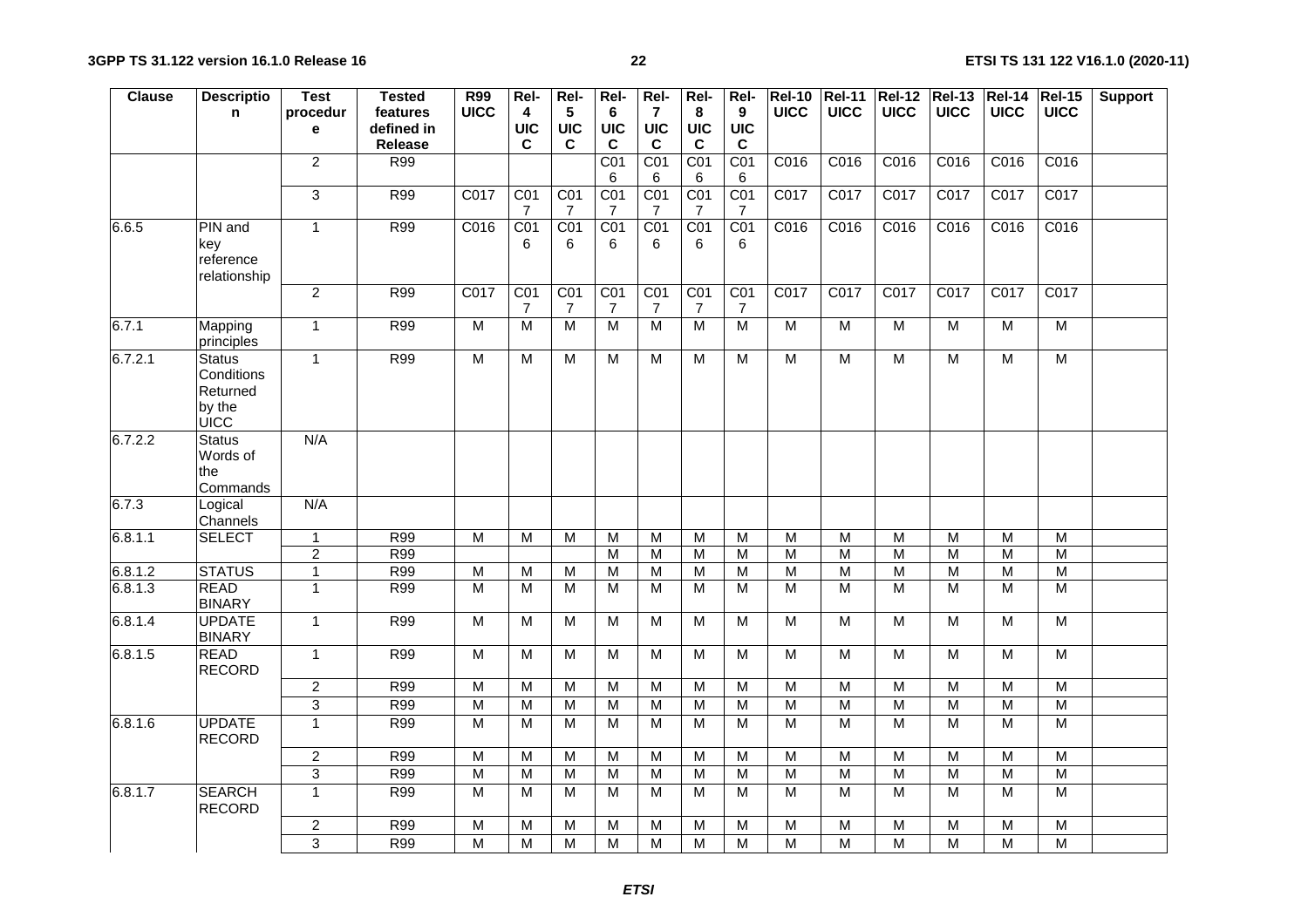| <b>Clause</b> | <b>Descriptio</b>                         | <b>Test</b>    | <b>Tested</b>  | R99            | Rel-             | Rel-            | Rel-                              | Rel-                              | Rel-                              | Rel-                              | <b>Rel-10</b>    | <b>Rel-11</b>           |                  | Rel-12 Rel-13 Rel-14 Rel-15 |                         |                  | <b>Support</b> |
|---------------|-------------------------------------------|----------------|----------------|----------------|------------------|-----------------|-----------------------------------|-----------------------------------|-----------------------------------|-----------------------------------|------------------|-------------------------|------------------|-----------------------------|-------------------------|------------------|----------------|
|               | n.                                        | procedur       | features       | <b>UICC</b>    | 4                | $5\phantom{.0}$ | 6                                 | 7                                 | 8                                 | 9                                 | <b>UICC</b>      | <b>UICC</b>             | <b>UICC</b>      | <b>UICC</b>                 | <b>UICC</b>             | <b>UICC</b>      |                |
|               |                                           | e              | defined in     |                | <b>UIC</b>       | <b>UIC</b>      | <b>UIC</b>                        | <b>UIC</b>                        | <b>UIC</b>                        | <b>UIC</b>                        |                  |                         |                  |                             |                         |                  |                |
|               |                                           |                | <b>Release</b> |                | $\mathbf c$      | $\mathbf c$     | $\mathbf c$                       | $\mathbf c$                       | $\mathbf c$                       | C                                 |                  |                         |                  |                             |                         |                  |                |
|               |                                           | 4              | R99            | C007           | $\overline{COO}$ | C <sub>00</sub> | $\overline{COO}$                  | $\overline{COO}$                  | C <sub>00</sub>                   | $\overline{COO}$                  | C007             | C007                    | C007             | C007                        | C007                    | C007             |                |
|               |                                           |                |                |                | 7                | 7               | 7                                 | 7                                 | 7                                 | 7                                 |                  |                         |                  |                             |                         |                  |                |
| 6.8.1.8       | <b>INCREASE</b>                           | $\mathbf{1}$   | <b>R99</b>     | $\overline{M}$ | M                | $\overline{M}$  | $\overline{M}$                    | $\overline{M}$                    | $\overline{M}$                    | $\overline{M}$                    | $\overline{M}$   | $\overline{\mathsf{M}}$ | $\overline{M}$   | $\overline{M}$              | $\overline{M}$          | M                |                |
| 6.8.1.9       | <b>VERIFY</b><br><b>PIN</b>               | $\mathbf{1}$   | R99            | $\overline{M}$ | $\overline{M}$   | $\overline{M}$  | $\overline{M}$                    | $\overline{M}$                    | $\overline{M}$                    | M                                 | M                | $\overline{M}$          | $\overline{M}$   | $\overline{M}$              | $\overline{M}$          | $\overline{M}$   |                |
|               |                                           | $\overline{2}$ | $Rel-4$        |                |                  |                 | CO <sub>1</sub><br>0              | CO <sub>1</sub><br>$\mathbf 0$    | $\overline{CO1}$<br>$\mathbf 0$   | CO <sub>1</sub><br>0              | C010             | C010                    | C010             | CO10                        | C010                    | CO10             |                |
|               |                                           | $\mathbf{3}$   | R99            |                |                  |                 | M                                 | $\overline{M}$                    | M                                 | $\overline{M}$                    | $\overline{M}$   | $\overline{M}$          | $\overline{M}$   | $\overline{\mathsf{M}}$     | $\overline{M}$          | $\overline{M}$   |                |
| 6.8.1.10      | <b>CHANGE</b><br><b>PIN</b>               | $\mathbf{1}$   | R99            | M              | M                | M               | M                                 | M                                 | M                                 | M                                 | $\overline{M}$   | $\overline{M}$          | M                | $\overline{M}$              | M                       | M                |                |
|               |                                           | $\overline{2}$ | Rel-4          |                |                  |                 | CO <sub>1</sub>                   | $\overline{CO1}$                  | $\overline{CO1}$                  | $\overline{C01}$                  | C010             | C010                    | C010             | C010                        | C010                    | C010             |                |
|               |                                           |                |                |                |                  |                 | $\mathbf 0$                       | $\mathbf 0$                       | $\mathbf 0$                       | $\mathbf 0$                       |                  |                         |                  |                             |                         |                  |                |
| 6.8.1.11      | <b>DISABLE</b><br><b>PIN</b>              | $\mathbf{1}$   | R99            | $\overline{M}$ | M                | $\overline{M}$  | $\overline{M}$                    | $\overline{M}$                    | $\overline{M}$                    | $\overline{M}$                    | M                | $\overline{M}$          | $\overline{M}$   | $\overline{M}$              | $\overline{M}$          | $\overline{M}$   |                |
| 6.8.1.12      | <b>ENABLE</b><br>PIN                      | $\overline{1}$ | R99            | M              | M                | M               | M                                 | M                                 | M                                 | M                                 | $\overline{M}$   | $\overline{M}$          | $\overline{M}$   | M                           | M                       | M                |                |
| 6.8.1.13      | <b>UNBLOCK</b><br><b>PIN</b>              | $\mathbf{1}$   | R99            | $\overline{M}$ | M                | $\overline{M}$  | M                                 | $\overline{M}$                    | М                                 | $\overline{M}$                    | $\overline{M}$   | $\overline{M}$          | $\overline{M}$   | $\overline{M}$              | M                       | $\overline{M}$   |                |
|               |                                           | $\overline{2}$ | <b>R99</b>     | M              | M                | M               | M                                 | M                                 | M                                 | M                                 | M                | ${\sf M}$               | M                | M                           | M                       | M                |                |
|               |                                           | $\mathbf{3}$   | R99            |                |                  |                 | $\overline{M}$                    | $\overline{M}$                    | M                                 | $\overline{M}$                    | $\overline{M}$   | $\overline{M}$          | $\overline{M}$   | $\overline{M}$              | $\overline{\mathsf{M}}$ | $\overline{M}$   |                |
|               |                                           | $\overline{4}$ | Rel-4          |                |                  |                 | CO <sub>1</sub><br>0              | $\overline{CO1}$<br>0             | CO <sub>1</sub><br>0              | CO1<br>0                          | C010             | C010                    | C010             | C010                        | C010                    | C010             |                |
| 6.8.1.14      | <b>DEACTIVA</b><br><b>TE FILE</b>         | $\overline{1}$ | R99            | $\overline{M}$ | M                | M               | $\overline{M}$                    | $\overline{M}$                    | $\overline{M}$                    | $\overline{M}$                    | $\overline{M}$   | $\overline{M}$          | $\overline{M}$   | M                           | M                       | $\overline{M}$   |                |
| 6.8.1.15      | <b>ACTIVATE</b><br><b>FILE</b>            | $\mathbf{1}$   | R99            | $\overline{M}$ | M                | $\overline{M}$  | M                                 | $\overline{M}$                    | M                                 | M                                 | $\overline{M}$   | $\overline{M}$          | $\overline{M}$   | M                           | M                       | $\overline{M}$   |                |
| 6.8.1.16      | <b>AUTHENTI</b><br><b>CATE</b>            | N/A            |                |                |                  |                 |                                   |                                   |                                   |                                   |                  |                         |                  |                             |                         |                  |                |
| 6.8.1.17      | <b>MANAGE</b><br><b>CHANNEL</b>           | N/A            |                |                |                  |                 |                                   |                                   |                                   |                                   |                  |                         |                  |                             |                         |                  |                |
| 6.8.1.18      | <b>GET</b><br><b>CHALLEN</b><br><b>GE</b> | $\overline{1}$ | Rel-4          |                |                  |                 | CO <sub>2</sub><br>$\overline{1}$ | CO <sub>2</sub><br>$\overline{1}$ | CO <sub>2</sub><br>$\overline{1}$ | CO <sub>2</sub><br>$\overline{1}$ | C <sub>021</sub> | C <sub>021</sub>        | C <sub>021</sub> | CO <sub>21</sub>            | C <sub>021</sub>        | C <sub>021</sub> |                |
| 6.8.2.1       | <b>RETRIEVE</b><br><b>DATA</b>            | $\mathbf{1}$   | Rel-6          |                |                  |                 | CO <sub>2</sub><br>$\overline{2}$ | CO <sub>2</sub><br>2              | CO <sub>2</sub><br>2              | CO <sub>2</sub><br>$\overline{2}$ | C022             | C022                    | C022             | C <sub>022</sub>            | C022                    | C022             |                |
|               |                                           | $\overline{2}$ | Rel-6          |                |                  |                 | CO <sub>2</sub><br>$\overline{2}$ | CO <sub>2</sub><br>2              | CO <sub>2</sub><br>$\overline{2}$ | CO <sub>2</sub><br>2              | C <sub>022</sub> | CO <sub>22</sub>        | C <sub>022</sub> | C <sub>022</sub>            | C <sub>022</sub>        | C022             |                |
|               |                                           | 3              | Rel-6          |                |                  |                 | CO <sub>2</sub><br>2              | CO <sub>2</sub><br>$\overline{2}$ | CO <sub>2</sub><br>2              | CO <sub>2</sub><br>2              | C022             | C022                    | C022             | C022                        | C022                    | C022             |                |
| 6.8.2.2       | <b>SET DATA</b>                           | $\mathbf{1}$   | Rel-6          |                |                  |                 | CO <sub>2</sub><br>$\overline{2}$ | CO <sub>2</sub><br>$\overline{2}$ | CO <sub>2</sub><br>2              | CO <sub>2</sub><br>2              | CO <sub>22</sub> | C <sub>022</sub>        | C022             | C022                        | C022                    | C <sub>022</sub> |                |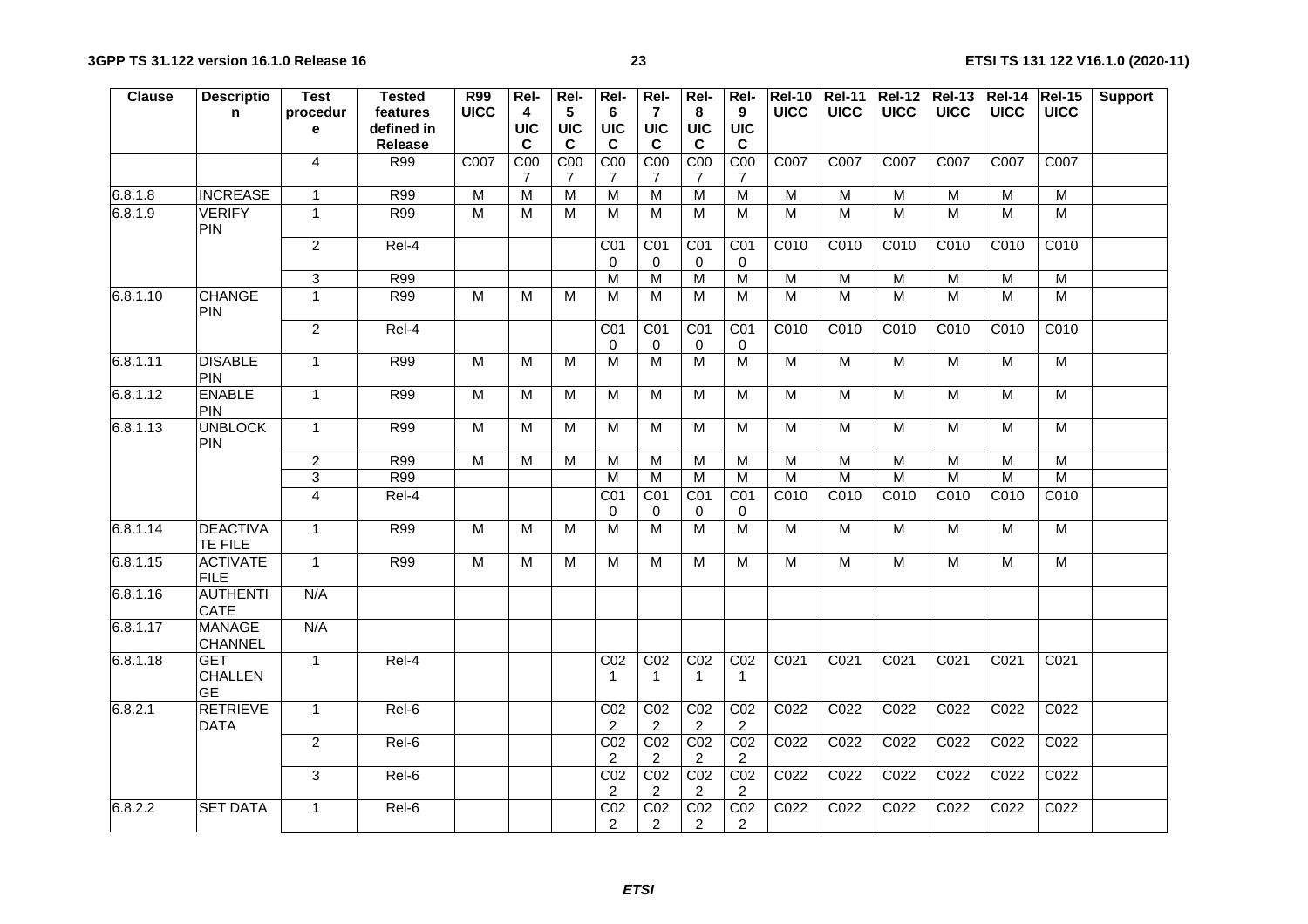| <b>Clause</b> | <b>Descriptio</b>                              | <b>Test</b>    | <b>Tested</b> | <b>R99</b>     | Rel-           | Rel-                    | Rel-                               | Rel-                              | Rel-                              | Rel-                              | <b>Rel-10</b>    |                  |                         | Rel-11 Rel-12 Rel-13 Rel-14 |                  | $ReI-15$         | <b>Support</b> |
|---------------|------------------------------------------------|----------------|---------------|----------------|----------------|-------------------------|------------------------------------|-----------------------------------|-----------------------------------|-----------------------------------|------------------|------------------|-------------------------|-----------------------------|------------------|------------------|----------------|
|               | n.                                             | procedur       | features      | <b>UICC</b>    | 4              | $5\phantom{.0}$         | 6                                  | $\overline{7}$                    | 8                                 | 9                                 | <b>UICC</b>      | <b>UICC</b>      | <b>UICC</b>             | <b>UICC</b>                 | <b>UICC</b>      | <b>UICC</b>      |                |
|               |                                                | e              | defined in    |                | <b>UIC</b>     | <b>UIC</b>              | <b>UIC</b>                         | <b>UIC</b>                        | <b>UIC</b>                        | <b>UIC</b>                        |                  |                  |                         |                             |                  |                  |                |
|               |                                                |                | Release       |                | C              | C                       | $\mathbf c$                        | $\mathbf c$                       | C                                 | C                                 |                  |                  |                         |                             |                  |                  |                |
|               |                                                | $\overline{2}$ | Rel-6         |                |                |                         | CO <sub>2</sub>                    | CO <sub>2</sub>                   | CO <sub>2</sub>                   | CO <sub>2</sub>                   | C022             | C022             | C022                    | C <sub>022</sub>            | C022             | C <sub>022</sub> |                |
|               |                                                |                |               |                |                |                         | 2                                  | $\overline{2}$                    | 2                                 | $\overline{2}$                    |                  |                  |                         |                             |                  |                  |                |
|               |                                                | $\overline{3}$ | Rel-6         |                |                |                         | CO <sub>2</sub>                    | CO <sub>2</sub>                   | CO <sub>2</sub>                   | CO <sub>2</sub>                   | C <sub>022</sub> | C <sub>022</sub> | C <sub>022</sub>        | C <sub>022</sub>            | C <sub>022</sub> | CO <sub>22</sub> |                |
|               |                                                |                |               |                |                |                         | $\overline{2}$                     | $\overline{2}$                    | $\overline{2}$                    | 2                                 |                  |                  |                         |                             |                  |                  |                |
|               |                                                | 4              | Rel-6         |                |                |                         | CO <sub>2</sub>                    | CO <sub>2</sub>                   | CO <sub>2</sub>                   | CO <sub>2</sub>                   | C <sub>022</sub> | C <sub>022</sub> | C <sub>022</sub>        | C <sub>022</sub>            | C <sub>022</sub> | CO <sub>22</sub> |                |
|               |                                                |                |               |                |                |                         | $\overline{c}$                     | $\overline{2}$                    | $\overline{c}$                    | 2                                 |                  |                  |                         |                             |                  |                  |                |
| 6.8.2.3       | <b>BER-TLV</b><br>structure<br>files           | $\mathbf{1}$   | Rel-6         |                |                |                         | $\overline{CO2}$<br>$\overline{2}$ | CO <sub>2</sub><br>2              | CO <sub>2</sub><br>$\overline{2}$ | CO <sub>2</sub><br>$\overline{2}$ | C022             | C022             | C <sub>022</sub>        | C <sub>022</sub>            | C <sub>022</sub> | C022             |                |
|               |                                                | $\overline{2}$ | Rel-6         |                |                |                         | CO <sub>2</sub><br>$\overline{2}$  | CO <sub>2</sub><br>$\overline{2}$ | CO <sub>2</sub><br>$\overline{2}$ | CO <sub>2</sub><br>$\overline{2}$ | C <sub>022</sub> | C022             | C <sub>022</sub>        | C <sub>022</sub>            | C <sub>022</sub> | C <sub>022</sub> |                |
|               |                                                | 3              | Rel-6         |                |                |                         | CO <sub>2</sub><br>$\overline{2}$  | CO <sub>2</sub><br>2              | CO <sub>2</sub><br>2              | CO <sub>2</sub><br>$\overline{2}$ | C022             | C022             | C022                    | C022                        | C022             | C022             |                |
| 6.8.2.4       | Logical<br>channel<br>interactions             | $\overline{1}$ | Rel-6         |                |                |                         | CO <sub>2</sub><br>3               | CO <sub>2</sub><br>3              | CO <sub>2</sub><br>3              | CO <sub>2</sub><br>3              | C <sub>023</sub> | C <sub>023</sub> | C <sub>023</sub>        | C <sub>023</sub>            | C <sub>023</sub> | C <sub>023</sub> |                |
|               |                                                | $\overline{2}$ | Rel-6         |                |                |                         | $\overline{CO2}$<br>3              | CO <sub>2</sub><br>3              | CO <sub>2</sub><br>3              | CO <sub>2</sub><br>$\mathbf{3}$   | C023             | C023             | C023                    | C023                        | C <sub>023</sub> | C <sub>023</sub> |                |
|               |                                                | $\overline{3}$ | Rel-6         |                |                |                         | CO <sub>2</sub><br>3               | CO <sub>2</sub><br>3              | CO <sub>2</sub><br>3              | CO <sub>2</sub><br>3              | C <sub>023</sub> | C023             | C023                    | C023                        | C <sub>023</sub> | C <sub>023</sub> |                |
| 6.9.1.1       | <b>GET</b><br><b>RESPONS</b><br>F              | $\mathbf{1}$   | R99           | $\overline{M}$ | $\overline{M}$ | $\overline{M}$          | $\overline{M}$                     | $\overline{M}$                    | $\overline{M}$                    | $\overline{M}$                    | $\overline{M}$   | $\overline{M}$   | $\overline{M}$          | $\overline{M}$              | M                | $\overline{M}$   |                |
| 6.10          | Application<br>independen<br>t files           | $\mathbf{1}$   | R99           | $\overline{M}$ | $\overline{M}$ | $\overline{\mathsf{M}}$ | $\overline{M}$                     | $\overline{M}$                    | $\overline{M}$                    | $\overline{M}$                    | $\overline{M}$   | $\overline{M}$   | $\overline{\mathsf{M}}$ | $\overline{M}$              | $\overline{M}$   | M                |                |
| 7.1           | Contents of<br>the<br>Elementary<br>Files (EF) | $\overline{1}$ | R99           |                |                |                         | $\overline{M}$                     | $\overline{M}$                    | $\overline{M}$                    | $\overline{M}$                    | $\overline{M}$   | $\overline{M}$   | $\overline{\mathsf{M}}$ | $\overline{M}$              | $\overline{M}$   | M                |                |
|               |                                                | $\overline{c}$ | R99           | $\overline{M}$ | M              | M                       |                                    |                                   |                                   |                                   |                  |                  |                         |                             |                  |                  |                |
| 7.2           | Security<br>features                           | $\mathbf{1}$   | R99           | C016           | CO1<br>6       | CO <sub>1</sub><br>6    | CO <sub>1</sub><br>6               | CO <sub>1</sub><br>6              | CO1<br>6                          | CO1<br>6                          | C016             | C016             | C016                    | C016                        | C016             | C016             |                |
| 7.3.1         | <b>AUTHENTI</b><br>CATE                        | $\mathbf{1}$   | R99           | $\overline{M}$ | $\overline{M}$ | M                       | $\overline{M}$                     | $\overline{M}$                    | $\overline{M}$                    | $\overline{M}$                    | $\overline{M}$   | $\overline{M}$   | $\overline{M}$          | $\overline{M}$              | $\overline{M}$   | $\overline{M}$   |                |
| 7.3.2.1       | Security<br>manageme<br>nt                     | $\overline{1}$ | <b>R99</b>    | M              | $\overline{M}$ | $\overline{M}$          | $\overline{M}$                     | $\overline{M}$                    | $\overline{M}$                    | $\overline{M}$                    | $\overline{M}$   | $\overline{M}$   | $\overline{\mathsf{M}}$ | $\overline{M}$              | $\overline{M}$   | M                |                |
| 7.3.2.2       | <b>Status</b><br>Words of<br>the<br>Commands   | N/A            |               |                |                |                         |                                    |                                   |                                   |                                   |                  |                  |                         |                             |                  |                  |                |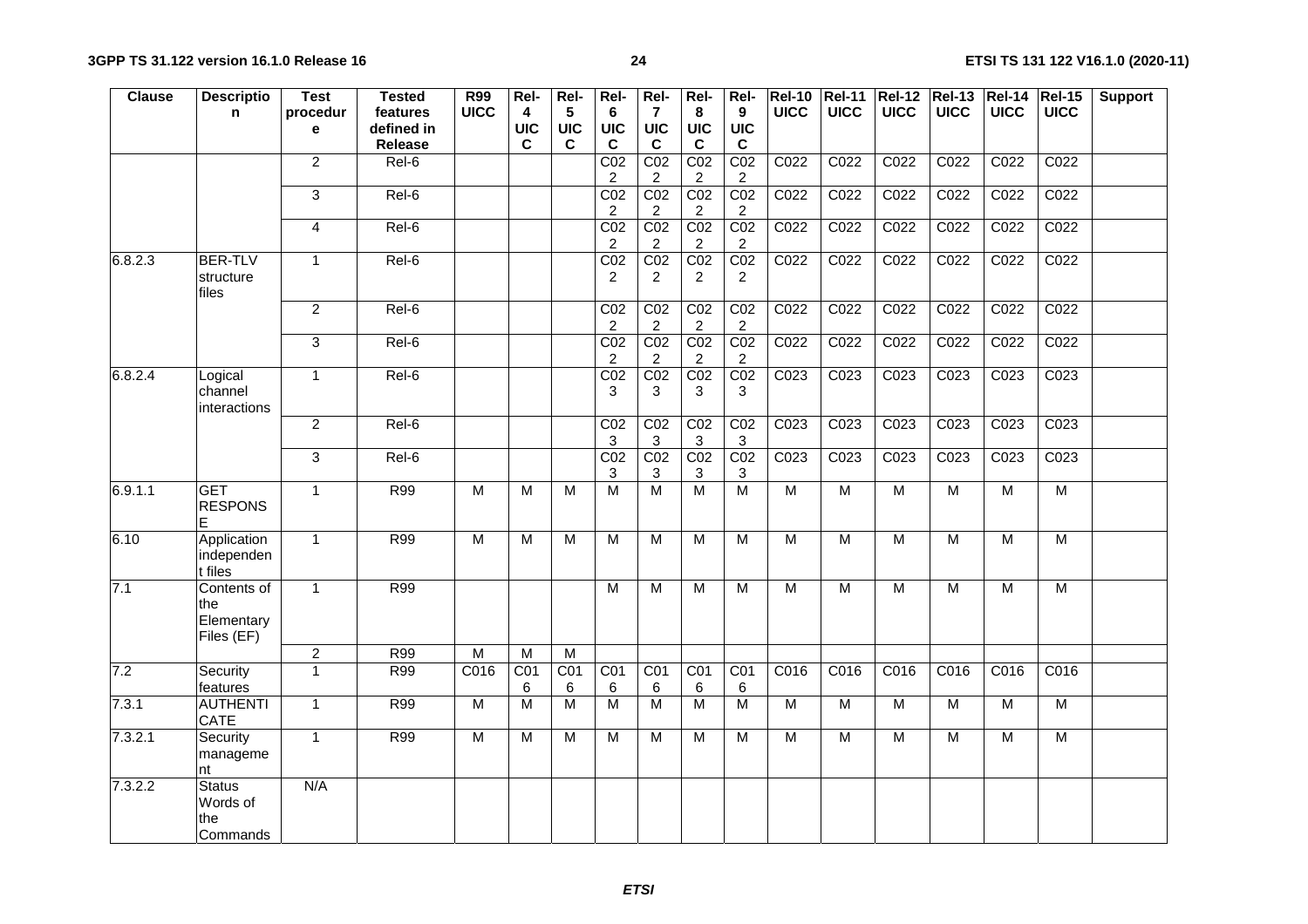| <b>Clause</b> | <b>Descriptio</b>                                                    | <b>Test</b>  | <b>Tested</b>  | R99         | Rel-       | Rel-       | Rel-                              | Rel-                              | Rel-                              | Rel-                              | <b>Rel-10</b> | <b>Rel-11</b> | <b>Rel-12</b> | <b>Rel-13</b> | <b>Rel-14</b> | <b>Rel-15</b>    | <b>Support</b> |
|---------------|----------------------------------------------------------------------|--------------|----------------|-------------|------------|------------|-----------------------------------|-----------------------------------|-----------------------------------|-----------------------------------|---------------|---------------|---------------|---------------|---------------|------------------|----------------|
|               | n                                                                    | procedur     | features       | <b>UICC</b> | 4          | 5          | 6                                 | 7                                 | 8                                 | 9                                 | <b>UICC</b>   | <b>UICC</b>   | <b>UICC</b>   | <b>UICC</b>   | <b>UICC</b>   | <b>UICC</b>      |                |
|               |                                                                      | е            | defined in     |             | <b>UIC</b> | <b>UIC</b> | <b>UIC</b>                        | <b>UIC</b>                        | <b>UIC</b>                        | <b>UIC</b>                        |               |               |               |               |               |                  |                |
|               |                                                                      |              | <b>Release</b> |             | C          | C          | C                                 | C                                 | C                                 | C                                 |               |               |               |               |               |                  |                |
| 7.3.3         | <b>GET</b><br><b>IDENTITY</b>                                        | 1            | <b>Rel-15</b>  | N/A         | N/A        | N/A        | N/A                               | N/A                               | N/A                               | N/A                               | N/A           | N/A           | N/A           | N/A           | N/A           | CO <sub>24</sub> |                |
| 8.1.1         | <b>GSM/USIM</b><br>application<br>interaction<br>and<br>restrictions | $\mathbf{1}$ | Rel-6          |             |            |            | M                                 | M                                 | M                                 | M                                 | M             | M             | M             | M             | M             | M                |                |
| 8.2.1         | Transmissi<br>on speed                                               | $\mathbf{1}$ | Rel-6          |             |            |            | C <sub>00</sub><br>6              | C <sub>00</sub><br>6              | C <sub>00</sub><br>6              | C <sub>00</sub><br>6              | C006          | C006          | C006          | C006          | C006          | C006             |                |
|               |                                                                      | $\mathbf{1}$ | Rel-6          |             |            |            | C <sub>00</sub><br>$\overline{7}$ | C <sub>00</sub>                   | C <sub>00</sub>                   | $\overline{COO}$                  | C007          | C007          | C007          | C007          | C007          | C007             |                |
| 8.2.2         | Voltage<br>classes                                                   | 1            | Rel-6          |             |            |            | M                                 | M                                 | M                                 | M                                 | M             | M             | M             | M             | M             | M                |                |
| 8.2.3         | <b>File Control</b><br>Parameters<br>(FCP)                           | $\mathbf{1}$ | Rel-6          |             |            |            | M                                 | M                                 | M                                 | M                                 | M             | M             | M             | M             | M             | М                |                |
| 8.3           | User<br>verification<br>and file<br>access<br>conditions             | $\mathbf{1}$ | Rel-6          |             |            |            | C <sub>01</sub><br>6              | CO <sub>1</sub><br>6              | CO <sub>1</sub><br>6              | CO <sub>1</sub><br>6              | C016          | C016          | C016          | C016          | C016          | C016             |                |
|               |                                                                      | 2            | Rel-6          |             |            |            | C <sub>01</sub><br>$\overline{7}$ | CO <sub>1</sub><br>$\overline{7}$ | CO <sub>1</sub><br>$\overline{7}$ | CO <sub>1</sub><br>$\overline{7}$ | C017          | C017          | C017          | C017          | C017          | C017             |                |
| 8.4.1         | Contents of<br>the EFs at<br>the MF<br>level                         | 1            | Rel-6          |             |            |            | M                                 | M                                 | M                                 | M                                 | M             | M             | M             | M             | M             | M                |                |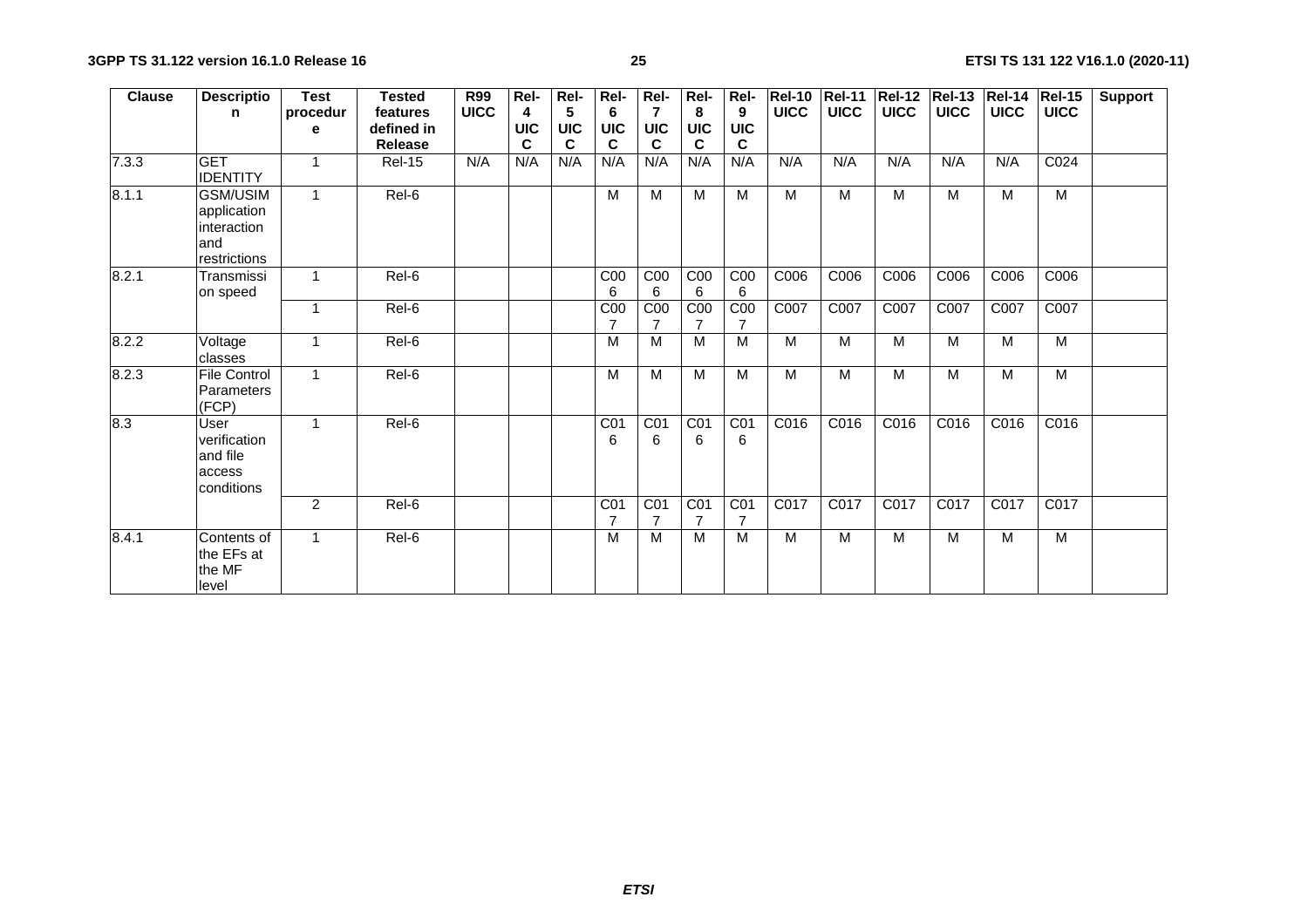| <b>Clause</b> | <b>Descriptio</b>                                                    | Test     | Tested         | <b>R99</b>  | Rel-       | Rel-       | Rel-       | Rel-       | Rel-       | Rel-       |             | <b>Rel-10 Rel-11</b> |             | Rel-12  Rel-13  Rel-14 |             | $ReI-15$    | Support |
|---------------|----------------------------------------------------------------------|----------|----------------|-------------|------------|------------|------------|------------|------------|------------|-------------|----------------------|-------------|------------------------|-------------|-------------|---------|
|               | n                                                                    | procedur | features       | <b>UICC</b> |            | 5          | 6          |            | 8          | 9          | <b>UICC</b> | <b>UICC</b>          | <b>UICC</b> | <b>UICC</b>            | <b>UICC</b> | <b>UICC</b> |         |
|               |                                                                      | е        | defined in     |             | <b>UIC</b> | <b>UIC</b> | <b>UIC</b> | <b>UIC</b> | <b>UIC</b> | <b>UIC</b> |             |                      |             |                        |             |             |         |
|               |                                                                      |          | <b>Release</b> |             | C          | C          |            |            |            | C          |             |                      |             |                        |             |             |         |
| C001          | IF O_ID1_UICC THEN M ELSE N/A                                        |          |                |             |            |            |            |            |            |            |             |                      |             |                        |             |             |         |
| C002          | IF O PLUG IN UICC THEN M ELSE N/A                                    |          |                |             |            |            |            |            |            |            |             |                      |             |                        |             |             |         |
| C003          | IF O_MINI_UICC THEN M ELSE N/A                                       |          |                |             |            |            |            |            |            |            |             |                      |             |                        |             |             |         |
| C004          | IF O TYPE 1 THEN M ELSE N/A                                          |          |                |             |            |            |            |            |            |            |             |                      |             |                        |             |             |         |
| C005          | IF O TYPE 2 THEN M ELSE N/A                                          |          |                |             |            |            |            |            |            |            |             |                      |             |                        |             |             |         |
| C006          | IF O_T0 THEN M ELSE N/A                                              |          |                |             |            |            |            |            |            |            |             |                      |             |                        |             |             |         |
| <b>C007</b>   | IF O T1 THEN M ELSE N/A                                              |          |                |             |            |            |            |            |            |            |             |                      |             |                        |             |             |         |
| C008          | IF O MULTI APP THEN M ELSE N/A                                       |          |                |             |            |            |            |            |            |            |             |                      |             |                        |             |             |         |
| C009          | IF O_MONO_APP THEN M ELSE N/A                                        |          |                |             |            |            |            |            |            |            |             |                      |             |                        |             |             |         |
| C010          | IF O LOG CHANS THEN M ELSE N/A                                       |          |                |             |            |            |            |            |            |            |             |                      |             |                        |             |             |         |
| C011          | IF (NOT O_LOG_CHANS) THEN M ELSE N/A                                 |          |                |             |            |            |            |            |            |            |             |                      |             |                        |             |             |         |
| C012          | IF O_LOG_CHANS_34 THEN M ELSE N/A                                    |          |                |             |            |            |            |            |            |            |             |                      |             |                        |             |             |         |
| C013          | IF (O_LOG_CHANS_34 AND O_SHAREABLE) THEN M ELSE N/A                  |          |                |             |            |            |            |            |            |            |             |                      |             |                        |             |             |         |
| C014          | IF (O_LOG_CHANS AND O_NON_SHAREABLE) THEN M ELSE N/A                 |          |                |             |            |            |            |            |            |            |             |                      |             |                        |             |             |         |
| C015          | IF (O_LOG_CHANS AND O_SHAREABLE) THEN M ELSE N/A                     |          |                |             |            |            |            |            |            |            |             |                      |             |                        |             |             |         |
| C016          | IF O MULTI VER THEN M ELSE N/A                                       |          |                |             |            |            |            |            |            |            |             |                      |             |                        |             |             |         |
| C017          | IF O_SINGLE_VER THEN M ELSE N/A                                      |          |                |             |            |            |            |            |            |            |             |                      |             |                        |             |             |         |
| C018          | IF (NOT O_F_D_512_64) THEN M ELSE N/A                                |          |                |             |            |            |            |            |            |            |             |                      |             |                        |             |             |         |
| C019          | IF O F D 512 64 THEN M ELSE N/A                                      |          |                |             |            |            |            |            |            |            |             |                      |             |                        |             |             |         |
| C020          | IF O_LOW_IMPEDANCE THEN M ELSE N/A                                   |          |                |             |            |            |            |            |            |            |             |                      |             |                        |             |             |         |
| C021          | IF O GET CHALLENGE THEN M ELSE N/A                                   |          |                |             |            |            |            |            |            |            |             |                      |             |                        |             |             |         |
| C022          | IF O_BER_TLV_FILES THEN M ELSE N/A                                   |          |                |             |            |            |            |            |            |            |             |                      |             |                        |             |             |         |
| C023          | IF (O_BER_TLV_FILES AND O_LOG_CHANS AND O_SHAREABLE) THEN M ELSE N/A |          |                |             |            |            |            |            |            |            |             |                      |             |                        |             |             |         |
| C024          | IF O GET IDENTITY SUCI THEN M ELSE N/A                               |          |                |             |            |            |            |            |            |            |             |                      |             |                        |             |             |         |
|               |                                                                      |          |                |             |            |            |            |            |            |            |             |                      |             |                        |             |             |         |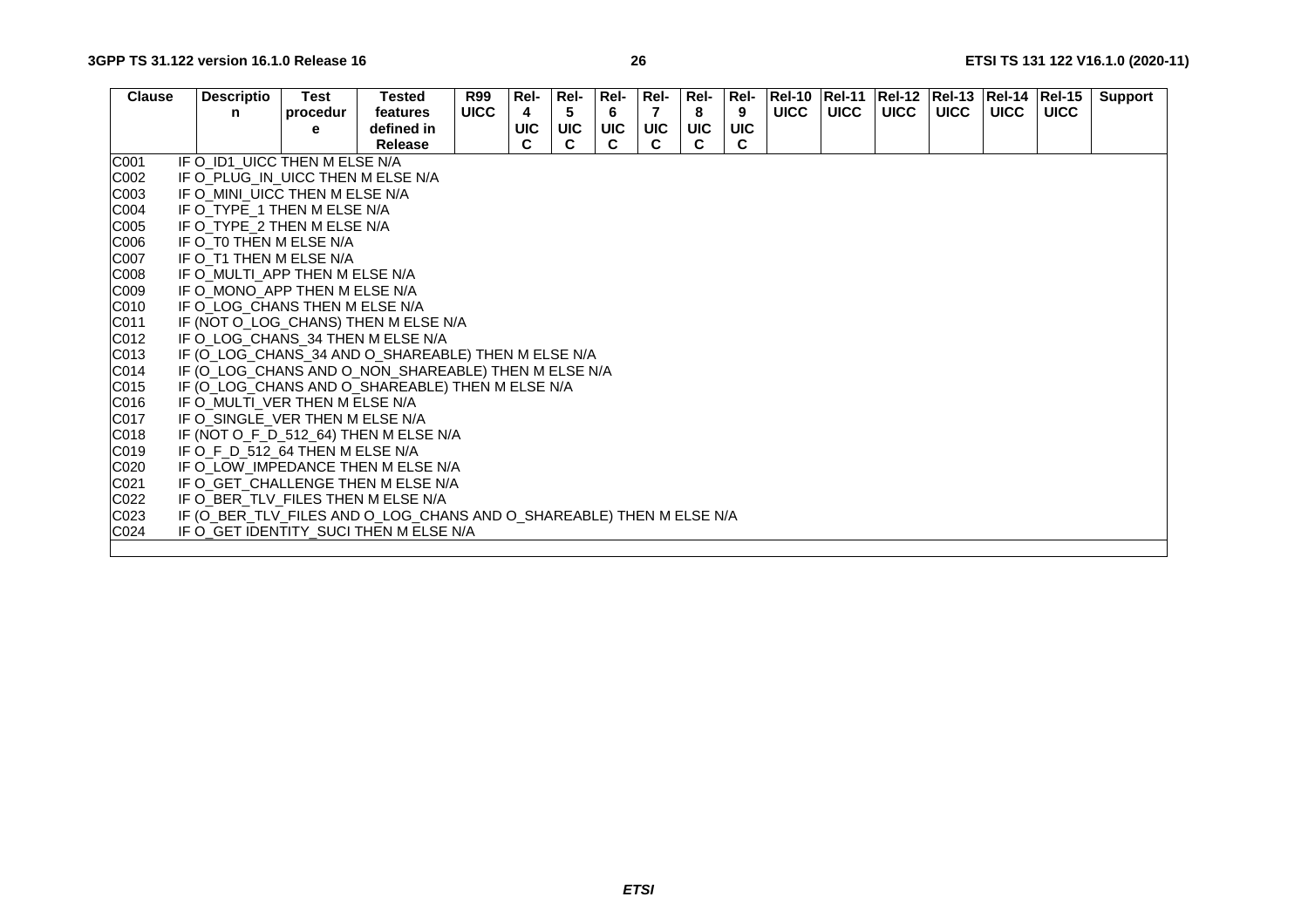### 4 Test environment

This clause specifies several requirements which shall be met, and a number of rules which shall be adhered to before testing can proceed.

### 4.1 Test equipment

This clause recommends a minimum specification for each of the items of test equipment referenced in the tests.

### 4.1.1 ME simulator

This item of equipment shall allow  $T = 0$  and  $T = 1$  protocol communications to take place on both ID-1 and plug-in UICCs. It shall be able to generate and send any command APDU and receive any of the possible responses. These commands may be generated manually, one at a time, or automatically from a predefined batch procedure containing one or more commands.

The ME simulator shall be able to support clock stop modes.

The ME simulator shall be able to accept an external clock signal to drive CLK (contact C3) of the UICC.

It shall be possible to access all the UICC contacts either directly or through test points.

### 4.1.2 Signal generation device

#### 4.1.2.1 Vcc

The voltage level for Vcc (contact C1) of the UICC shall be adjustable between -0,5 V and 6,0 V to an accuracy of 1% of the nominal Vcc voltage (e.g. 50 mV for class A operating conditions).

The ME simulator shall be able to source current on the Vcc contact in the range -2 mA to 12 mA statically and to deliver charges of > 400 nAs without lowering the Vcc voltage for more than 10 % of Vcc nominal.

#### 4.1.2.2 RST

The generated voltage level for RST (contact C2) of the UICC shall be adjustable between -0,5 V and 6,0 V to an accuracy of 50 mV.

The rise and fall times shall be adjustable from 0 μs to 500 μs with an accuracy of 5 μs. *(to check if the USIM works with the defined rise and fall times.)*

The beginning of the rising edge shall be programmable from 1 clk-cycle to 50,000 clk-cycles after enabling the clkline.

#### 4.1.2.3 CLK

This item of equipment shall be able to generate square wave signals for the clock on the UICC, any of which can be a single-shot or continuous signal, in the range 1 MHz to 5 MHz. The voltage levels for both high and low states shall be adjustable between -0,5 V and 6,0 V to an accuracy of 0,1 V. The duty cycle of the clock signal shall be adjustable between 40 % and 60 % to an accuracy of 1 %. It shall also provide control over the following parameters:

The voltage levels for both high and low states shall be adjustable between 0 V and 6 V to an accuracy of 1% of the nominal Vcc voltage. The duty cycle of the clock signal shall be adjustable between 40 % and 60 % to an accuracy of 1 % or 5 ns whichever is the worst.

It shall also provide control over the following parameters:

- rise and fall time to an accuracy of 1 % or 5 ns whichever is the worst. *(5 ns = 2,5 % accuracy for f<sub>max</sub> = 5 MHz)*.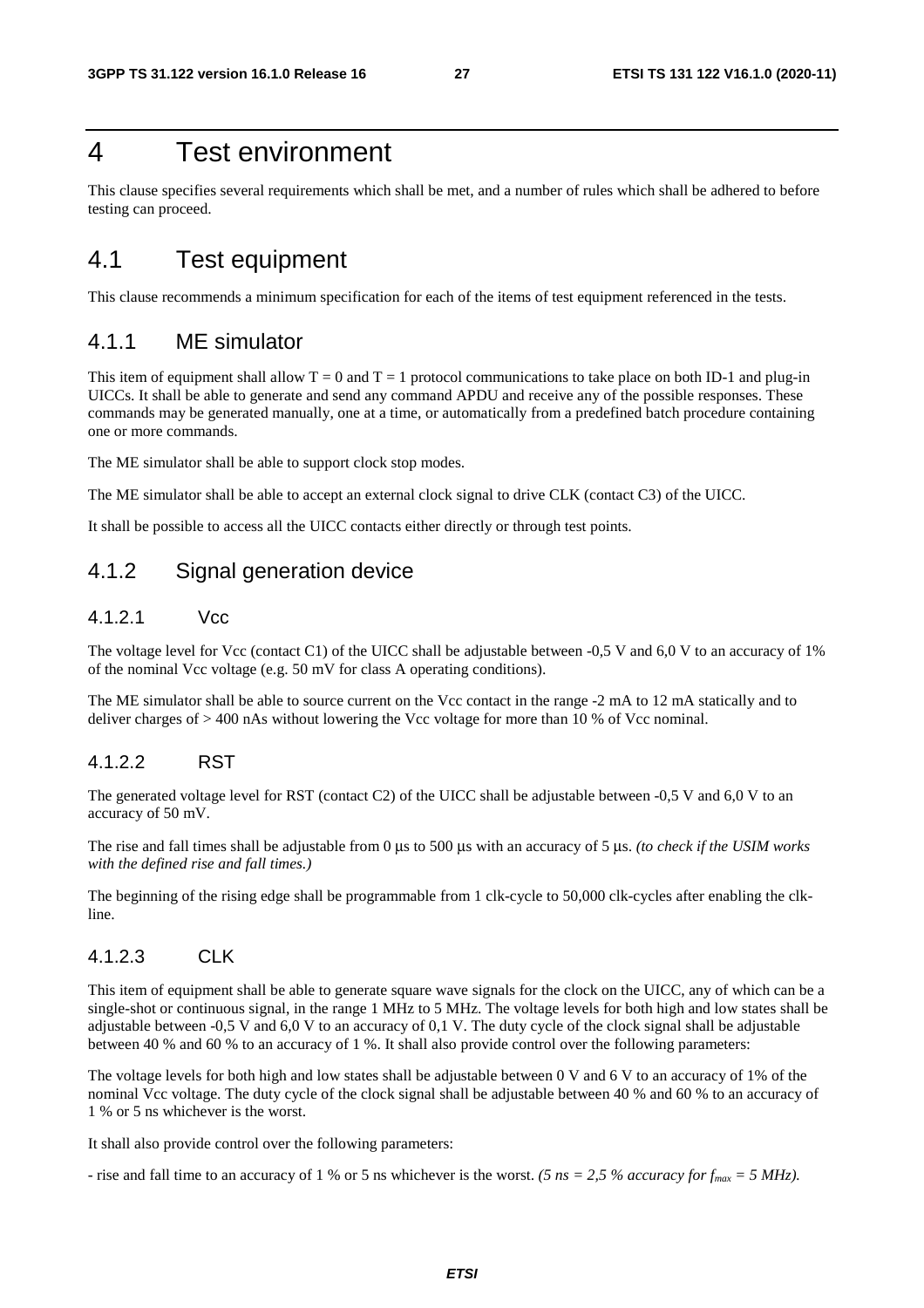#### 4.1.2.4 I/O

The equipment shall be able to generate I/O-Signals according to TS 102.221 [1]

The voltage levels for high and low states shall be adjustable between -0,5 V and 6,0 V to an accuracy of 1 % of the nominal Vcc voltage. The I/O line in transmission mode (high bit) shall be programmable between state A (active driven output) and state Z (I/O-voltage-driver inactive, current source I-I/O-high active).

It shall also provide control over the rise and fall time of 100 ns to 1 000 ns with an accuracy of 50 ns.

The ME simulator shall be able to source and sink currents on the I/O contact in the range -20 μA to +20 μA in state high and 0 mA to -1 mA in state low (receiving mode) and shall be able to switch in transmission mode (outputting a high bit) between voltage and current driving mode.

The timing of the bitstream (jitter, guardtime, etu-value, etc.) on the I/O-Line shall be programmable with an accuracy of ≤ 0,01 etu or 2 clk-cycles whichever is the worst.

### 4.1.3 Precision force-inducing contacting device

This item of equipment shall be able to apply a prescribed and maintained level of force onto one or more contacts of the UICC. The range shall be between 0 and 0,5 N and accurate to 0,01 N.

### 4.1.4 Temperature controllable environment

This item of equipment shall be able to control the temperature of a chamber large enough to enclose the UICC and the card reader. The range of temperature control shall be between -25 °C and +85 °C to an accuracy of 0,5 °C.

### 4.1.5 Temperature measuring device

This item of equipment shall be able to measure the temperature of the UICC to within  $0.5 \degree C$ . The range of this device shall allow measurement of temperatures between -25 °C and +85 °C.

### 4.1.6 Voltage measuring device

This item of equipment shall be able to measure static and transient voltages on any one of the contacts of the UICC. The measurable voltage range shall be between  $-2$  V and  $+7$  V to an accuracy of 1% of the nominal Vcc voltage (e.g. 30 mV for class B operating conditions) with a timebase accuracy of 25 ns.

### 4.1.7 Precision measuring device

This item of equipment shall be able to measure both linear and radius of curvature dimensions to an accuracy of 0,01 mm.

### 4.1.8 Current measuring device

This item of equipment shall be able to supervise the current levels for any one of the contacts of the USIM.

The simulator shall be able to detect an over - or underload with a time resolution of  $\leq 100$  ns.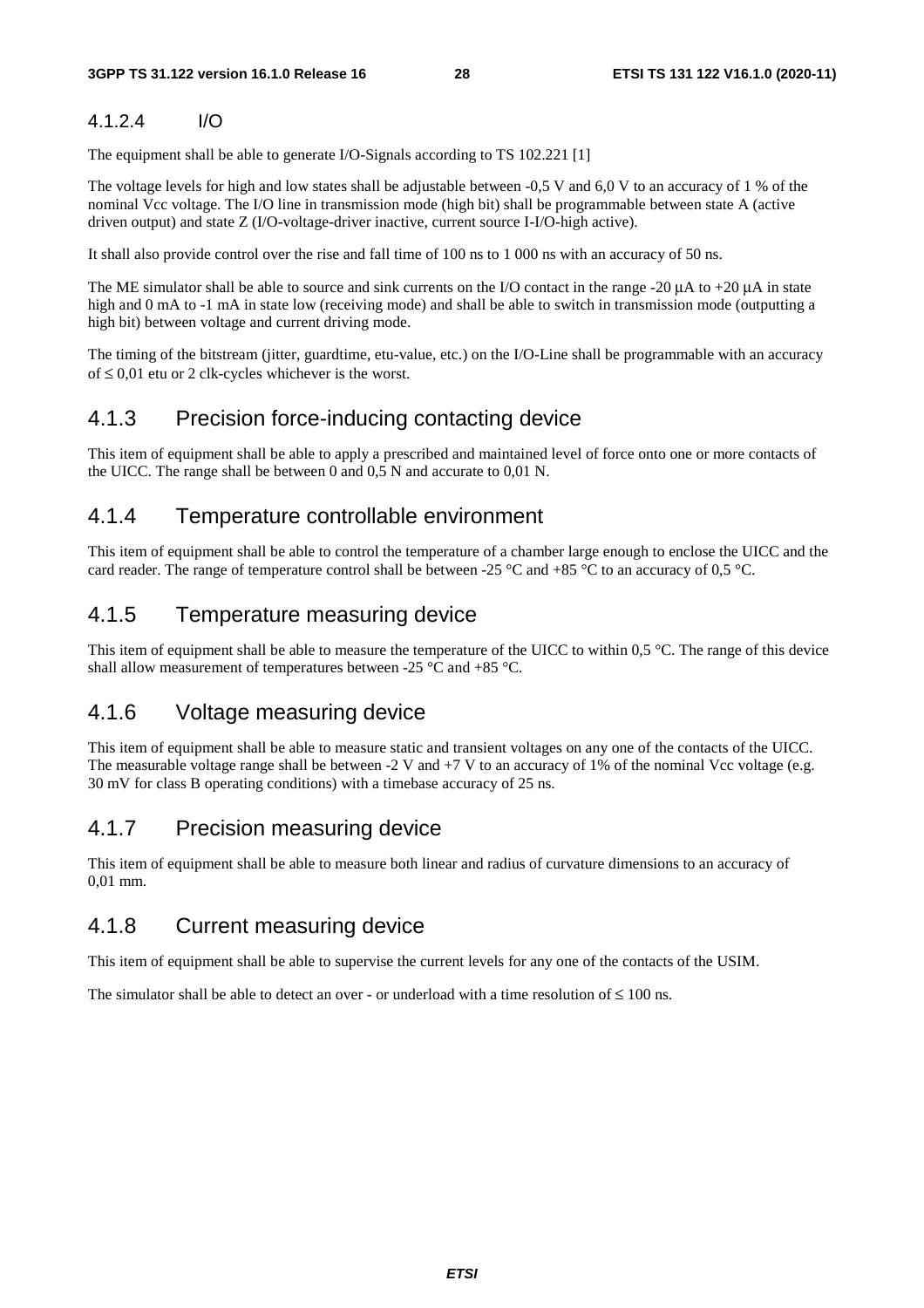| <b>Channel</b> | <b>Minimum</b> | <b>Maximum</b> | <b>Resolution</b> |
|----------------|----------------|----------------|-------------------|
| Vcc high       | $-2$ mA        | $+12.5$ mA     | 125 uA            |
| Vcc low        | $-2$ mA        | $+12,5$ mA     | 125 µA            |
|                |                |                |                   |
| Vcc Burst      | 12 mA          | $+250$ mA      | $2,5 \text{ mA}$  |
| <b>RST/CLK</b> | $-50 \mu A$    | $+50 \mu A$    | 1 $\mu$ A         |
| High state     |                |                |                   |
| <b>RST/CLK</b> | $-250$ $\mu$ A | $+250 \mu A$   | $2,5 \mu A$       |
| Low state      |                |                |                   |
| I/O high state | -50 µA         | $+50 \mu A$    | 1 µA              |
| I/O low state  | $-1500 \mu A$  | $+1500 \mu A$  | $15 \mu A$        |

### 4.1.9 Timing Measurements on contact I/O

To verify the timing of the I/O transmission from the UICC, the ME simulator shall be able to measure the I/O-Bit-Timing in clk-cycles with an accuracy of  $\leq 0.01$  etu or 2 clk-cycles whichever is the worst.

### 4.2 IUT default conditions

Unless otherwise stated, the following is default:

- The voltage level for Vcc (contact C1) shall be set to  $3.0$  V.
- The voltage levels for CLK (contact C3) shall be set to 0 V and 3,0 V for low and high respectively.
- The clock frequency CLK (contact C3) shall be set to 5 MHz with duty cycle 50  $\%$ .
- The ME simulator generated low transmission voltage level for I/O (contact C7) shall be set to 0 V and the current sources for high transmission and reception shall be set to -20  $\mu$ A and +20  $\mu$ A respectively
- Any level 1 user verification requirement (PIN) on the UICC shall be enabled with three VERIFY PIN attempts and ten UNBLOCK PIN attempts remaining.
- Any level 2 user verification requirement (PIN2) on the UICC shall be enabled with three VERIFY PIN2 attempts and ten UNBLOCK PIN2 attempts remaining, if assigned.
- A Universal PIN on the UICC shall be enabled, if IUT is a multi-verification capable UICC.

### 4.3 Default data formatting

All numeric data enclosed in single quotes (' ') in this document are hexadecimal data.

Where 'X' is used in place of a hexadecimal digit, X ranges from '0' to 'F'. For example, the data '6X' ranges from '60' to '6F' inclusive.

Where data is expressed as a group of bytes, it shall be in the following format: 'XX XX XX... XX', indicating first byte, second byte, third byte etc. in that order.

A string of digits shall be formatted with a continuous string of numeric data and enclosed with single quotes. For example, the string 'XXXXXXXX' where X ranges from 0 to 9 inclusive.

### 4.4 Test definition and applicability

The following statements are applicable to the test definition and applicability clause for all test purposes contained within the present document:

- Unless otherwise stated, tests apply to both plug-in and ID-1 UICC cards.
- Unless otherwise stated, tests apply to each protocol supported by the UICC.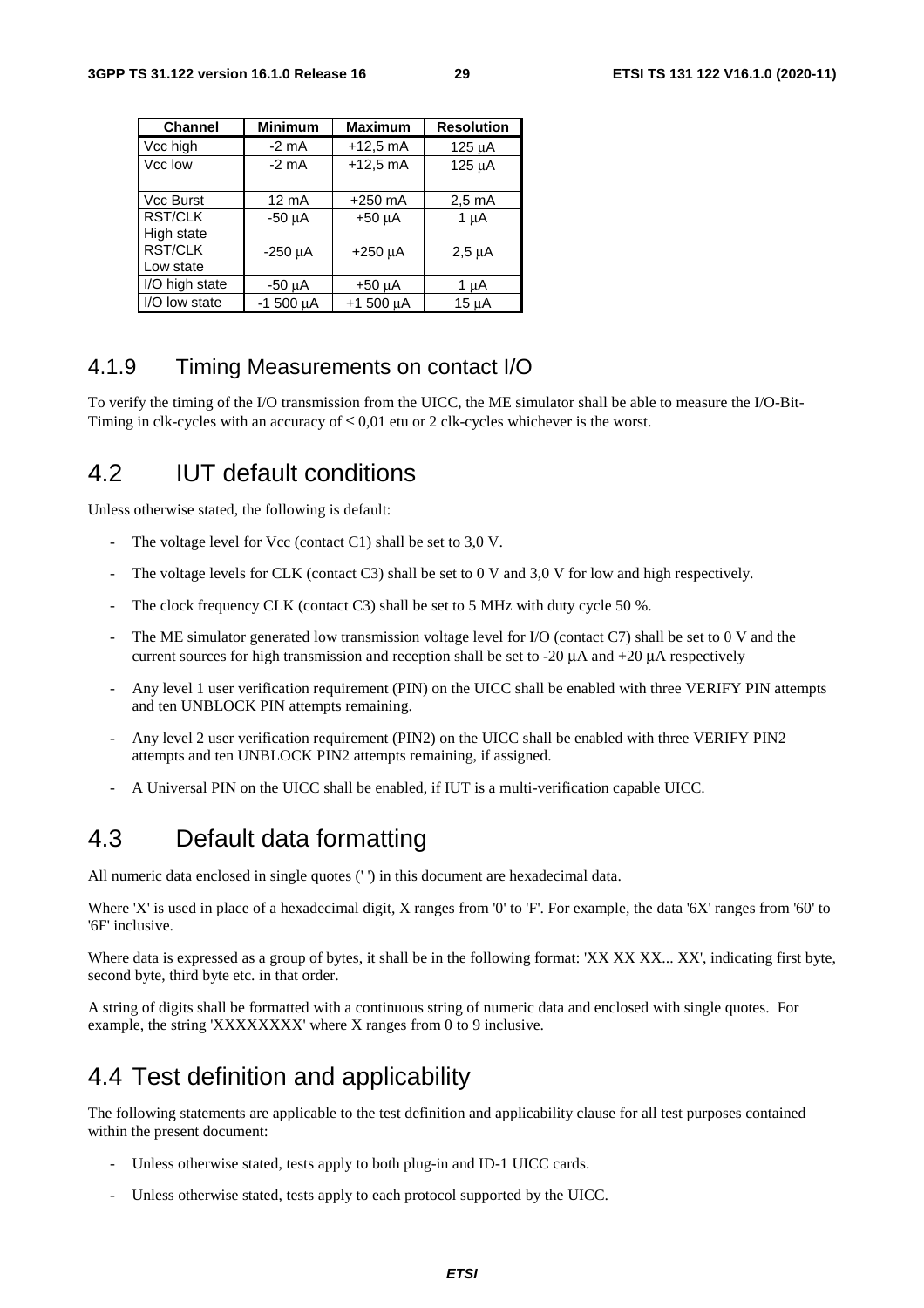- The tests are performed on a UICC as defined in TS 31.101 [2] with a USIM application as defined in TS 31.102 [3]. The tests to check the requirement of TS 31.101 [2] use the files as defined in TS 31.102 [3].
- Unless otherwise stated, the tests apply to single and multi-verification capable UICCs with USIM application(s). In the case of a multi-verification capable UICC, there shall be only one application.

### 4.5 Initial conditions

Unless otherwise stated, all the PINs used in the test procedures shall be initially enabled.

Figure 1 shows the files in the UICC which shall be used for the test procedures, in the case where the EFs are not mandatory, they may be replaced with other EFs of the same file structure.

Unless otherwise stated, all the EFs used in the test procedure shall be activated.



**Figure 1: File identifiers and directory structures of UICC** 

The initial conditions for some of the EFs are given in the followings:

- PIN shall be set to '00000000'.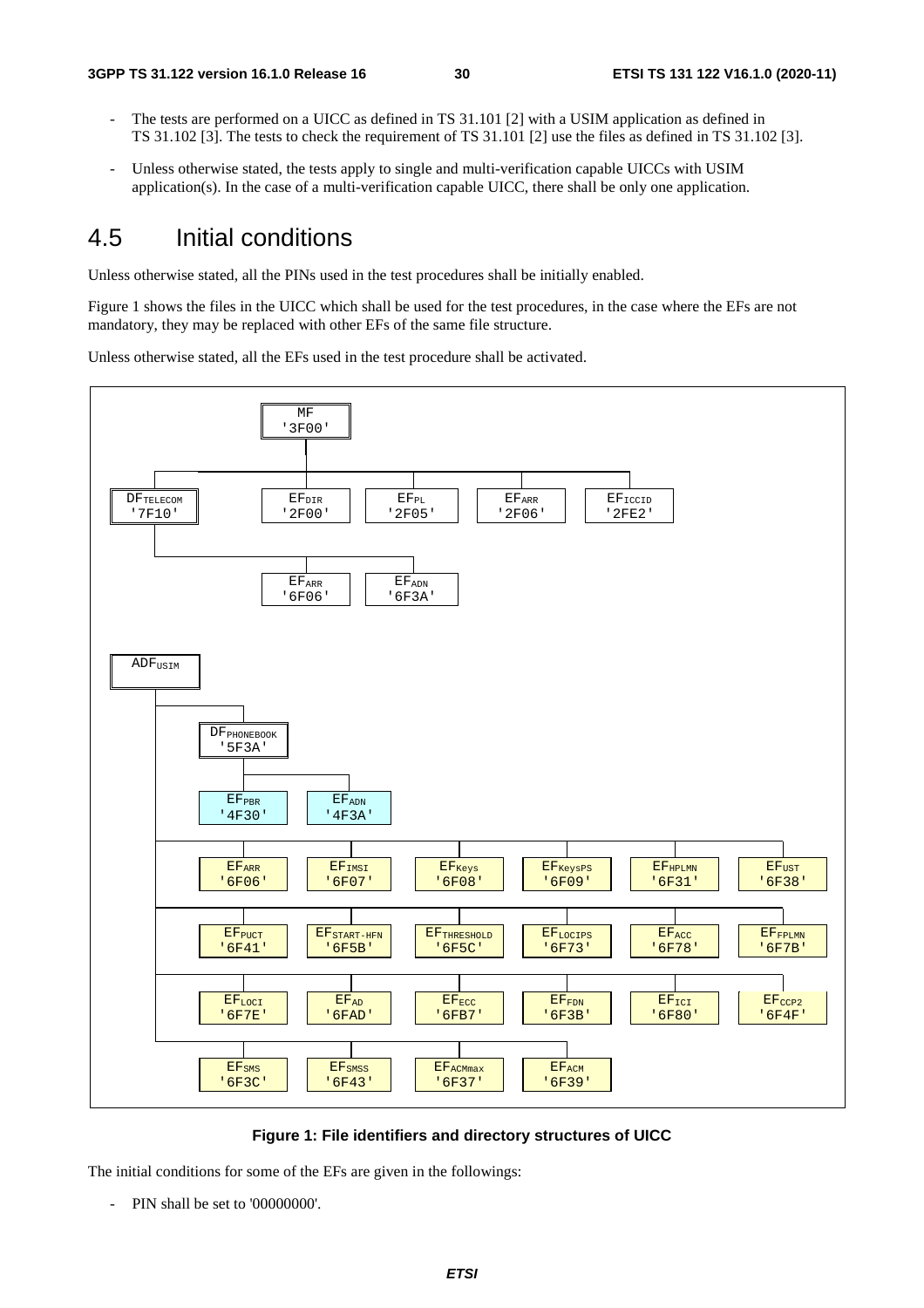#### **3GPP TS 31.122 version 16.1.0 Release 16 31 ETSI TS 131 122 V16.1.0 (2020-11)**

- PIN2 shall be set to '11111111'.
- Universal PIN shall be set to '22222222', if supported.
- $EF_{FPIMN}$  shall contain the data string: '55 AA 0F 00 F0 FF 00 F0 FF 00 F0 FF'.
- EF<sub>LOCI</sub> shall contain the data string: 'A1 A2 A3 A4 A5 A6 A7 A8 A9 00 00'.
- The records in EF<sub>SMS</sub> shall contain the following data for the first 20 bytes:

| 1 <sup>st</sup> record (AO A1 A2 BO B1 B2 AO A1 A2 AO A1 A2 FF AO A1 A2 A3 A4 A5 A6)      |                                                               |  |  |  |  |  |  |  |  |  |  |  |  |  |  |  |
|-------------------------------------------------------------------------------------------|---------------------------------------------------------------|--|--|--|--|--|--|--|--|--|--|--|--|--|--|--|
| 2 <sup>nd</sup> record                                                                    | 'BO B1 B2 A0 A1 A2 A0 A1 A2 B0 B1 B2 FF B0 B1 B2 B3 B4 B5 B6' |  |  |  |  |  |  |  |  |  |  |  |  |  |  |  |
| 3 <sup>rd</sup> record                                                                    | 'BO B1 B2 A0 A1 A2 B0 B1 B2 A0 A1 A2 FF C0 C1 C2 C3 C4 C5 C6' |  |  |  |  |  |  |  |  |  |  |  |  |  |  |  |
| $4^{\rm th}$ record                                                                       | 'AO A1 A2 BO B1 B2 BO B1 B2 BO B1 B2 FF DO D1 D2 D3 D4 D5 D6' |  |  |  |  |  |  |  |  |  |  |  |  |  |  |  |
| The data for the remainder of these four records and for all other records shall be 'FF'. |                                                               |  |  |  |  |  |  |  |  |  |  |  |  |  |  |  |

The records in EF<sub>FDN</sub> shall contain the following data for the first 10 bytes:

**1st record** 'A0 A1 A2 B0 B1 B2 A0 A1 A2 A0' **2nd record** 'B0 B1 B2 A0 A1 A2 A0 A1 A2 B0' **3rd record** 'B0 B1 B2 A0 A1 A2 B0 B1 B2 A0' **4th record** 'A0 A1 A2 B0 B1 B2 B0 B1 B2 B0'

The data for the remainder of these four records and for all other records (if any) shall be 'FF'.

The records in  $E_{CCP2}$  shall contain the following data:

```
1st record 10 11 12 13 14 15 16 17 18 19 1A 1B 1C 1D 1E'<br>
2nd record 20 21 22 23 24 25 26 27 28 29 2A 2B 2C 2D 2E'
2nd record '20 21 22 23 24 25 26 27 28 29 2A 2B 2C 2D 2E'
                      2nd last record 'E0 E1 E2 E3 E4 E5 E6 E7 E8 E9 EA EB EC ED EE'
Last record 'F0 F1 F2 F3 F4 F5 F6 F7 F8 F9 FA FB FC FD FE'
```
The records in EF<sub>ACM</sub> shall contain the following data, if it is supported:

```
1<sup>st</sup> record 1000001'(last updated record)<br>2<sup>nd</sup> record 1000002'
2<sup>nd</sup> record
3rd record '00 00 03' 
Xth record '00 00' followed by byte value X (first updated record)
```
The records in  $EF_{\text{ICI}}$  shall contain the following data:

**1st record** '01' for all bytes **2nd record** '02' for all bytes **3rd record** '03' for all bytes **Xth record** byte value X for all bytes

The records in  $EF_{ECC}$  shall contain the following data:

**1st record** '21 F2 FF 54 45 53 54 00' **All other records** 'FF FF FF FF FF FF FF 00'

### 4.6 Test procedure

The following statements are applicable to the test procedure clause for all test purposes contained within the present document:

- Unless otherwise stated, all steps within the test procedure shall be carried out in order.
- Unless otherwise stated, all test procedures shall be applicable to both  $T = 0$  and  $T = 1$  protocols.
- Where steps indicate that a ME simulator shall select a particular DF or EF using an unspecified number of SELECT commands, the ME simulator is to send the correct sequence of SELECT commands in order to select the required file ID from the current file ID (this may be achieved most easily by selecting from the MF down each time).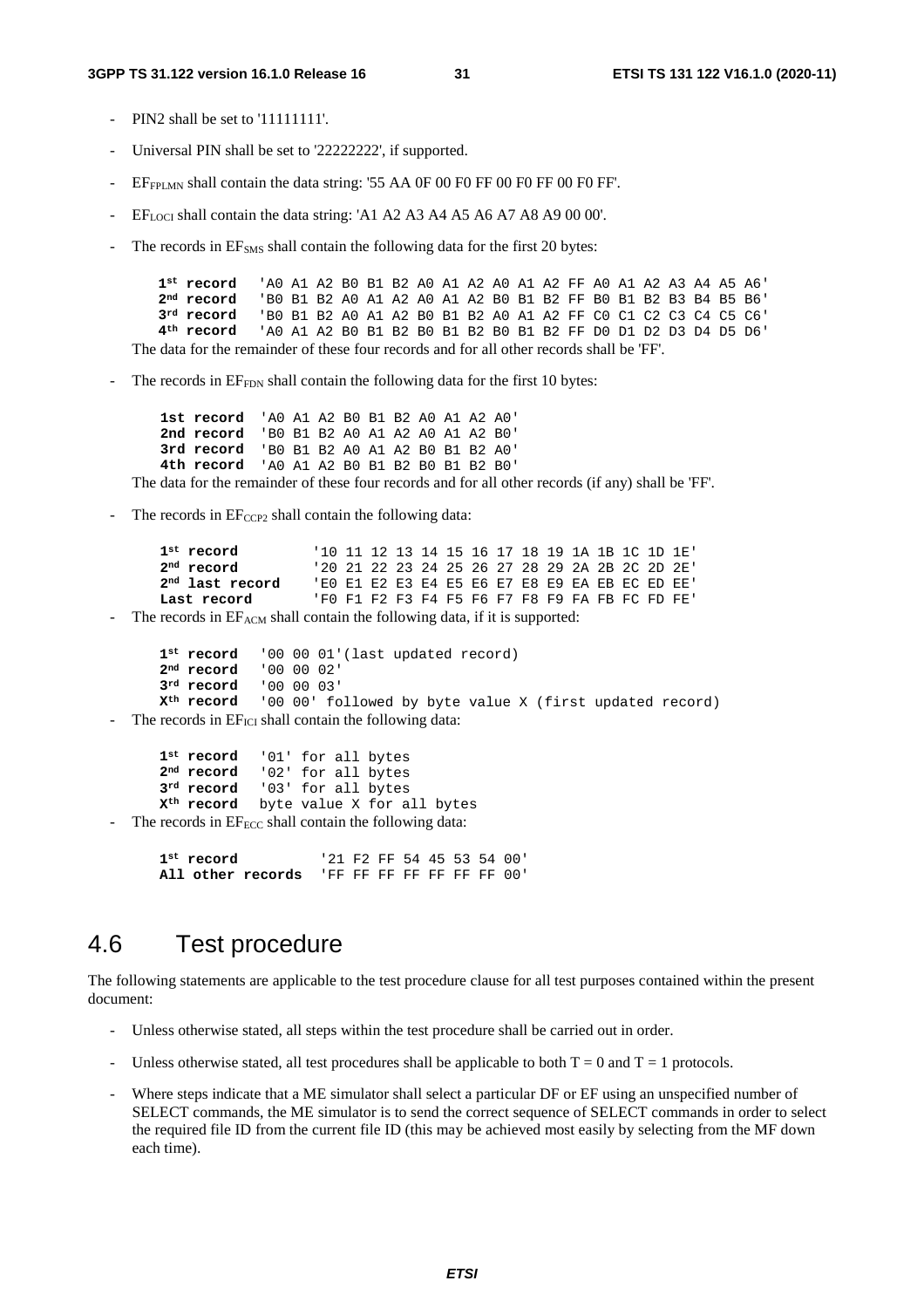- Unless otherwise stated, the Le (P3) for all READ RECORD commands and Lc (P3) for all UPDATE RECORD commands sent by the ME simulator is to be that of the record length of the EF currently selected. In the case where an EF is not currently selected, the length sent is to be 1 unless otherwise stated.
- Unless otherwise stated, the offset for all READ BINARY and UPDATE BINARY commands sent by the ME simulator is to be '00 00'.
- Unless otherwise specified, when the  $T = 0$  protocol is used, the necessary GET RESPONSE commands are assumed to be sent, or the same command header is assumed to be resent with  $P3 = L_{UICC}$  at the transport layer level in order to retrieve the available response data from the UICC.
- Unless otherwise stated, the length (Le) for all SELECT, STATUS and GET RESPONSE commands sent by the ME simulator is to be such that all available data is read.
- Unless otherwise stated, the PIN and Unblock PIN presented for VERIFY PIN, CHANGE PIN, DISABLE PIN, ENABLE PIN and UNBLOCK PIN commands sent by the ME simulator is to be correct.
- Unless otherwise stated, a SELECT command sent to the UICC to select ADF<sub>USIM</sub> is with the application's AID, indicating in the command parameter that the application shall be activated.
- Unless otherwise stated, a SELECT command sent to the UICC is with  $P2 = '04'$ , indicating that the FCP shall be returned.
- Unless otherwise stated, all RETRIEVE DATA commands sent to the UICC shall be with P2 indicating "current" EF".
- Unless otherwise stated, all SET DATA commands sent to the UICC shall be with P2 indicating "current EF".
- Unless otherwise stated, all SET DATA commands sent to the UICC shall be sent with the maximum amount of data possible according to the data object being transmitted.

### 4.7 Test requirement

Where steps within a test procedure involve a ME simulator sending one or more commands to the UICC, these commands are required to be correctly executed, with the UICC responding with status conditions of '90 00', unless otherwise stated in the clause for the test.

## 5 Void

## 6 Test Procedure (TS 102.221)

This clause details all the tests for testing the IUT against TS 102.221 [1]. This test suite allows testing of the IUT against the base specification with respect to:

- Physical characteristics
- Electrical specifications of the UICC Terminal interface
- Initial communication establishment procedure
- Transmission protocols
- Application and File structure
- Security features
- Structure of commands and responses
- Commands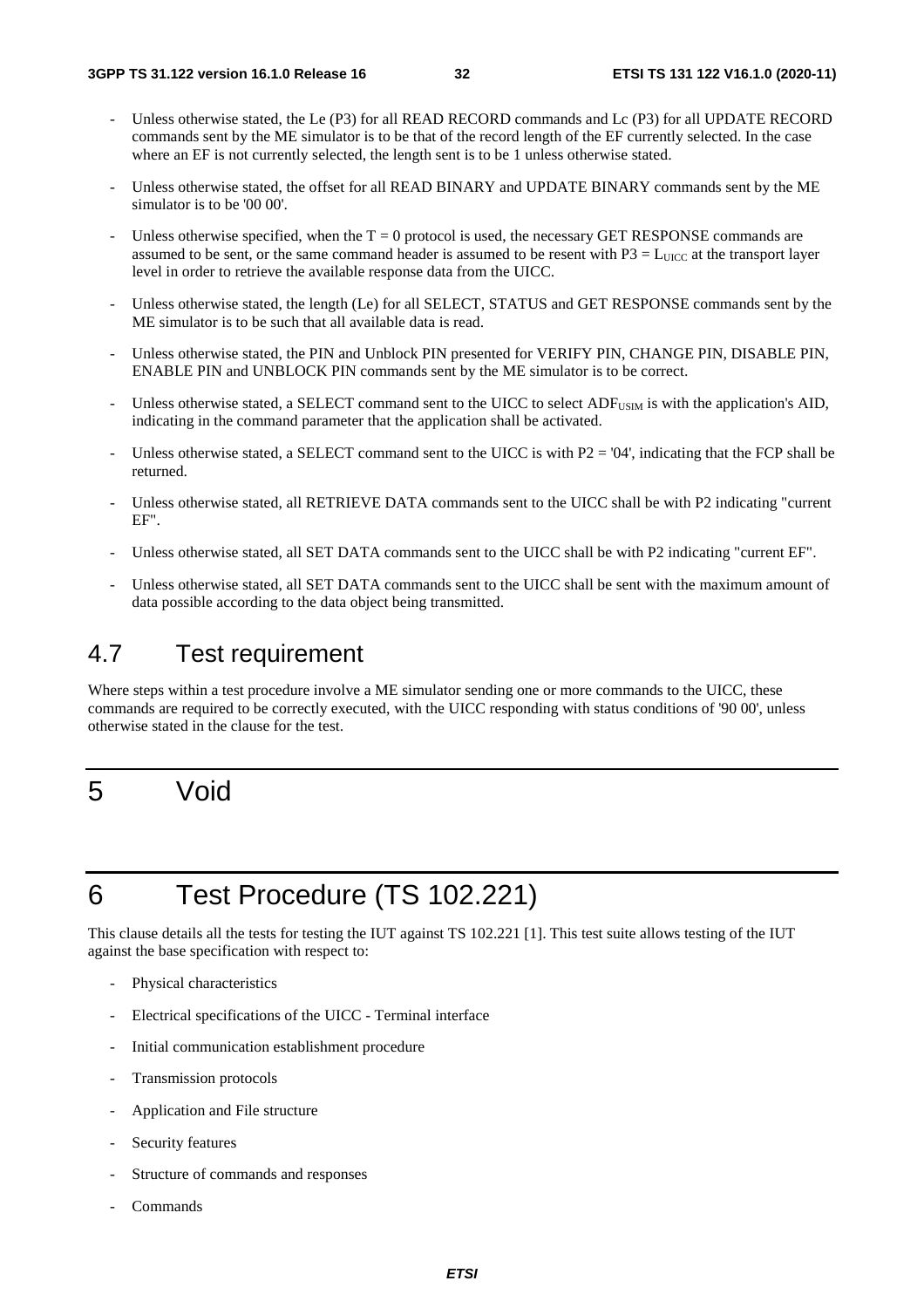- Transmission Oriented Commands
- Application independent files

### 6.1 Physical characteristics

See ETSI TS 102 230 - 2 [20].

### 6.2 Electrical specifications of the UICC – Terminal interface

See ETSI TS 102 230 - 2 [20].

### 6.3 Initial communication establishment procedure

See ETSI TS 102 230 - 2 [20].

### 6.4 Transmission Protocols

See ETSI TS 102 230 - 2 [20].

### 6.5 Application and File structure

See ETSI TS 102 230 - 2 [20].

### 6.6 Security features

See ETSI TS 102 230 - 2 [20].

### 6.7 Structure of commands and responses

See ETSI TS 102 230 - 2 [20].

### 6.8 Commands

See ETSI TS 102 230 - 2 [20].

### 6.9 Transmission Oriented Commands

See ETSI TS 102 230 - 2 [20].

### 6.10 Application independent files

See ETSI TS 102 230 - 2 [20].

## 7 Test Procedure (31.102)

This clause details all the tests for testing the IUT against TS 31.102 [3]. This test suite allows testing of the IUT against the base specification with respect to:

Contents of the Elementary Files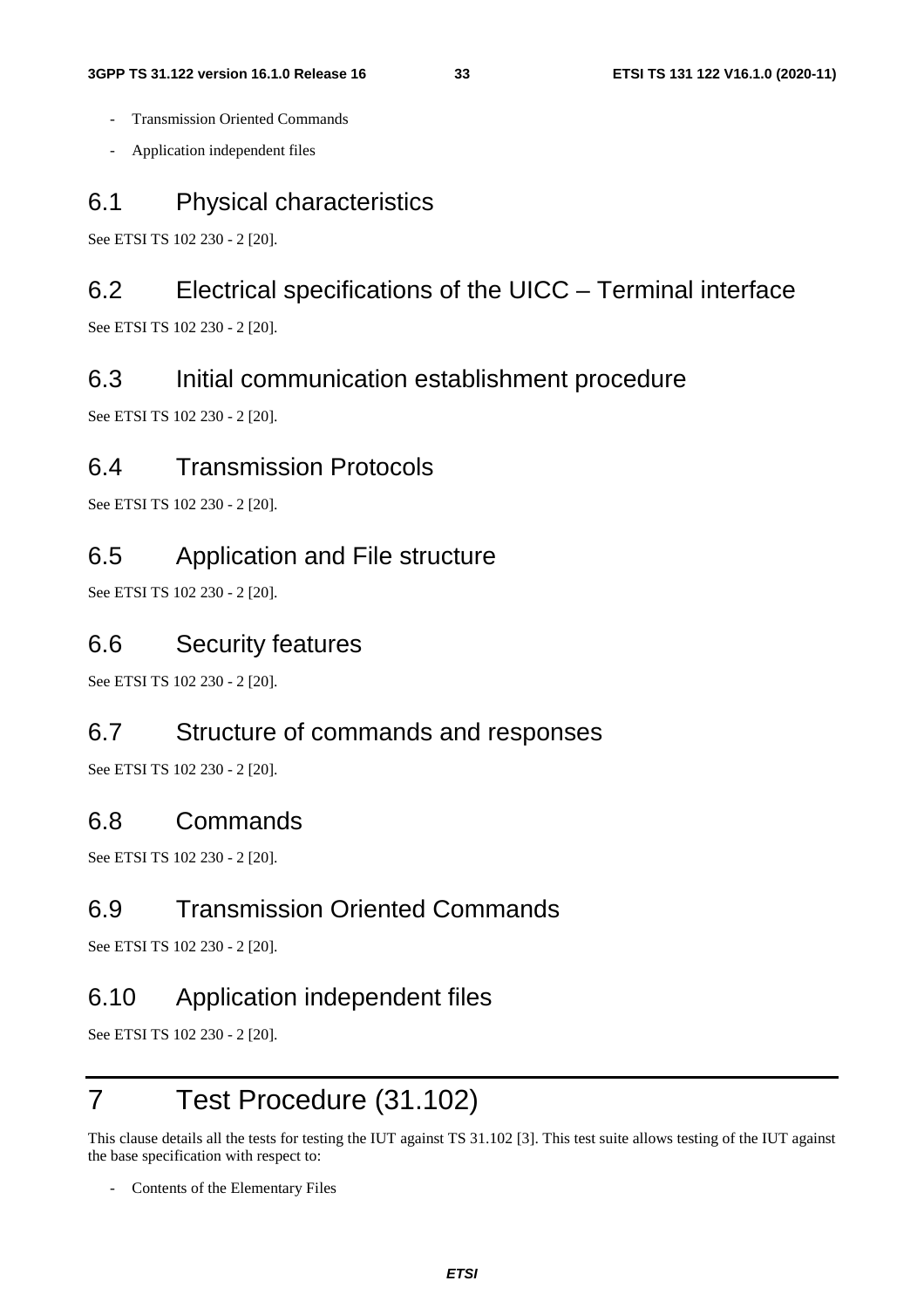- Security Features supported by USIM
- USIM commands.

### 7.1 Contents of the Elementary Files (EF)

The clause provides tests to ensure that the IUT contains all of the EFs need for a Telecom session.

### 7.1.1 Definition and applicability

See clause 3.5.3.

### 7.1.2 Conformance requirement

The following conformance requirements refer to the tables for each EF in TS 31.102 [3], clause 4.

| CR <sub>1</sub> | Each existing EF shall be selectable under the respective DF using the identifier given in | M           |
|-----------------|--------------------------------------------------------------------------------------------|-------------|
|                 | the table for that EF.                                                                     |             |
| CR <sub>2</sub> | All mandatory EFs shall exist on the UICC.                                                 | M           |
| CR <sub>3</sub> | The identifier of the EF shall be that given in the table for that EF.                     | М           |
| CR4             | The type and structure of the EF shall be that given in the table for that EF.             | M           |
| CR5             | The file size shall be at least that given in the table for that EF.                       | M           |
| CR <sub>6</sub> | The short file identifier shall be those given in the table for that EF.                   | M           |
| CR7             | The short file identifier shall exist if it is mandatory in the table for that EF. This    | (R99) Rel-6 |
|                 | includes EFs with SFI indicated by 'YY'.                                                   | $-$         |
| CR8             | The access conditions shall be those given in the table for that EF.                       | M           |
| CR <sub>9</sub> | If no SFI is indicated in the table for the EF, the EF shall not have an SFI.              | (R99) Rel-6 |
|                 |                                                                                            | $-$         |
| CR10            | The short file identifier shall exist if it is mandatory in the table for that EF.         | M           |

Reference: TS 31.102 [3], clause 4.

### 7.1.3 Test purpose

To verify that the UICC conforms to the above requirements.

NOTE: The contents and coding of the data within the files are not tested, but shall conform to the respective contents and coding of the data given for each file in TS 31.102 [3], clause 4.

### 7.1.4 Method of test

#### **Initial conditions**

1) The UICC shall be connected to a ME simulator.

#### **Test procedure 1**

- a) The ME simulator shall reset the UICC.
- b) The ME simulator shall send a SELECT command to the UICC to select the respective DF for the first EF in clause 4 of TS 31.102 [3].

*The status condition returned by the UICC shall be SW1 = '90', SW2 = '00' - normal ending of the command [CR1].*

c) The ME simulator shall send a SELECT command to the UICC to select the first EF in clause 4 of TS 31.102 [3].

*The status condition returned by the UICC shall be SW1 = '90', SW2 = '00' - normal ending of the command [CR1, CR2].*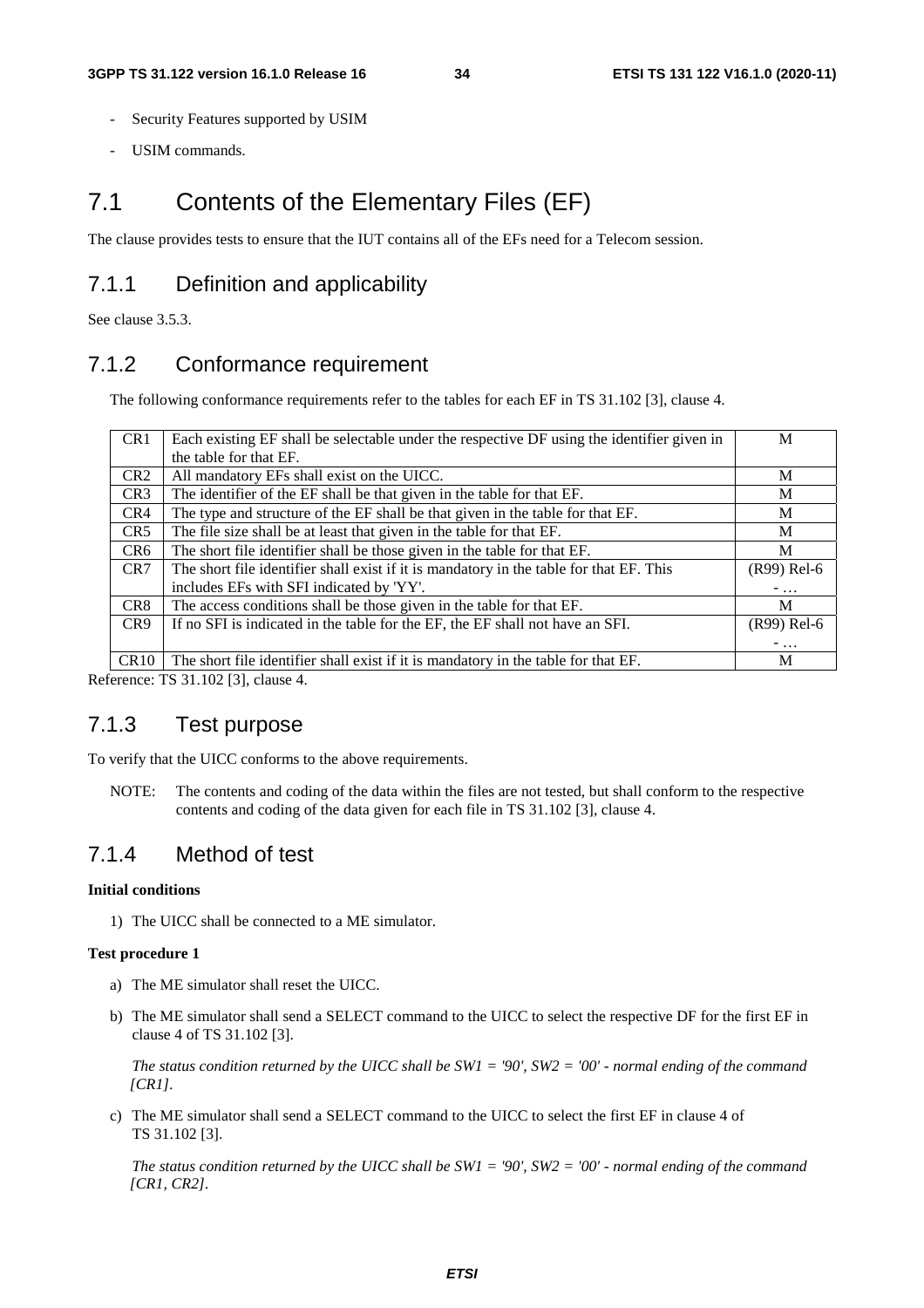*The following shall be true of the response data:* 

- *TLV DO with tag '83' shall indicate the identifier of the file selected [CR3];*
- *TLV DO with tag '82' shall not be '38' and '78' indicating EF [CR4];*
- *TLV DO with tag '82' shall indicate the structure given in the table for the file in clause 4 of TS 31.102 [3] [CR4];*
- *TLV DO with tag '80' shall be at least the minimum file size given in the table for the file in clause 4 of TS 31.102 [3]. if the EF is transparent [CR5];*
- *Byte 5 and 6 of TLV DO with tag '82' shall be in accordance with the record length given in the table for the file in clause 4 of TS 31.102 [3]. if the EF is linear fixed or cyclic [CR5];*
- *TLV DO with tag '80' shall be an integer multiple of the record length if the EF is linear fixed or cyclic [CR5];*
- *If a value for the SFI is specified in the table for the file in clause 4 of TS 31.102 [3] and the value of the specified SFI is equal to the 5 least significant bits (bits b5 to b1) of the file identifier for the file, then the TLV DO with tag '88'shall either be absent, or shall be present with the specified SFI value [CR6, CR7];*
- *If a value for the SFI is specified in the table for the file in clause 4 of TS 31.102 [3] and the value of the specified SFI is not equal to the 5 least significant bits (bits b5 to b1) of the file identifier for the file, then the TLV DO with tag '88'shall be present with the specified SFI value [CR6, CR7];*
- *If an SFI is specified in the table for the file in clause 4 of TS 31.102 [3] but no actual value is specified (i.e. 'YY' is used), then the TLV DO with tag '88'shall either be absent, or shall be present with a value of length 1 [CR6, CR7];*
- *If no SFI is specified in the table for the file in clause 4 of TS 31.102 [3], then the TLV DO with tag '88'shall be present with an empty value [CR9]*
- *TLV DO with tag '86' or '8B' or '8C' or 'AB' shall indicate the access conditions given in the table for the file in clause 4 of TS 31.102 [3] [CR8].*  Note: if the access conditions indicate referenced security, the referenced record in the EFARR may be read at this point if necessary.
- d) Steps a) to c) shall be repeated for the remaining mandatory EFs clause 4 of TS 31.102 [3].
- e) Steps a) to c) shall be repeated for the existing optional EFs clause 4 of TS 31.102 [3].

#### **Test procedure 2**

- a) The ME simulator shall reset the UICC.
- b) The ME simulator shall send a SELECT command to the UICC to select the respective DF for the first EF in clause 4 of TS 31.102 [3].

*The status condition returned by the UICC shall be SW1 = '90', SW2 = '00' - normal ending of the command [CR1].*

c) The ME simulator shall send a SELECT command to the UICC to select the first EF in clause 4 of TS 31.102 [3].

*The status condition returned by the UICC shall be SW1 = '90', SW2 = '00' - normal ending of the command [CR1, CR2].*

*The following shall be true of the response data:* 

- *TLV DO with tag '83' shall indicate the identifier of the file selected [CR3];*
- *TLV DO with tag '82' shall not be '38' and '78' indicating EF [CR4];*
- *TLV DO with tag '82' shall indicate the structure given in the table for the file in clause 4 of TS 31.102 [3] [CR4];*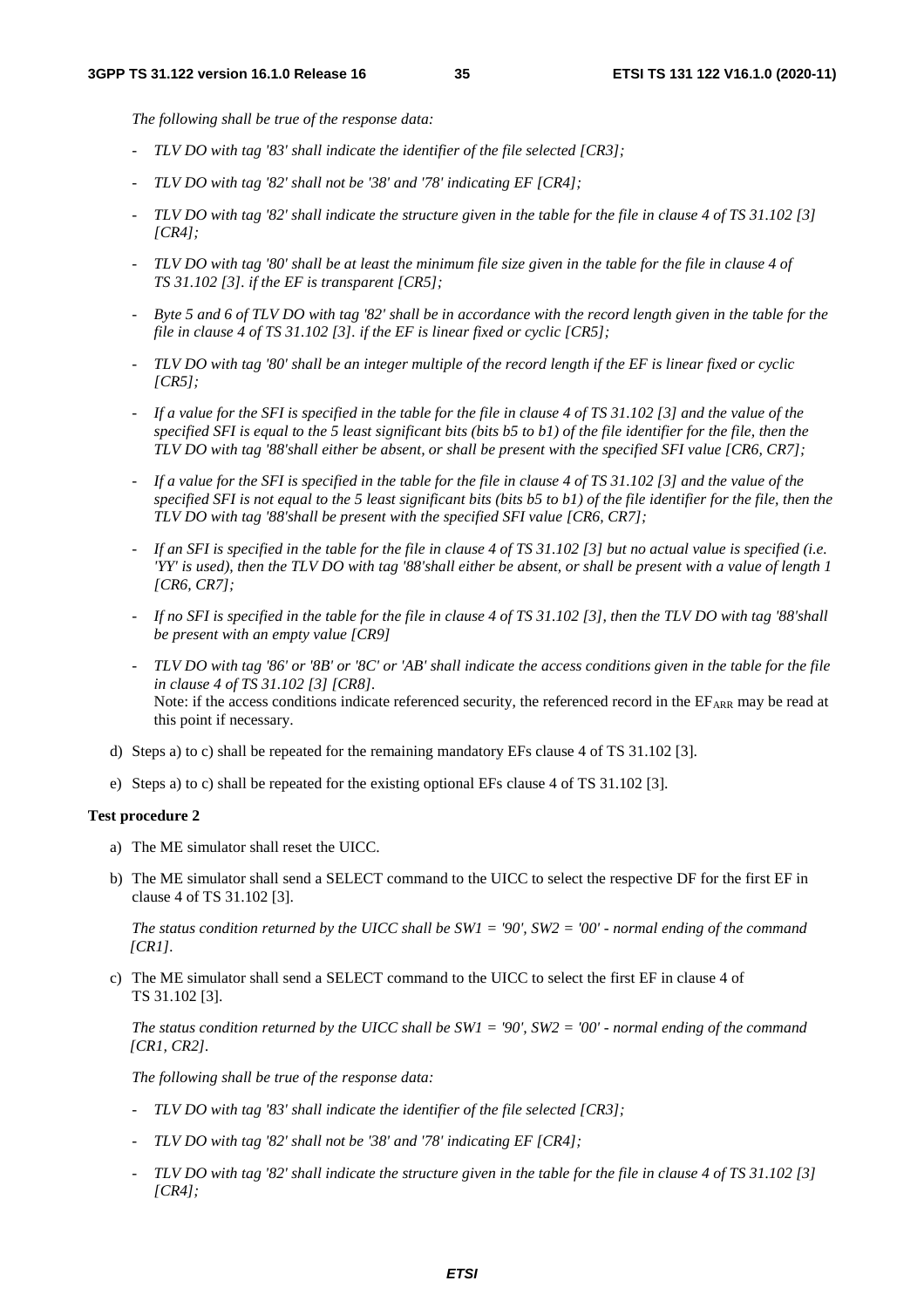- *TLV DO with tag '80' shall be at least the minimum file size given in the table for the file in clause 4 of TS 31.102 [3]. if the EF is transparent [CR5];*
- *Byte 5 and 6 of TLV DO with tag '82' shall be in accordance with the record length given in the table for the file in clause 4 of TS 31.102 [3]. if the EF is linear fixed or cyclic [CR5];*
- *TLV DO with tag '80' shall be an integer multiple of the record length if the EF is linear fixed or cyclic [CR5];*
- *TLV DO with tag '88' shall indicate the short file identifier given in the table for the file in clause 4 of TS 31.102 [3] [CR6, CR10];*
- *TLV DO with tag '86' or '8B' or '8C' or 'AB' shall indicate the access conditions given in the table for the file in clause 4 of TS 31.102 [3] [CR8].*  Note: if the access conditions indicate referenced security, the referenced record in the  $E_{ARR}$  may be read at this point if necessary.
- d) Steps a) to c) shall be repeated for the remaining mandatory EFs clause 4 of TS 31.102 [3].
- e) Steps a) to c) shall be repeated for the existing optional EFs clause 4 of TS 31.102 [3].

### 7.2 Security features

### 7.2.1 Definition and applicability

See clause 3.5.3.

### 7.2.2 Conformance requirement

| CR <sub>1</sub> | The USIM application shall use a global key reference as PIN and a local key           | М                  |
|-----------------|----------------------------------------------------------------------------------------|--------------------|
|                 | reference as PIN2.                                                                     |                    |
| CR <sub>2</sub> | Access with PIN2 shall be limited to the ADF (USIM).                                   | М                  |
| CR <sub>3</sub> | For a USIM application on a multi-verification capable UICC, the only valid values     | <b>O MULTI VER</b> |
|                 | for the usage qualifiers shall be '00' (verification requirement is not used) and '08' |                    |
|                 | (user authentication knowledge based (PIN)) as defined in ISO/IEC 7816-4 [7].          |                    |
| CR4             | Void                                                                                   | N/A                |
| CR <sub>5</sub> | Void                                                                                   | N/A                |
| CR <sub>6</sub> | Void                                                                                   | N/A                |
| CR7             | Void                                                                                   | N/A                |
| CR <sub>8</sub> | For access to DFTELECOM the PIN shall be verified.                                     | M                  |

Reference: TS 31.102 [3], clause 6.4.

### 7.2.3 Test purpose

To verify that the UICC conforms to the above requirements.

NOTE 1: CR1, CR2 are tested in the clause 6.6.4.

NOTE 2: CR8 is not currently tested.

### 7.2.4 Method of test

No test procedure is currently required for a single verification capable UICC.

#### **Initial conditions**

1) The UICC shall be connected to a ME simulator.

#### **Test procedure 1**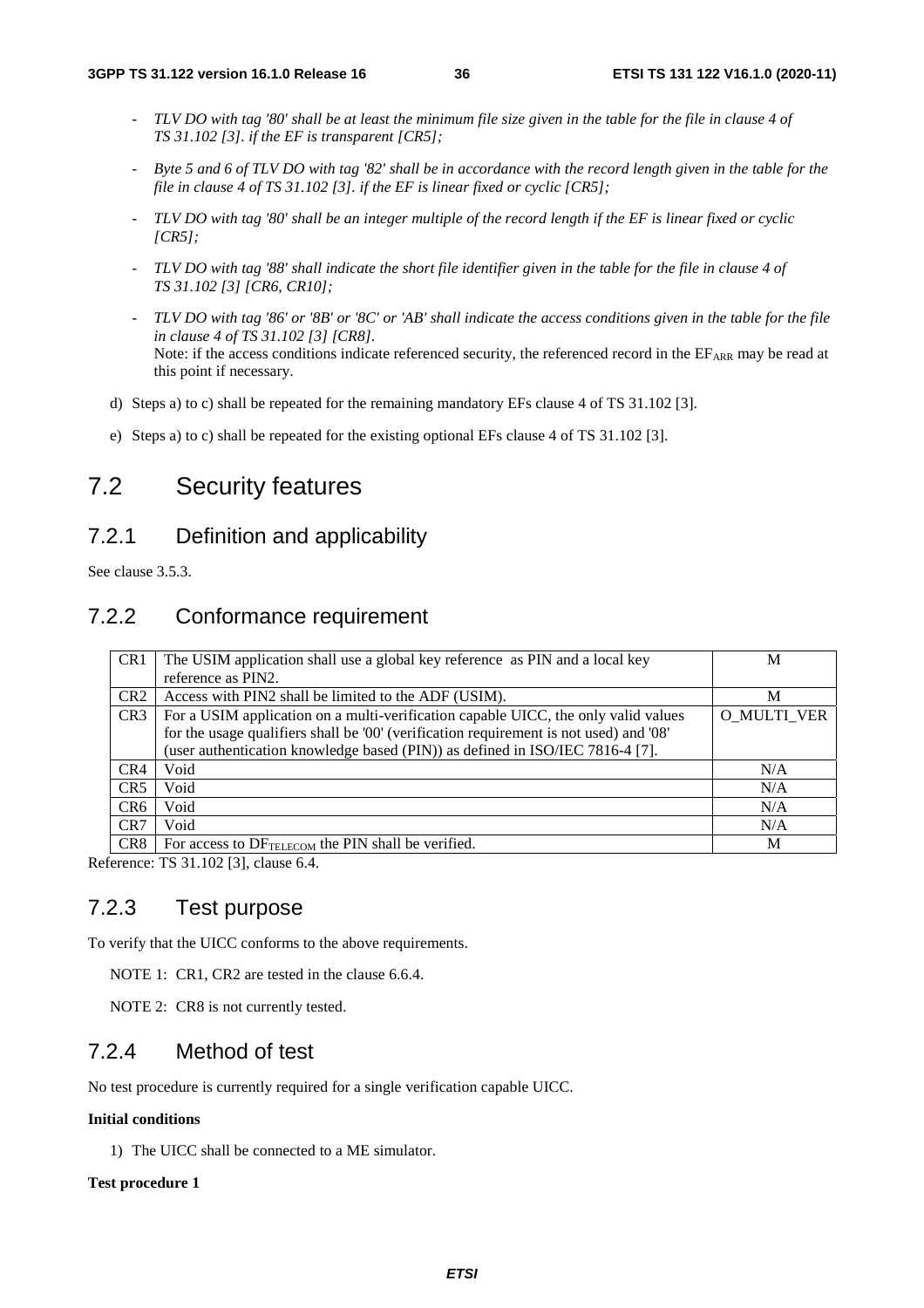- a) The ME simulator shall reset the UICC.
- b) The ME simulator shall send a SELECT command to the UICC to select and activate USIM application.

*The following shall be true of the response data:* 

*- TLV DO with tag 'C6' (PS Template DO) shall contain for the Universal PIN the TLV DO with tag '95' (Usage Qualifier) and the value of this TLV shall be '00' or '08' [CR3];* 

### 7.3 USIM commands

### 7.3.1 AUTHENTICATE

#### 7.3.1.1 Definition and applicability

See clause 3.5.3.

#### 7.3.1.2 Conformance requirement

| CR <sub>1</sub> | This function shall cause the UICC to run the f1, f2, f3, f4, f5, and f1* algorithms using a 16 bytes | M |
|-----------------|-------------------------------------------------------------------------------------------------------|---|
|                 | random number, AUTN, and the subscriber authentication key K stored in the UICC.                      |   |
| CR <sub>2</sub> | If the received sequence number SQN is in the correct range, the function shall return the response   | M |
|                 | RES, cipher key CK, and integrity key IK.                                                             |   |
| CR <sub>3</sub> | If the UICC detects the sequence numbers are not in the valid range, the function shall return the    | M |
|                 | signed response AUTS.                                                                                 |   |
| CR4             | The function shall not be executable unless a particular USIM application has been selected as the    | M |
|                 | Current Directory and activated and the current directory is the USIM ADF or any subdirectory under   |   |
|                 | this ADF.                                                                                             |   |
| CR5             | The function shall not be executable unless a successful PIN verification procedure has been          | M |
|                 | performed.                                                                                            |   |
| CR <sub>6</sub> | The function shall not be executable unless the expected MAC-A is received.                           | M |
| CR7             | If the UICC does not support 'GSM context' which is indicated in parameter P2, the function shall not | M |
|                 | be executable.                                                                                        |   |

Reference: TS 31.102 [3], clause 7.1.

#### 7.3.1.3 Test purpose

To verify that the UICC conforms to the above requirements.

#### 7.3.1.4 Method of test

#### **Initial conditions**

1) The UICC shall be connected to a ME simulator.

#### **Test procedure 1**

- a) The ME simulator shall reset the UICC.
- b) The ME simulator shall send a SELECT command to the UICC to select the USIM application.
- c) The ME simulator shall send an AUTHENTICATE command to the UICC.

*The status condition returned by the UICC shall be SW1 = '69', SW2 = '82' - security status not satisfied [CR5].* 

- d) The ME simulator shall reset the UICC.
- e) The ME simulator shall send a SELECT command to the UICC to select the USIM application.
- f) The ME simulator shall send a VERIFY PIN command with PIN to the UICC.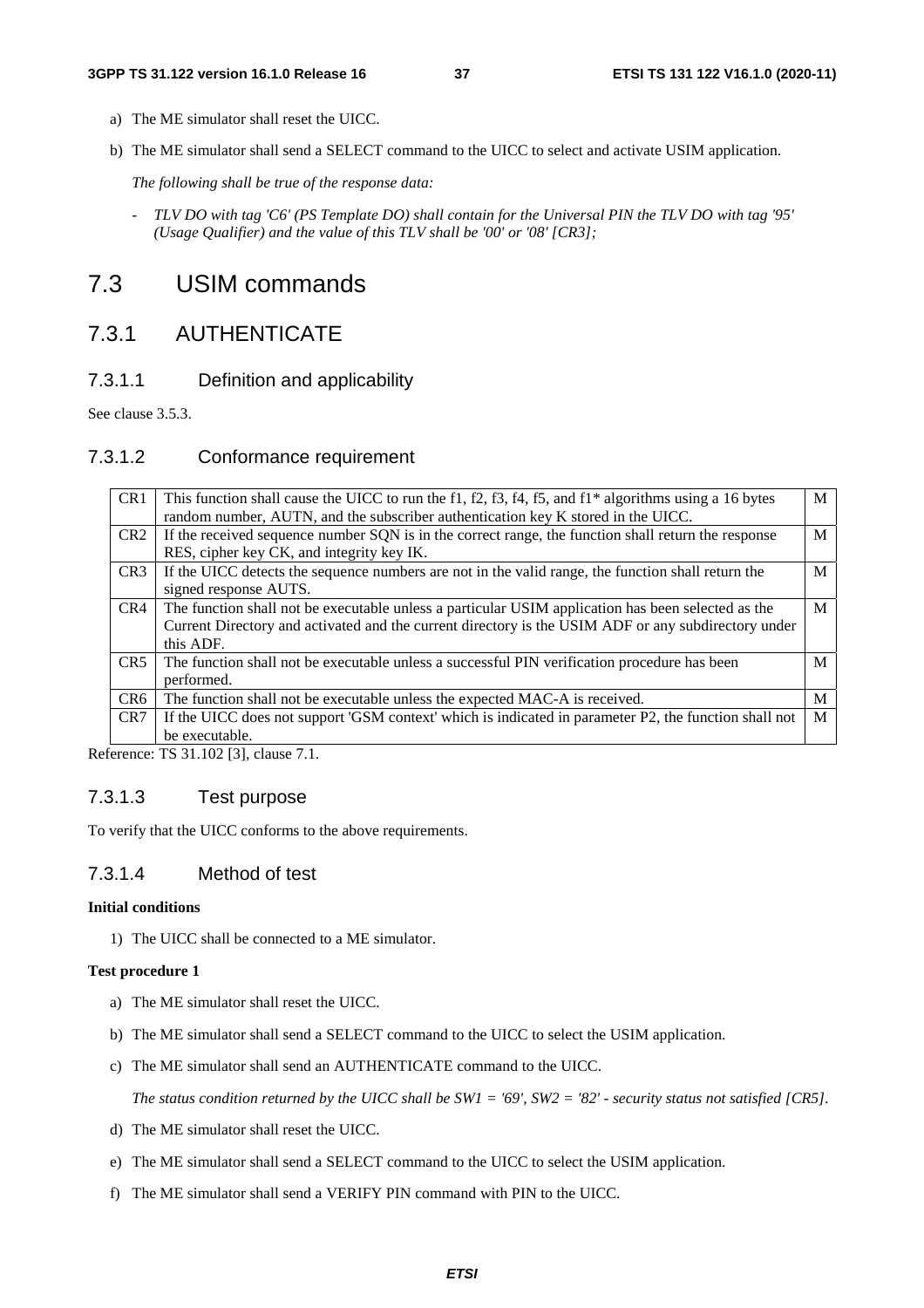M

- g) The ME simulator shall send a SELECT command to the UICC to select the MF.
- h) The ME simulator shall send an AUTHENTICATE command to the UICC.

*The command shall be aborted [CR4].* 

- i) The ME simulator shall send a SELECT command to the UICC to select the current ADF ('7FFF').
- j) The ME simulator shall send an AUTHENTICATE command to the UICC with incorrect signed data.

*The status condition returned by the UICC shall be SW1 = '98', SW2 = '62' - authentication error, incorrect MAC [CR6].* 

k) If the 'GSM context' is not supported, the ME simulator shall send an AUTHENTICATE command with parameter P2 indicating 'GSM context'.

*The status condition returned by the UICC shall be SW1 = '98', SW2 = '64' - authentication error, GSM security context not supported [CR7].*

l) The ME simulator shall send an AUTHENTICATE command to the UICC with incorrect sequence number SQN.

*The data field returned shall begin with the tag 'DC', and the data shall be correct for the given f1\* and f5 algorithms and K stored in the UICC [CR1, CR3].*

m) The ME simulator shall send an AUTHENTICATE command to the UICC with correct data.

*The data field returned shall begin with the tag 'DB', and the data shall be correct for the given f2, f3 and f4 algorithms and K stored in the UICC [CR1, CR2].*

#### 7.3.2 Status Conditions Returned by the USIM

#### 7.3.2.1 Security management

7.3.2.1.1 Definition and applicability

See clause 3.5.3.

#### 7.3.2.1.2 Conformance requirement

CR1 The UICC shall respond with the correct SW1 and SW2 status words for commands which produce authentication errors.

Reference: TS 31.102 [3], clause 7.3.1.

#### 7.3.2.1.3 Test purpose

To verify that the UICC conforms to the above requirements when issuing SW1 and SW2 status words.

#### 7.3.2.1.4 Method of test

#### **Initial conditions**

1) The UICC shall be connected to a ME simulator.

#### **Test procedure 1**

- a) The ME simulator shall reset the UICC.
- b) The ME simulator shall send a SELECT command to the UICC to select the USIM application.
- c) The ME simulator shall send a VERIFY PIN command with relevant PIN to the UICC.
- d) The ME simulator shall send an AUTHENTICATE command to the UICC with incorrect MAC.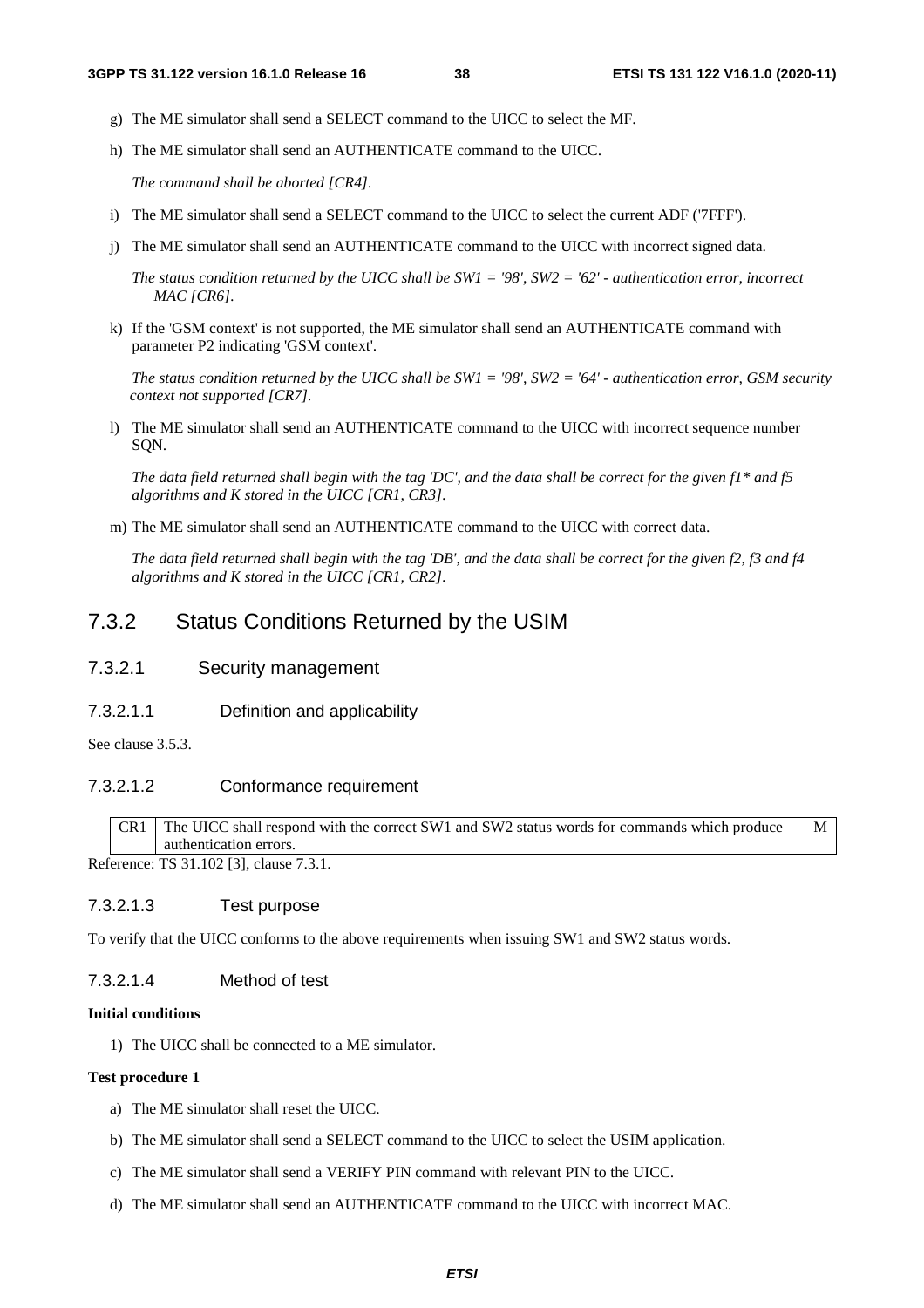*The status condition returned by the UICC shall be SW1 = '98', SW2 = '62' - authentication error, incorrect MAC [CR1].*

e) If the 'GSM context' is not supported, the ME simulator shall send an AUTHENTICATE command with parameter P2 indicating 'GSM context'.

*The status condition returned by the UICC shall be SW1 = '98', SW2 = '64' - authentication error, GSM security context not supported [CR1].*

#### 7.3.2.2 Status Words of the Commands

#### 7.3.2.2.1 Definition and applicability

See clause 3.5.3.

#### 7.3.2.2.2 Conformance requirement

CR1 Table in TS 31.102 [3], clause 7.3.2 shows for each command the possible status conditions returned (marked by an asterisk \*). The UICC shall not generate status conditions other than those allowed for each command. M

Reference: TS 31.102 [3], clause 7.3.2.

#### 7.3.2.2.3 Test purpose

To verify for each command that the UICC will only generate the allowed status conditions.

NOTE: CR1 shall not be tested as it is not possible to force the UICC to generate all of the allowed and disallowed status conditions for each command.

#### 7.3.2.2.4 Method of test

#### **Initial conditions**

N/A

#### **Test procedure**

N/A

#### 7.3.3 GET IDENTITY

#### 7.3.3.1 Definition and applicability

See clause 3.5.3.

#### 7.3.3.2 Conformance requirement

| CR <sub>1</sub> | The function can be used to retrieve the SUCI when "SUCI calculation is to be performed by the     | М |
|-----------------|----------------------------------------------------------------------------------------------------|---|
|                 | USIM" (i.e. Service n°124 and Service n°125 are "available").                                      |   |
| CR2             | The function shall not be executable unless a particular USIM application has been selected as the | M |
|                 | Current Directory and activated and the current directory is the USIM ADF or any subdirectory      |   |
|                 | under this ADF.                                                                                    |   |
| CR <sub>3</sub> | The function shall not be executable unless a successful PIN verification procedure has been       | M |
|                 | performed.                                                                                         |   |
| CR4             | The command returns the SUCI which is a privacy preserving identifier containing the concealed     | M |
|                 | SUPI.                                                                                              |   |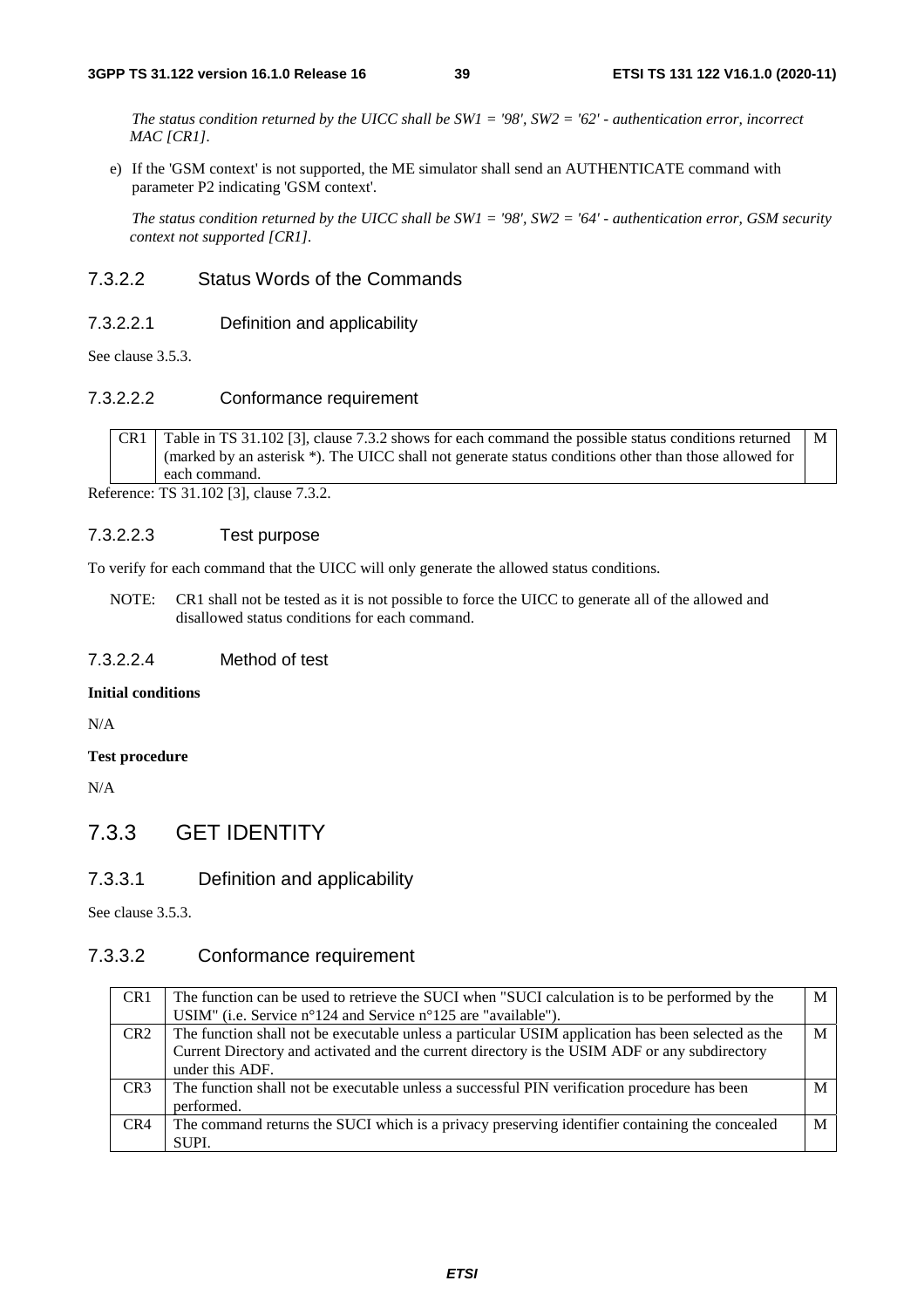| CR <sub>5</sub> | The SUCI is designed for one-time use, however, the freshness and randomness of SUCI returned<br>upon each call of the command depends on the protection scheme configured. There is the special<br>case where the protection scheme used is null-scheme, in such case SUCI contains the non<br>concealed SUPI. | M |
|-----------------|-----------------------------------------------------------------------------------------------------------------------------------------------------------------------------------------------------------------------------------------------------------------------------------------------------------------|---|
| CR6             | If the home network public key is not provisioned in the USIM, the SUCI shall be calculated using                                                                                                                                                                                                               | M |
|                 | the null-scheme irrespective of the protection scheme stored in the USIM.                                                                                                                                                                                                                                       |   |
| CR <sub>7</sub> | If SUCI context is supported and:                                                                                                                                                                                                                                                                               | M |
|                 | Service n°124 is not "available" or:                                                                                                                                                                                                                                                                            |   |
|                 | "SUCI calculation is to be performed by the ME" (i.e. Service n°124 is "available", and Service                                                                                                                                                                                                                 |   |
|                 | $n^{\circ}125$ is not "available")                                                                                                                                                                                                                                                                              |   |
|                 | the status word '6985' (Conditions of use not satisfied) shall be returned.                                                                                                                                                                                                                                     |   |

Reference: TS 31.102 [3], clause 7.5.

#### 7.3.3.3 Test purpose

To verify that the UICC conforms to the above requirements.

#### 7.3.3.4 Method of test

#### **Initial conditions 1**

- 1) Service n°124 and service n°125 are both "available" in the USIM.
- 2) The Profile B protection scheme is configured to be used in the USIM, and the corresponding home network public key(compressed or uncompressed) is provisioned in the USIM.
- 3) The USIM supports ECIES scheme profile B.
- 4) The UICC shall be connected to an ME simulator.

#### **Test procedure 1**

- a) The ME simulator shall reset the UICC.
- b) The ME simulator shall send a SELECT command to the UICC to select the USIM application.
- c) The ME simulator shall send a GET IDENTITY command to the UICC.

*The status condition returned by the UICC shall be SW1 = '69', SW2 = '82' - security status not satisfied [CR3].*

- d) The ME simulator shall reset the UICC.
- e) The ME simulator shall send a SELECT command to the UICC to select the USIM application.
- f) The ME simulator shall send a VERIFY PIN command with PIN to the UICC.
- g) The ME simulator shall send a SELECT command to the UICC to select the MF.
- h) The ME simulator shall send a GET IDENTITY command to the UICC.

*The command shall be aborted [CR2].*

- i) The ME simulator shall send a SELECT command to the UICC to select the current ADF ('7FFF').
- j) The ME simulator shall send a GET IDENTITY command to the UICC with correct data.

*The data field returned shall begin with the tag 'A1', and the data shall be correct for the* ECIES scheme profile B *and home network public key stored in the UICC [CR1, CR2, CR3, CR4].* 

k) The ME simulator shall send a GET IDENTITY command to the UICC with correct data.

*The data field returned shall begin with the tag 'A1', and the data shall be correct for the* ECIES scheme profile B *and home network public key stored in the UICC [CR1, CR2, CR3, CR4].* 

*The data shall be different with j) [CR5].*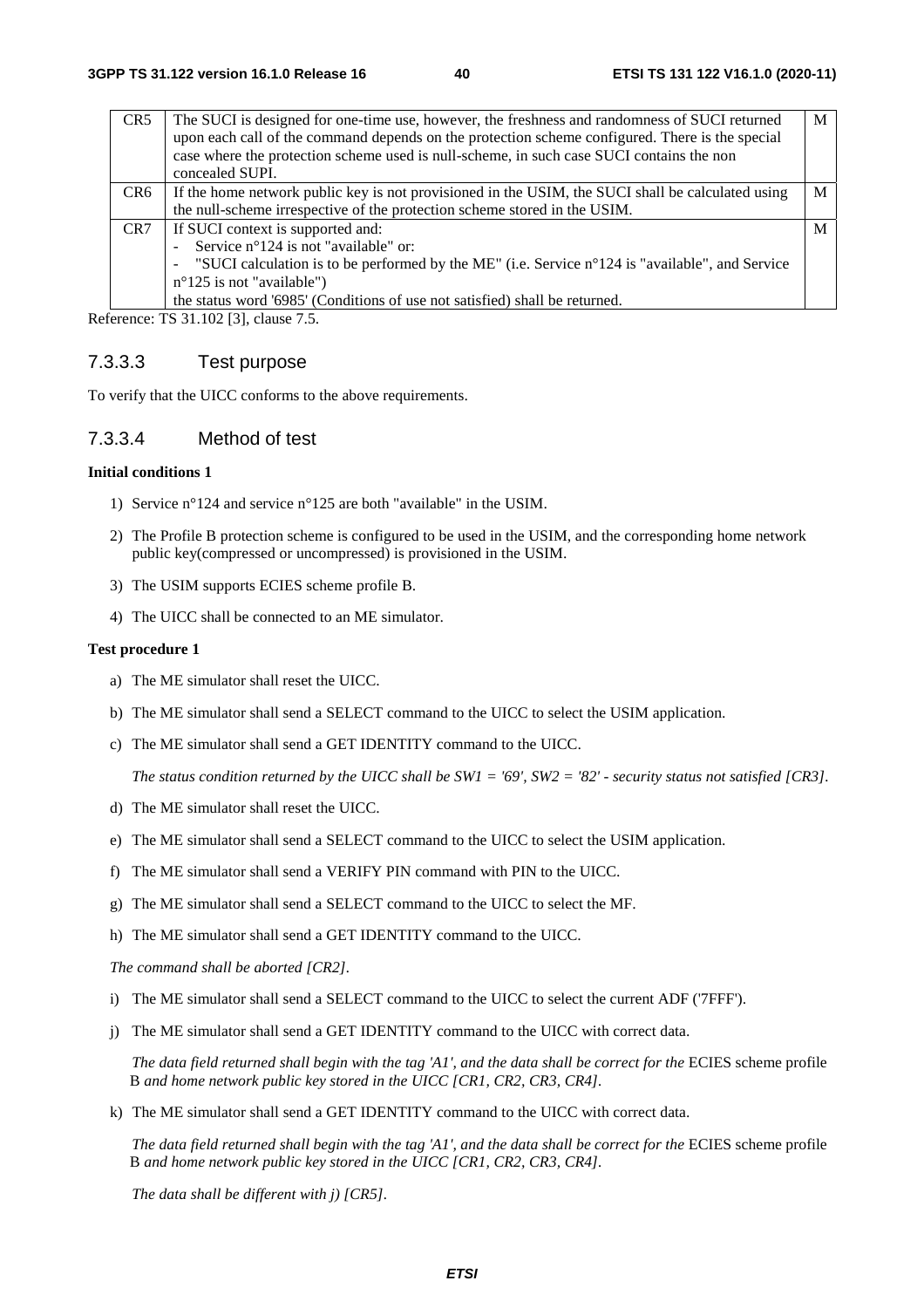#### **Initial conditions 2**

- 1) Service n°124 and service n°125 are both "available" in the USIM.
- 2) The Profile A protection scheme is configured to be used in the USIM, and the corresponding home network public key(compressed or uncompressed) is provisioned in the USIM.
- 3) The USIM supports ECIES scheme profile A.
- 4) The UICC shall be connected to an ME simulator.

#### **Test procedure 2**

- a) The ME simulator shall reset the UICC.
- b) The ME simulator shall send a SELECT command to the UICC to select the USIM application.
- c) The ME simulator shall send a GET IDENTITY command to the UICC.

*The status condition returned by the UICC shall be SW1 = '69', SW2 = '82' - security status not satisfied [CR3].*

- d) The ME simulator shall reset the UICC.
- e) The ME simulator shall send a SELECT command to the UICC to select the USIM application.
- f) The ME simulator shall send a VERIFY PIN command with PIN to the UICC.
- g) The ME simulator shall send a SELECT command to the UICC to select the MF.
- h) The ME simulator shall send a GET IDENTITY command to the UICC.

*The command shall be aborted [CR2].*

- i) The ME simulator shall send a SELECT command to the UICC to select the current ADF ('7FFF').
- j) The ME simulator shall send a GET IDENTITY command to the UICC with correct data.

*The data field returned shall begin with the tag 'A1', and the data shall be correct for the* ECIES scheme profile A *and home network public key stored in the UICC [CR1, CR2, CR3, CR4].* 

k) The ME simulator shall send a GET IDENTITY command to the UICC with correct data.

*The data field returned shall begin with the tag 'A1', and the data shall be correct for the* ECIES scheme profile A *and home network public key stored in the UICC [CR1, CR2, CR3, CR4]* 

*The data shall be different with j) [CR5].* 

#### **Initial conditions 3**

- 1) Service n°124 and service n°125 are both "available" in the USIM.
- 2) The home network public key is not provisioned, or null-scheme is configured to be used in the USIM.
- 3) The UICC shall be connected to an ME simulator.

#### **Test procedure 3**

- a) The ME simulator shall reset the UICC.
- b) The ME simulator shall send a SELECT command to the UICC to select the USIM application.
- c) The ME simulator shall send a GET IDENTITY command to the UICC.

*The status condition returned by the UICC shall be SW1 = '69', SW2 = '82' - security status not satisfied [CR3].*

- d) The ME simulator shall reset the UICC.
- e) The ME simulator shall send a SELECT command to the UICC to select the USIM application.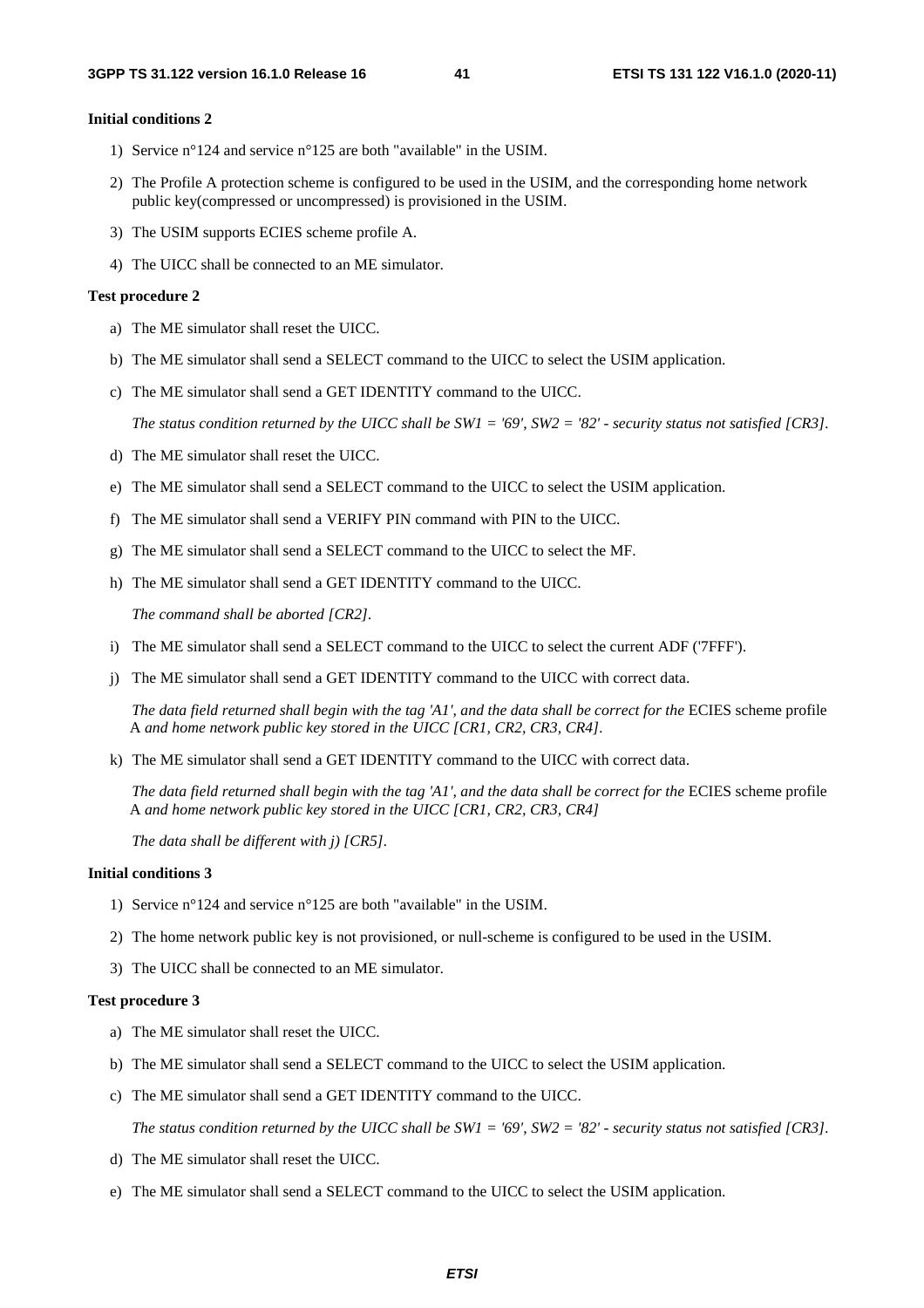- f) The ME simulator shall send a VERIFY PIN command with PIN to the UICC.
- g) The ME simulator shall send a SELECT command to the UICC to select the MF.
- h) The ME simulator shall send a GET IDENTITY command to the UICC.

*The command shall be aborted [CR2].*

- i) The ME simulator shall send a SELECT command to the UICC to select the current ADF ('7FFF').
- j) The ME simulator shall send a GET IDENTITY command to the UICC with correct data.

*The data field returned shall begin with the tag 'A1', and the data shall be correct for the given Null-scheme [CR6].* 

k) The ME simulator shall send a GET IDENTITY command to the UICC with correct data.

*The data field returned shall begin with the tag 'A1', and the data shall be correct for the given Null-scheme [CR6].* 

*The data shall be the same with j) [CR5].*

#### **Initial conditions 4**

- 1) Service n°124 is not "available" in the USIM, or Service n°124 is "available", and Service n°125 is not "available" in the USIM.
- 2) The home network public key is provisioned in the USIM.
- 3) The UICC shall be connected to an ME simulator.

#### **Test procedure 4**

- a) The ME simulator shall reset the UICC.
- b) The ME simulator shall send a SELECT command to the UICC to select the USIM application.
- c) The ME simulator shall send a GET IDENTITY command to the UICC.

*The status condition returned by the UICC shall be SW1 = '69', SW2 = '85' - conditions of use not satisfied [CR7].*

- d) The ME simulator shall reset the UICC.
- e) The ME simulator shall send a SELECT command to the UICC to select the USIM application.
- f) The ME simulator shall send a VERIFY PIN command with PIN to the UICC.
- g) The ME simulator shall send a SELECT command to the UICC to select the MF.
- h) The ME simulator shall send a GET IDENTITY command to the UICC.

*The command shall be aborted [CR2].*

- i) The ME simulator shall send a SELECT command to the UICC to select the current ADF ('7FFF').
- j) The ME simulator shall send a GET IDENTITY command to the UICC with correct data.

*The status condition returned by the UICC shall be SW1 = '69', SW2 = '85' - conditions of use not satisfied [CR7].*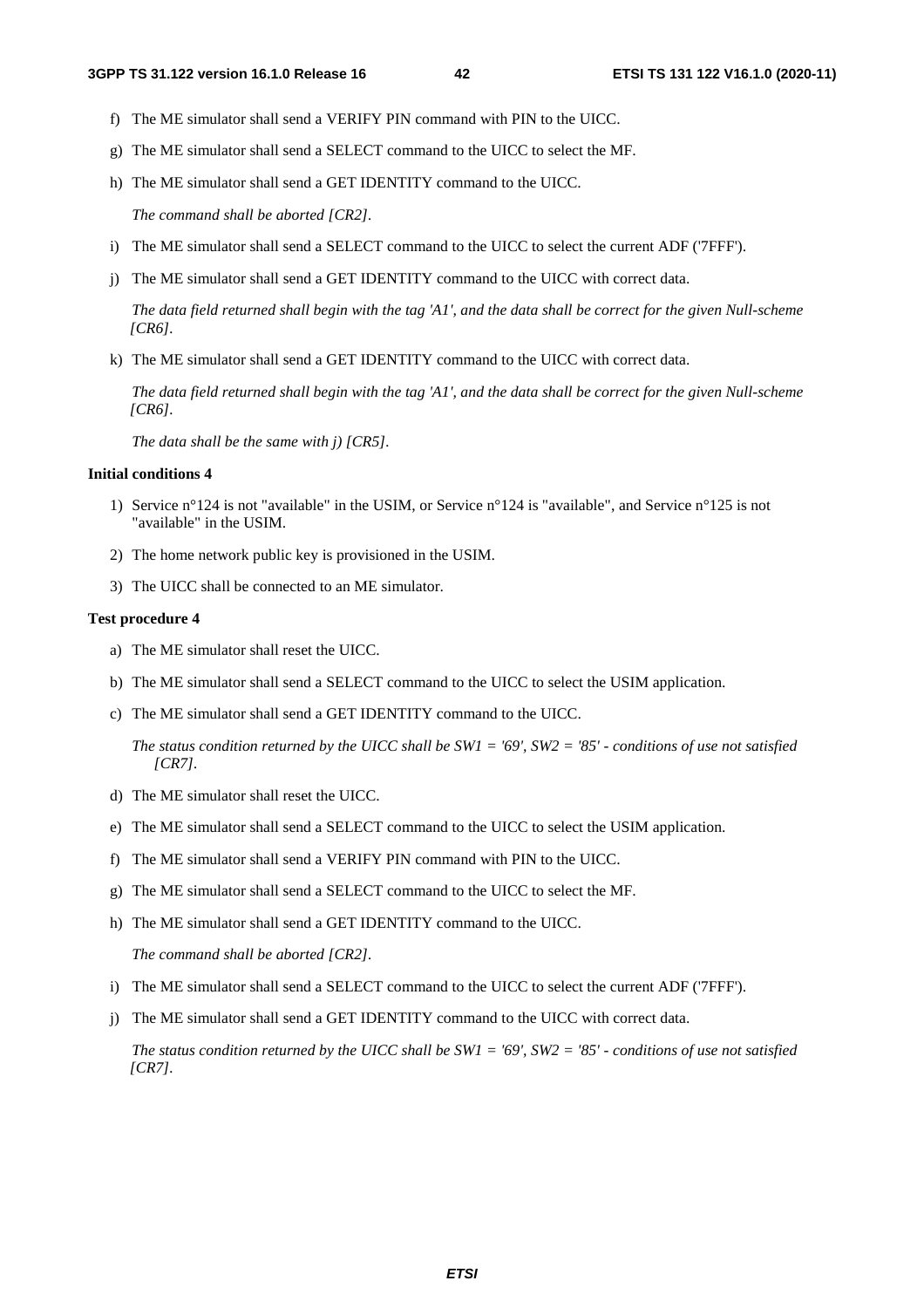### 7.4 Void

## 8 Test Procedure (31.101)

This clause details each of the tests in each of the test groups within the Test Group Ts 31.101 [2]. This test suite allows testing of the IUT against the base specification with respect to:

- General 3GPP platform requirements
- Physical and logical characteristics
- User verification and file access conditions
- Files.

### 8.1 General 3GPP platform requirements

### 8.1.1 GSM/USIM application interaction and restrictions

#### 8.1.1.1 Definition and applicability

See clause 3.5.3.

#### 8.1.1.2 Conformance requirement

| CR1             | Activation of a USIM session shall exclude the activation of a GSM session.            | $Rel-6 -$ |
|-----------------|----------------------------------------------------------------------------------------|-----------|
|                 |                                                                                        | $\cdots$  |
| CR <sub>2</sub> | Once a USIM application session has been activated, commands sent to the UICC with CLA | $Rel-6 -$ |
|                 | byte set to 'A0' shall return SW1SW2 '6E 00' (class not supported) to the ME.          | $\cdots$  |
| CR <sub>3</sub> | Activation of a GSM session shall exclude the activation of a USIM session.            | $Rel-6 -$ |
|                 |                                                                                        | $\cdot$   |

Reference: TS 31.101 [2], clause 4.1.

#### 8.1.1.3 Test purpose

To verify that the UICC conforms to the above requirements.

NOTE: CR3 is not tested as it is out of the scope of the present document.

#### 8.1.1.4 Method of test

#### **Initial conditions**

1) The UICC shall be connected to a ME simulator.

#### **Test procedure 1**

- a) The ME simulator shall reset the UICC.
- b) The ME simulator shall send a SELECT command to the UICC to select and activate USIM application.
- c) The ME simulator shall send a STATUS command with 'A0' as the class byte.

 *The status condition returned by the UICC shall be SW1 = '6E', SW2 = '00' – class not supported [CR1, CR2].* 

d) The ME simulator shall send a STATUS command with '80' as the class byte.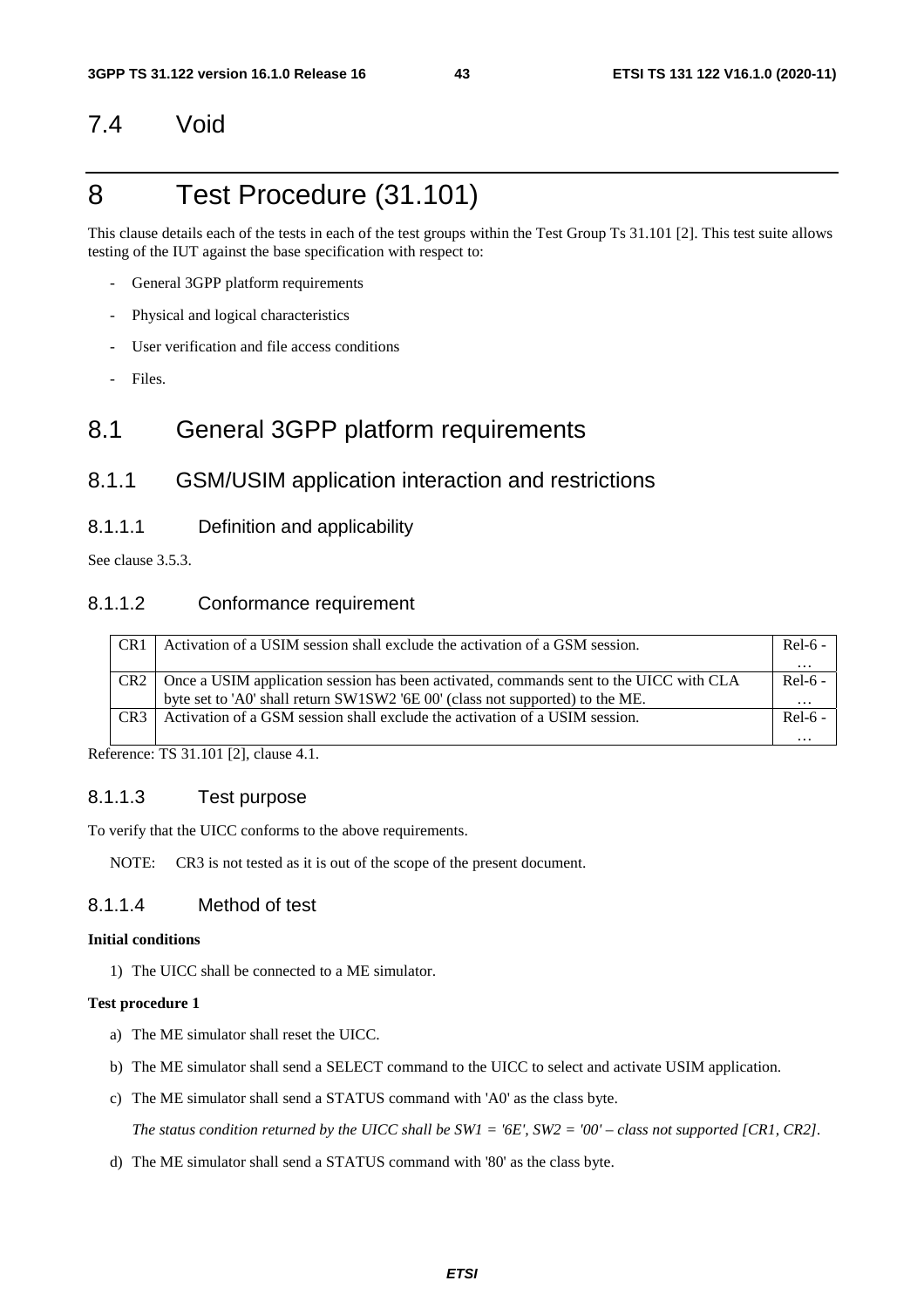*The status condition returned by the UICC shall be SW1 = '90', SW2 = '00' – normal ending of a command [CR1].*

## 8.2 Physical and logical characteristics

### 8.2.1 Transmission speed

#### 8.2.1.1 Definition and applicability

See clause 3.5.3.

#### 8.2.1.2 Conformance requirement

CR1 The UICC shall support  $(F, D) = (512, 32)$  in addition to those required by TS 102.221 [1]. Rel-6 - ... Reference: TS 31.101 [2], clause 5.1.

#### 8.2.1.3 Test purpose

To verify that the UICC conforms to the above requirements.

#### 8.2.1.4 Method of test

#### **Initial conditions**

1) The UICC shall be connected to a ME simulator.

#### **Test Procedure 1**

- a) The ME simulator shall cold reset the UICC.
- b) The ME simulator shall send a PPS-Request to the UICC, selecting  $T = 0$  protocol and  $(F, D) = (512, 32)$ .  *The UICC shall send a valid PPS-Response indicating support for the requested parameters.*
- c) The ME simulator shall send a STATUS command with  $P2 = 00'$  at  $(F, D) = (512, 32)$ .

 *The UICC shall send a status word indicating successful command execution [CR1].*

#### **Test Procedure 2**

- a) The ME simulator shall cold reset the UICC.
- b) The ME simulator shall send a PPS-Request to the UICC, selecting  $T = 1$  protocol and  $(F, D) = (512, 32)$ .  *The UICC shall send a valid PPS-Response indicating support for the requested parameters.*
- c) The ME simulator shall send a STATUS command with  $P2 = 00'$  at  $(F, D) = (512, 32)$ .  *The UICC shall send a status word indicating successful command execution [CR1].*

### 8.2.2 Voltage classes

#### 8.2.2.1 Definition and applicability

See clause 3.5.3.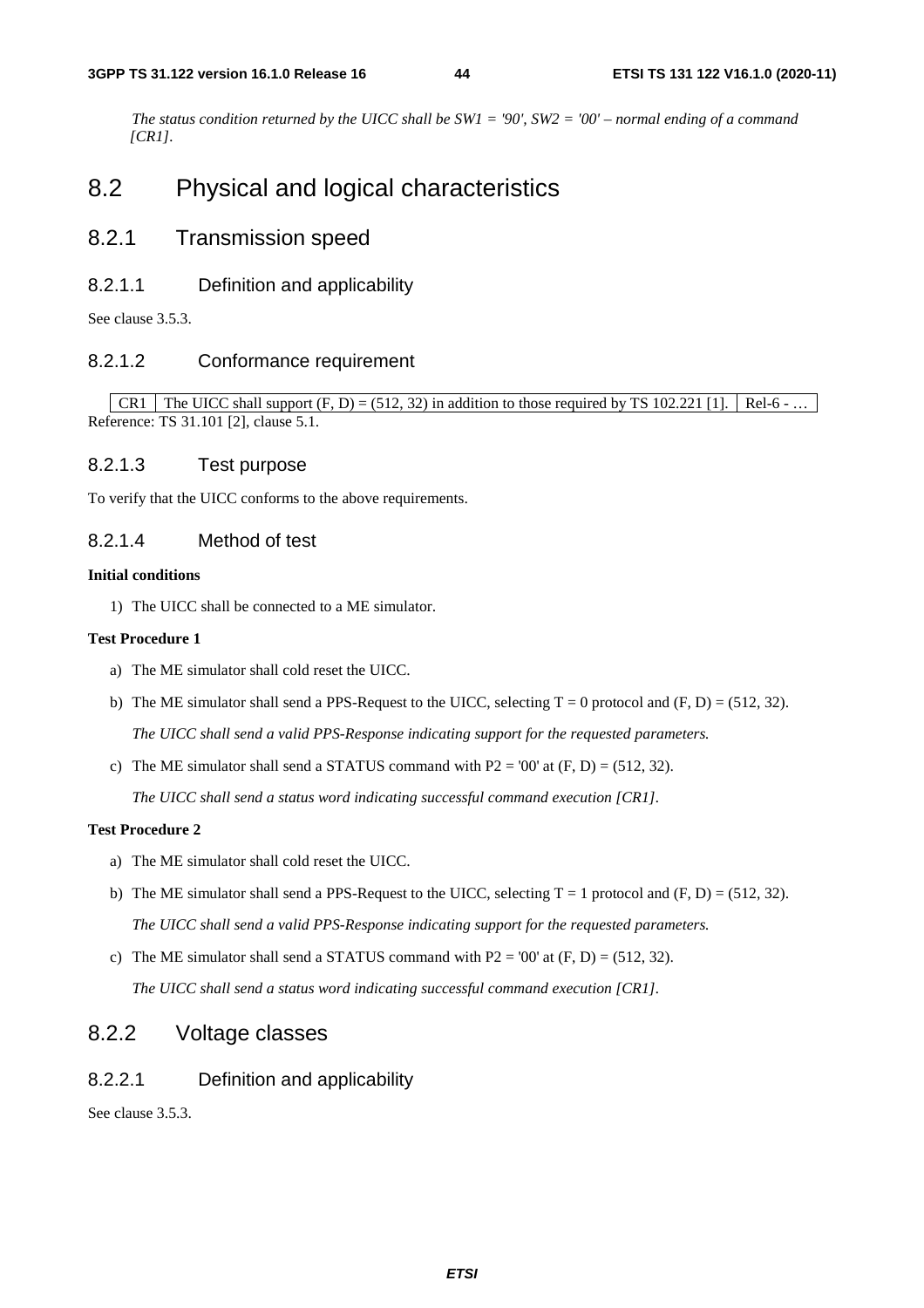#### 8.2.2.2 Conformance requirement

| CR1             | A UICC holding a USIM application shall support at least two consecutive voltage classes as | $Rel-6 -$         |
|-----------------|---------------------------------------------------------------------------------------------|-------------------|
|                 | defined in TS $102.221$ [1], e.g. AB or BC.                                                 | $\cdots$          |
| CR <sub>2</sub> | If the UICC supports more than two classes, they shall all be consecutive, e.g. ABC.        | $Rel-6$ -         |
|                 |                                                                                             | $\cdot\cdot\cdot$ |

Reference: TS 31.101 [2], clause 5.2.

#### 8.2.2.3 Test purpose

To verify that the UICC conforms to the above requirements.

#### 8.2.2.4 Method of test

#### **Initial conditions**

1) The UICC shall be connected to a ME simulator.

#### **Test procedure 1**

a) The ME simulator shall reset the UICC.

 *The UICC shall send the ATR sequence.* 

*The supply voltage class indicator (the lower 6 bits in TA(i) after the first occurrence of T = 15 in TD(i-1) for I > 2) shall be exist and one of the following values:* 

*- '03', '06', '07' [CR1, CR2].* 

### 8.2.3 File Control Parameters (FCP)

#### 8.2.3.1 Definition and applicability

See clause 3.5.3.

#### 8.2.3.2 Conformance requirement

| CR1                                                                         | The value indicated in the Minimum application clock frequency object shall not exceed 3 | Rel-6 |  |  |  |  |  |  |
|-----------------------------------------------------------------------------|------------------------------------------------------------------------------------------|-------|--|--|--|--|--|--|
|                                                                             | MHz, corresponding to '1E'.                                                              |       |  |  |  |  |  |  |
| $D_{\alpha} f_{\alpha}$ $\ldots$ $\ldots$ TC 21.101.121.4 $\ldots$ $\in$ 2. |                                                                                          |       |  |  |  |  |  |  |

Reference: TS 31.101 [2], clause 5.3.

#### 8.2.3.3 Test purpose

To verify that the UICC conforms to the above requirements.

#### 8.2.3.4 Method of test

#### **Initial conditions**

1) The UICC shall be connected to a ME simulator.

#### **Test procedure 1**

a) The ME simulator shall reset the UICC.

b) The ME simulator shall send a SELECT command with AID to the UICC to select and activate the USIM application.

*The status returned by the UICC shall be SW1 = '90', SW2 = '00' – normal ending of the command.*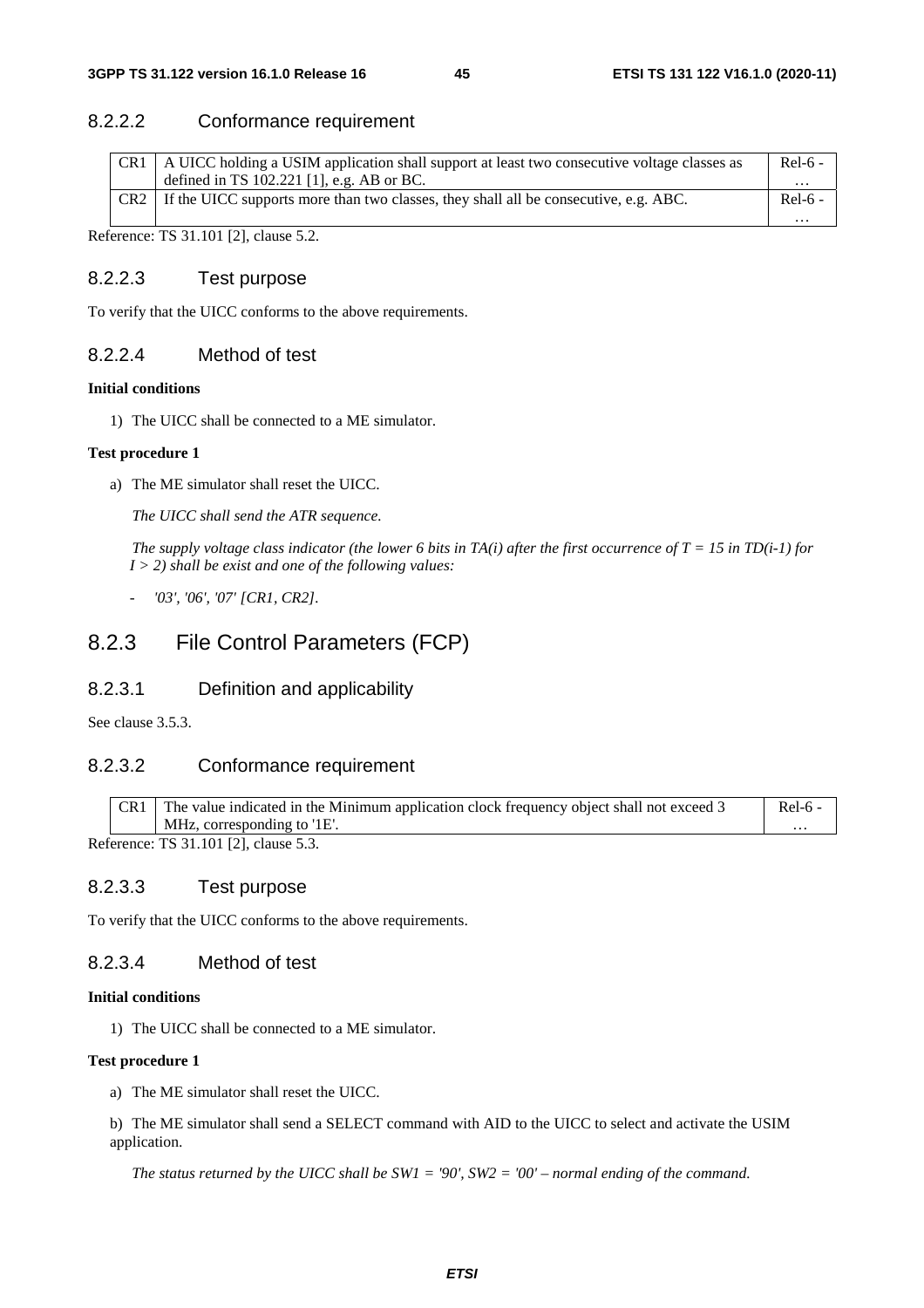*If the returned FCP contains the Proprietary Information object (Tag 'A5') and the Proprietary Information object contains the Minimum application clock frequency object (Tag '82') then:* 

*- The Application minimum clock frequency value shall not exceed '1E', which corresponds to 3 MHz. [CR1]* 

### 8.3 User verification and file access conditions

### 8.3.1 Definition and applicability

See clause 3.5.3.

### 8.3.2 Conformance requirement

| CR <sub>1</sub> | Every file related to a 3GPP application shall have a reference to an access rule  | $Rel-6$ -          |
|-----------------|------------------------------------------------------------------------------------|--------------------|
|                 | stored in $EF_{ARR.}$                                                              |                    |
| CR <sub>2</sub> | A multi-verification capable UICC holding a 3GPP application shall support the     | $Re1-6 - $         |
|                 | referenced format using SEID as defined in TS 102 221 [1].                         | O_MULTI_VER        |
| CR <sub>3</sub> | A 3GPP application residing on a multi-verification capable UICC shall support     | $Rel-6$ - $\ldots$ |
|                 | the replacement of its application PIN with the Universal PIN, key reference '11', | <b>O MULTI VER</b> |
|                 | as defined in TS 102 221 [1].                                                      |                    |
| CR4             | Only the Universal PIN is allowed as a replacement.                                | $Re1-6$ - :        |
|                 |                                                                                    | <b>O MULTI VER</b> |

Reference: TS 31.101 [2], clause 7.

#### 8.3.3 Test purpose

To verify that the UICC conforms to the above requirements.

NOTE 1: CR3 is tested in the clause 6.6.3.

NOTE 2: CR4 is not currently tested in this document.

### 8.3.4 Method of test

#### **Initial conditions**

1) The UICC shall be connected to a ME simulator.

#### **Test procedure 1**

- a) The ME simulator shall reset the UICC.
- b) The ME simulator shall send a SELECT command to the UICC to select and activate USIM application.
- c) The ME simulator shall send a SELECT command to the UICC to select the first EF in the USIM application.

*The response data shall contain the TLV DO with with tag '8B' indicating Referenced Security Attributes and shall contain the file ID and*  $EF_{ARR}$  *record numbers for SEID = 0 and SEID = 1 [CR1, CR2].* 

d) Step c) shall be repeated for all the EFs under the selected USIM in the UICC.

#### **Test procedure 2**

- a) The ME simulator shall reset the UICC.
- b) The ME simulator shall send a SELECT command to the UICC to select and activate USIM application.
- c) The ME simulator shall send a SELECT command to the UICC to select the first EF in the USIM application.

*The response data shall contain the TLV DO with with tag '8B' indicating Referenced Security Attributes [CR1].*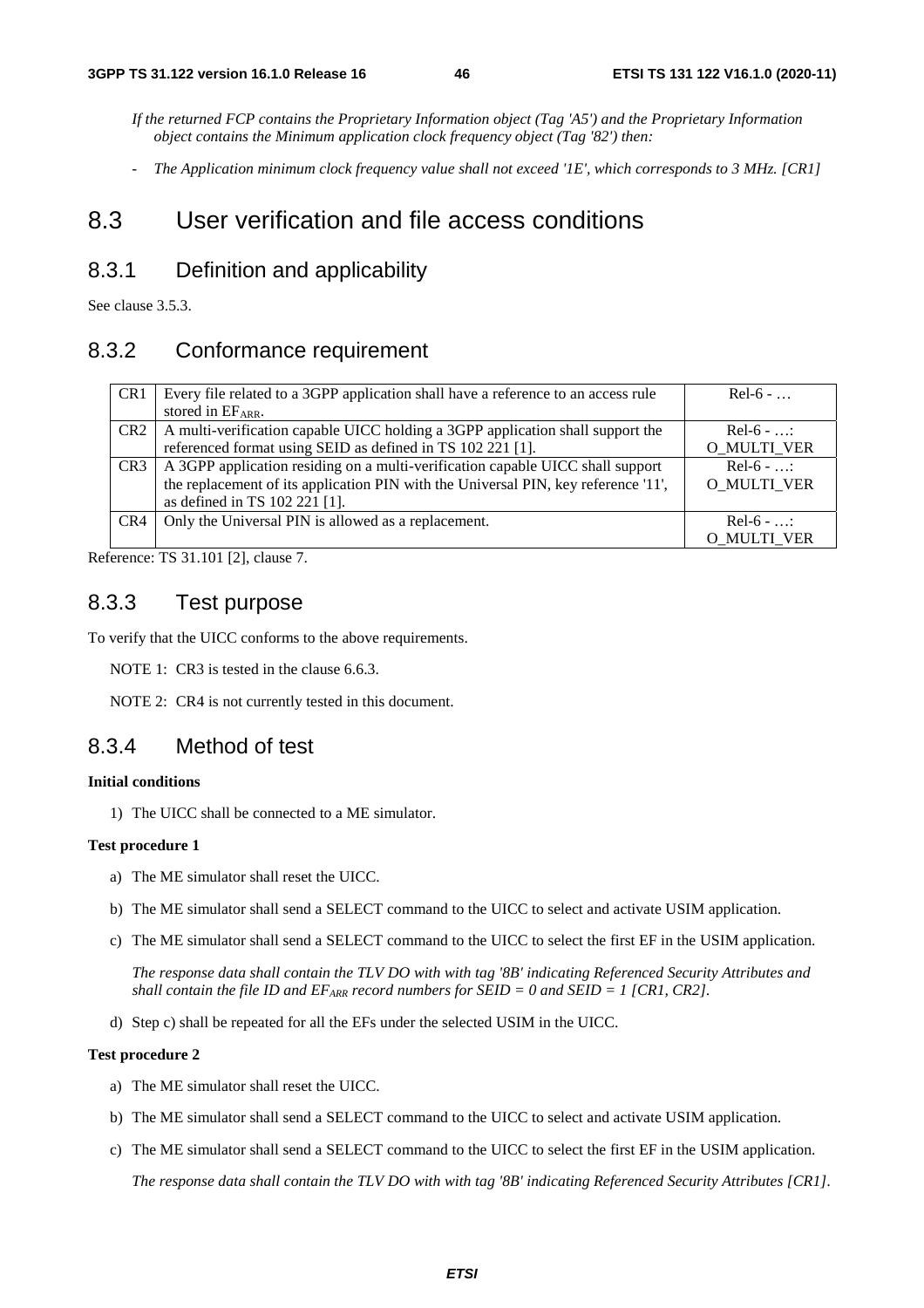d) Step c) shall be repeated for all the EFs under the selected USIM in the UICC.

### 8.4 Files

### 8.4.1 Contents of the EFs at the MF level

#### 8.4.1.1 Definition and applicability

See clause 3.5.3.

#### 8.4.1.2 Conformance requirement

| CR <sub>1</sub> | $EF_{ARR}$ under MF is mandatory.                                                                           | Rel-6 -   |
|-----------------|-------------------------------------------------------------------------------------------------------------|-----------|
|                 |                                                                                                             | $\cdots$  |
| CR <sub>2</sub> | $E_{\text{DIR}}$ entries for 3GPP applications shall contain the Application Identifier and the Application | $Rel-6 -$ |
|                 | Label as mandatory elements.                                                                                | $\cdots$  |
| CR <sub>3</sub> | $EFDIR$ entries for 3GPP applications shall not contain a path object for application selection.            | $Rel-6 -$ |
|                 |                                                                                                             |           |

Reference: TS 31.101 [2], clause 8.1.

#### 8.4.1.3 Test purpose

To verify that the Elementary Files within the UICC application structure conform to the above requirements.

#### 8.4.1.4 Method of test

#### **Initial conditions**

1) The UICC shall be connected to a ME simulator.

#### **Test procedure 1**

- a) The ME simulator shall reset the UICC.
- b) The ME simulator shall send a SELECT command to the UICC to select EFARR.

 *The status condition returned by the UICC shall be SW1 = '90', SW2 = '00' – normal ending of the command [CR1].*

- c) The ME simulator shall send a SELECT command to the UICC to select EFDIR.
- d) Step e) shall be repeated for each record in  $E_{\text{DIR}}$ .
- e) The ME simulator shall send a READ RECORD command with NEXT mode to the UICC.

 *If the EFDIR entry contains a 3GPP application (i.e. contains an AID matching the AID of a 3GPP application as defined in TS 101 220 [15]), then:* 

- *the Application Label shall be present [CR2];*
- *a File Reference (tag '51') TLV DO shall not be present [CR3].*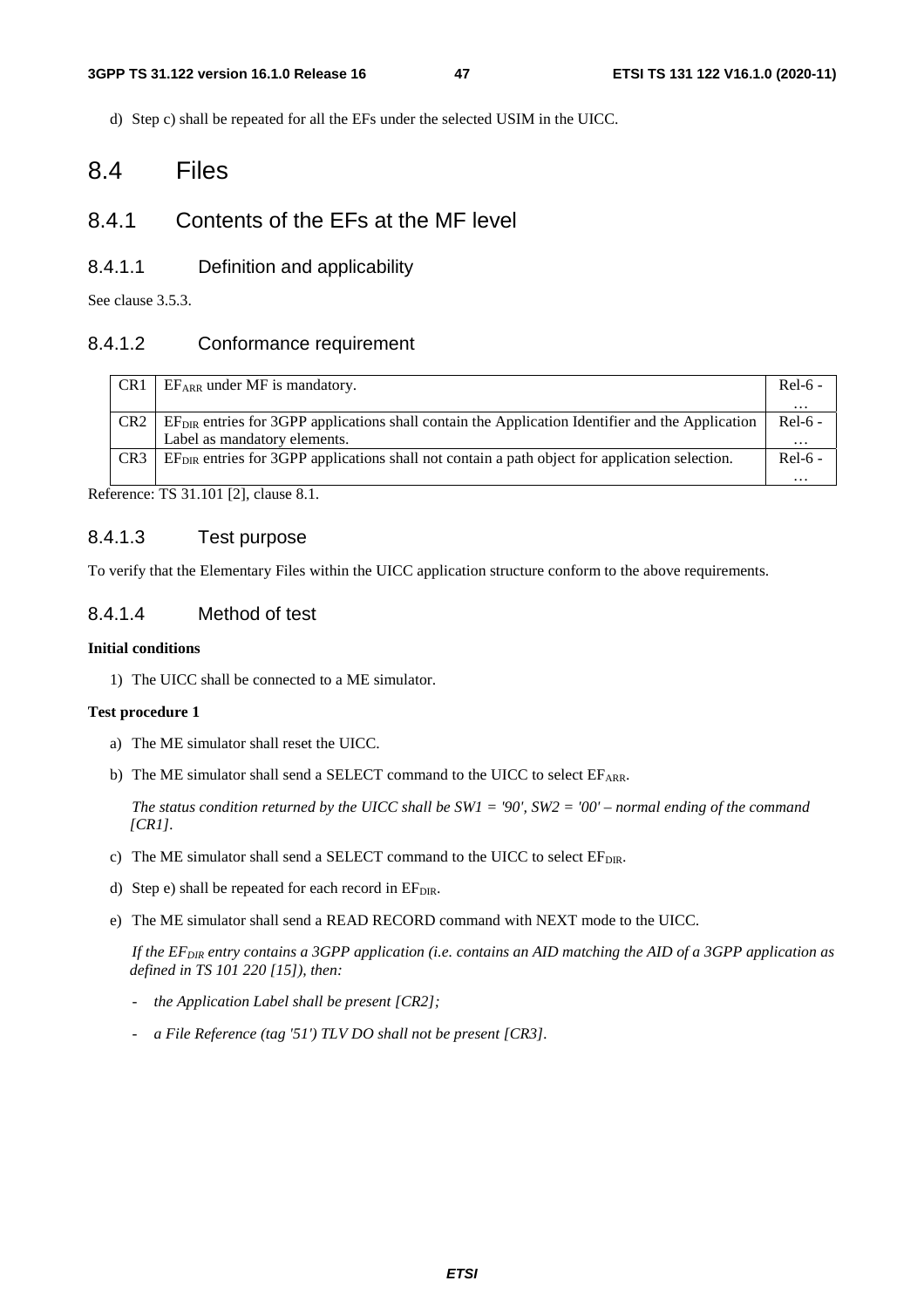Annex A (informative): Change history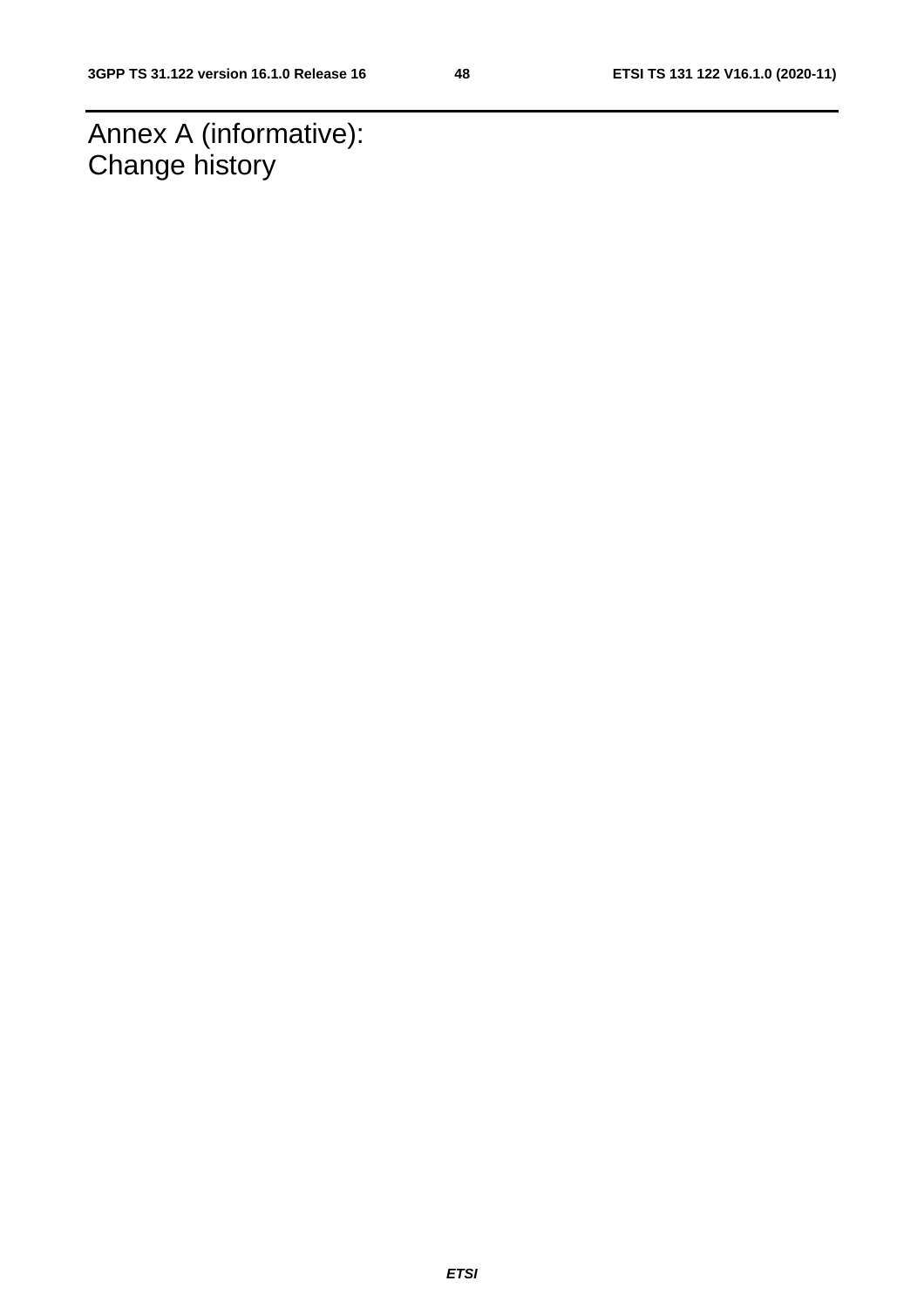| <b>Date</b>        | TSG#                    | <b>TSG Doc</b>         | <b>CR</b>      | Re             | Cat            | Subject/Comment                                                     | <b>New</b>     |
|--------------------|-------------------------|------------------------|----------------|----------------|----------------|---------------------------------------------------------------------|----------------|
|                    |                         |                        |                | $\mathbf v$    |                |                                                                     |                |
| 2000-12            | TP-10                   | TP-000206              | $\blacksquare$ | $\blacksquare$ | $\blacksquare$ | Final draft was approved at TSG-T #10                               | 3.0.0          |
| 2001-12            | TP-10                   | TP-010247              | 001            | $\sim$         | F              | Corrections                                                         | 3.1.0          |
| 2001-12            | <b>TP-10</b>            | TP-010247              | 004            | 1              | F              | Change test for TLV DO with tag '82' and '83'                       | 3.1.0          |
| 2002-03<br>2002-03 | <b>TP-15</b><br>$TP-15$ | TP-020067<br>TP-020067 | 005<br>006     |                | F<br>F         | Removal of an invalid transfer protocol test case<br>Corrections    | 3.2.0<br>3.2.0 |
|                    |                         | TP-020118              |                |                | F              |                                                                     |                |
| 2002-06            | <b>TP-16</b>            |                        | 007            | $\blacksquare$ |                | <b>General Corrections</b>                                          | 3.3.0          |
| 2002-06            | <b>TP-16</b>            | TP-020118              | 008            |                | F              | Removal of test for use of procedure byte '61xx' for case           | 3.3.0          |
| 2002-09            | <b>TP-17</b>            | TP-020216              | 009            |                | F              | 2 commands<br>Expected remainder of returned data string            | 3.4.0          |
| 2002-09            | $TP-17$                 | TP-020216              | 010            |                | F              | <b>Corrections and Clarifications</b>                               | 3.4.0          |
| 2002-09            | $TP-17$                 | TP-020216              | 011            | $\blacksquare$ | F              |                                                                     | 3.4.0          |
| 2002-09            | <b>TP-17</b>            | TP-020216              |                | $\sim$         | F              | Correction of error in read binary test case for T=0                |                |
|                    |                         |                        | 012            |                |                | Alignment of conformance requirement due to CR 088<br>on TS 102 221 | 3.4.0          |
| 2002-09            | $TP-17$                 | TP-020216              | 013            | $\blacksquare$ | F              | Correction of case 3/case 4 command tests in case of                | 3.4.0          |
|                    |                         |                        |                |                |                | wrong P1-P2.                                                        |                |
| 2002-12            | <b>TP-18</b>            | TP-020287              | 014            | $\blacksquare$ | F              | Correction of test of Read Record on Linear Fixed EF                | 3.5.0          |
|                    |                         |                        |                |                |                | and $T=1$ test                                                      |                |
| 2003-03            | <b>TP-19</b>            | TP-030029              | 015            | $\blacksquare$ | F              | Correction to the returned FCP of the SELECT and the                | 3.6.0          |
|                    |                         |                        |                |                |                | STATUS command                                                      |                |
| 2003-12            | <b>TP-22</b>            | TP-030256              | 016            |                | D              | <b>Editorial Corrections</b>                                        | 3.7.0          |
| 2004-12            | <b>TP-26</b>            | TP-040264              | 017            | $\blacksquare$ | F              | Correction of non specific references                               | 3.8.0          |
| 2004-12            | TP-26                   | $\sim$                 | $\sim$         | $\sim$         |                | Upgrade to Rel-4                                                    | 4.0.0          |
| 2005-06            | CT-28                   | CP-050136              | 018            |                | Α              | Correction of ISO/IEC 7816 Series References                        | 4.1.0          |
| 2005-06            | CT-28                   | CP-050136              | 020            | $\blacksquare$ | Α              | ISO/IEC 7811 Series Revision                                        | 4.1.0          |
| 2005-09            | CT-29                   | CP-050337              | 021            |                | F              | CR to TS 31.122, Release 4: Creation of a Release 6                 | 6.0.0          |
|                    |                         |                        |                |                |                | Version of TS 31.122                                                |                |
| 2006-03            | CT-31                   | CP-060158              | 022            | $\mathbf{1}$   | F              | Essential Corrections to many test cases, which would               | 6.1.0          |
|                    |                         |                        |                |                |                | cause the USIM to fail essential tests                              |                |
| 2006-09            | CT-33                   | CP-060477              | 0023           | 2              | F              | Updates to Physical characteristics tests                           | 6.2.0          |
| 2006-09            | CT-33                   | CP-060477              | 0032           | 1              | F              | Updates based on changes to 31.102                                  | 6.2.0          |
| 2006-09            | CT-33                   | CP-060477              | 0026           | $\overline{2}$ | F              | Updates to Protocol Tests                                           | 6.2.0          |
| 2006-09            | CT-33                   | CP-060477              | 0031           | 1              | F              | Refinement of tests for shareable files                             | 6.2.0          |
| 2006-09            | CT-33                   | CP-060477              | 0027           | 1              | F              | <b>Removal of Test Groups</b>                                       | 6.2.0          |
| 2006-09            | CT-33                   | CP-060477              | 0029           | 1              | F              | Addition of tests for current file after application session        | 6.2.0          |
|                    |                         |                        |                |                |                | termination                                                         |                |
| 2006-09            | CT-33                   | CP-060477              | 0030           | 3              | F              | Addition of tests for 31.101                                        | 6.2.0          |
| 2006-11            | CT-34                   | CP-060726              | 0028           | 5              | F              | Addition of tests for BER-TLV structure files and Data              | 6.3.0          |
|                    |                         |                        |                |                |                | Oriented commands                                                   |                |
| 2006-11            | CT-34                   | CP-060726 0029         |                | $\blacksquare$ | F              | Addition of tests for $(F, D) = (512, 64)$ and introduction of      | 6.3.0          |
|                    |                         |                        |                |                |                | Test Cases related to Low Impedance Drivers                         |                |
| 2007-03            | CT-35                   | CP-070061              | 0036           | $\overline{2}$ | F              | Creation of combined R99 - Rel-6 version, by addition of            | 6.4.0          |
|                    |                         |                        |                |                |                | applicability tables                                                |                |
| 2007-06            |                         |                        |                | $\blacksquare$ | $\blacksquare$ | Update to Rel-7 version (MCC)                                       | 7.0.0          |
| 2007-09            | CT-37                   | CP-070618 0037         |                | $\blacksquare$ | F              | Addition of applicability column for Rel-7                          | 7.1.0          |
| 2007-09            |                         | CT-37 CP-070618 0039   |                | $\mathbf{1}$   | $\overline{F}$ | Essential corrections to various tests                              | 7.1.0          |
| 2007-09            | CT-37                   | CP-070618 0040         |                | 1              | F              | Correction to test for Reservation of file IDs                      | 7.1.0          |
| 2007-09            | CT-37                   | CP-070618 0041         |                | 1              | F              | Replacement of EF <sub>SMS</sub> with EF <sub>ECC</sub> for SEARCH  | 7.1.0          |
|                    |                         |                        |                |                |                | RECORD (SFI) test                                                   |                |
| 2007-09            | CT-37                   | CP-070618              | 0046           | 1              | F              | Essential correction of FCP content in test 6.8.1.2                 | 7.1.0          |
| 2009-03            | CT-42                   |                        |                |                |                | Upgraded without technical change to Rel-8                          | 8.0.0          |
| 2009-04            |                         |                        |                |                |                | Update history box                                                  | 8.0.1          |
| 2009-12            | CT-46                   |                        |                |                |                | Upgraded without technical change to Rel-9                          | 9.0.0          |
| 2010-09            | CT-49                   | CP-100588              | 0049           | $\mathbf{1}$   | F              | Essential correction of SET DATA, Delete Tag test case              | 9.1.0          |
| 2010-12            | CT-50                   | CP-100832              | 0050           | 1              | F.             | Correction to RETRIEVE DATA test sequence                           | 9.2.0          |
| 2010-12            | SP-51                   |                        |                |                |                | Upgraded without technical change to Rel-10                         | 10.0.0         |
| 2012-09            | SP-57                   |                        |                |                |                | Upgraded without technical change to Rel-11                         | 11.0.0         |
| 2013-06            | CT-60                   | CP-130369              | 0051           | 1              | F.             | Correction of a misleading note for threshold                       | 11.1.0         |
|                    |                         |                        |                |                |                | measurements on contact C3 (CLK).                                   |                |
| 2014-10            | SP-65                   |                        |                |                |                | Upgraded without technical change to Rel-12                         | 12.0.0         |
| 2015-12            | CT-70                   | CP-150828              | 0056           | 3              | F              | Specify the status condition returned if search pattern             | 13.0.0         |
|                    |                         |                        |                |                |                | can not be found in any of the records                              |                |
| 2017-03            | <b>SA-75</b>            |                        |                |                |                | Update to Rel-14 version (MCC)                                      | 14.0.0         |
| 2018-06            | CT-80                   | CP-181155              | 0057           | $-1$           | F-             | Remove platform related testcases from 31.122 as they               | 15.0.0         |
|                    |                         |                        |                |                |                | are added to ETSI specification 102.230-2.                          |                |
| 2019-06            | CT-84                   | CP-191015              |                | $\mathbf{1}$   | F              | Add missing Rel-8 onwards applicability in the                      | 15.1.0         |
|                    |                         |                        |                |                |                | applicability table                                                 |                |
| 2019-06            | CT-84                   | CP-191019              |                | 3              | В              | Extend the scope of 31.122 to cover USIM Command                    | 15.1.0         |
|                    |                         |                        |                |                |                | <b>GET IDENTITY</b>                                                 |                |
| 2020-06            | CT#88e                  | CP-201150              | 0065           | 1              | В              | Update test case of 7.3.3 GET IDENTITY                              | 15.2.0         |
| 2020-07            | <b>SA-89e</b>           |                        |                |                |                | Update to Rel-16 version (MCC)                                      | 16.0.0         |
| 2020-09            | CT#89e                  | CP-202130              | 0066           | 1              | Α              | Update of spec. reference                                           | 16.1.0         |